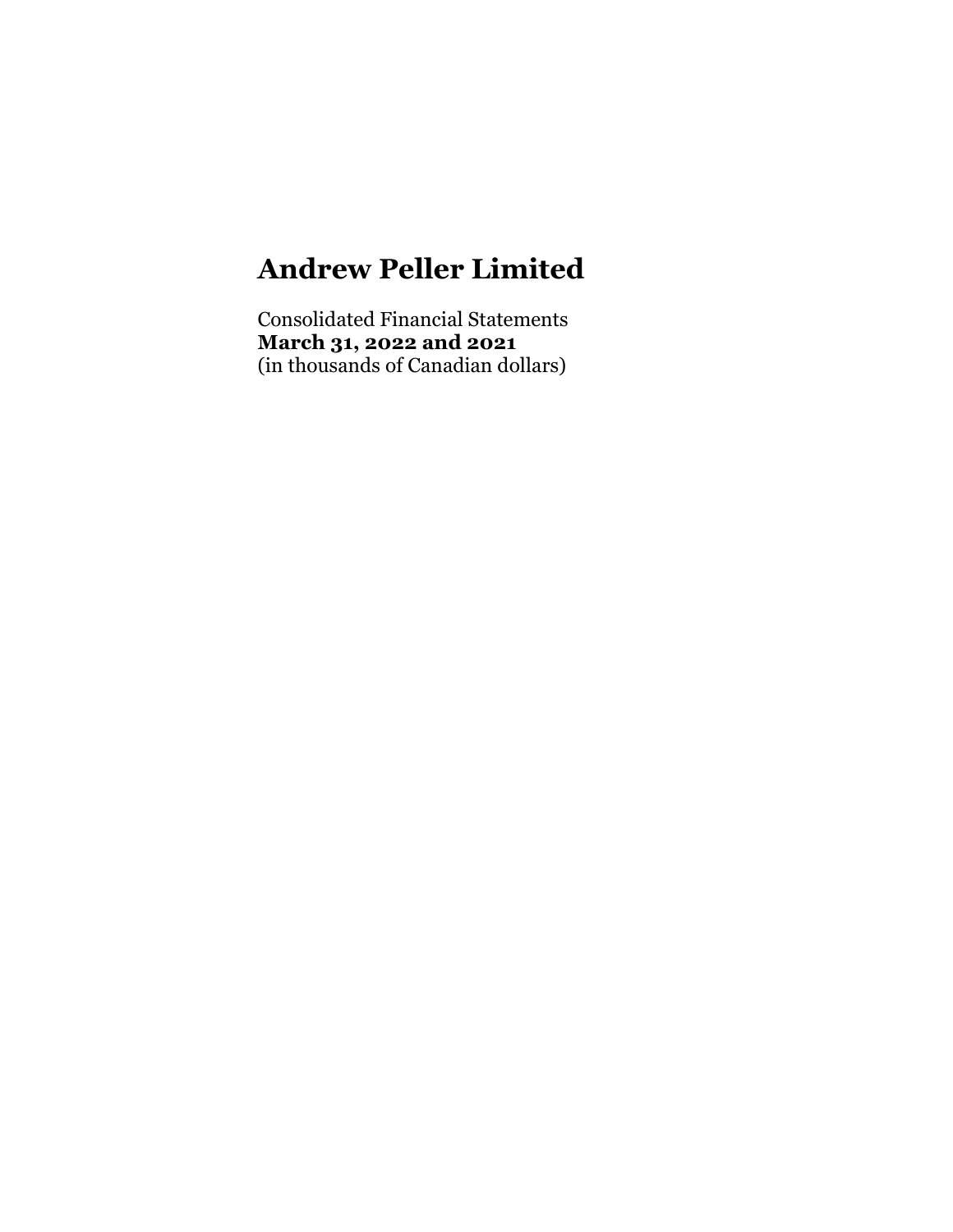

## Independent auditor's report

To the Shareholders of Andrew Peller Limited and its subsidiaries

### **Our opinion**

In our opinion, the accompanying consolidated financial statements present fairly, in all material respects, the financial position of Andrew Peller Limited and its subsidiaries (together, the Company) as at March 31, 2022 and 2021, and its financial performance and its cash flows for the years then ended in accordance with International Financial Reporting Standards as issued by the International Accounting Standards Board (IFRS).

#### **What we have audited**

The Company's consolidated financial statements comprise:

- the consolidated balance sheets as at March 31, 2022 and 2021;
- the consolidated statements of earnings for the years then ended;
- the consolidated statements of comprehensive income for the years then ended;
- the consolidated statements of changes in equity for the years then ended;
- the consolidated statements of cash flows for the years then ended; and
- the notes to the consolidated financial statements, which include significant accounting policies and other explanatory information.

### **Basis for opinion**

We conducted our audit in accordance with Canadian generally accepted auditing standards. Our responsibilities under those standards are further described in the *Auditor's responsibilities for the audit of the consolidated financial statements* section of our report.

We believe that the audit evidence we have obtained is sufficient and appropriate to provide a basis for our opinion.

#### **Independence**

We are independent of the Company in accordance with the ethical requirements that are relevant to our audit of the consolidated financial statements in Canada. We have fulfilled our other ethical responsibilities in accordance with these requirements.

PricewaterhouseCoopers LLP PwC Centre, 354 Davis Road, Suite 600, Oakville, Ontario, Canada L6J 0C5 T: +1 905 815 6300, F: +1 905 815 6499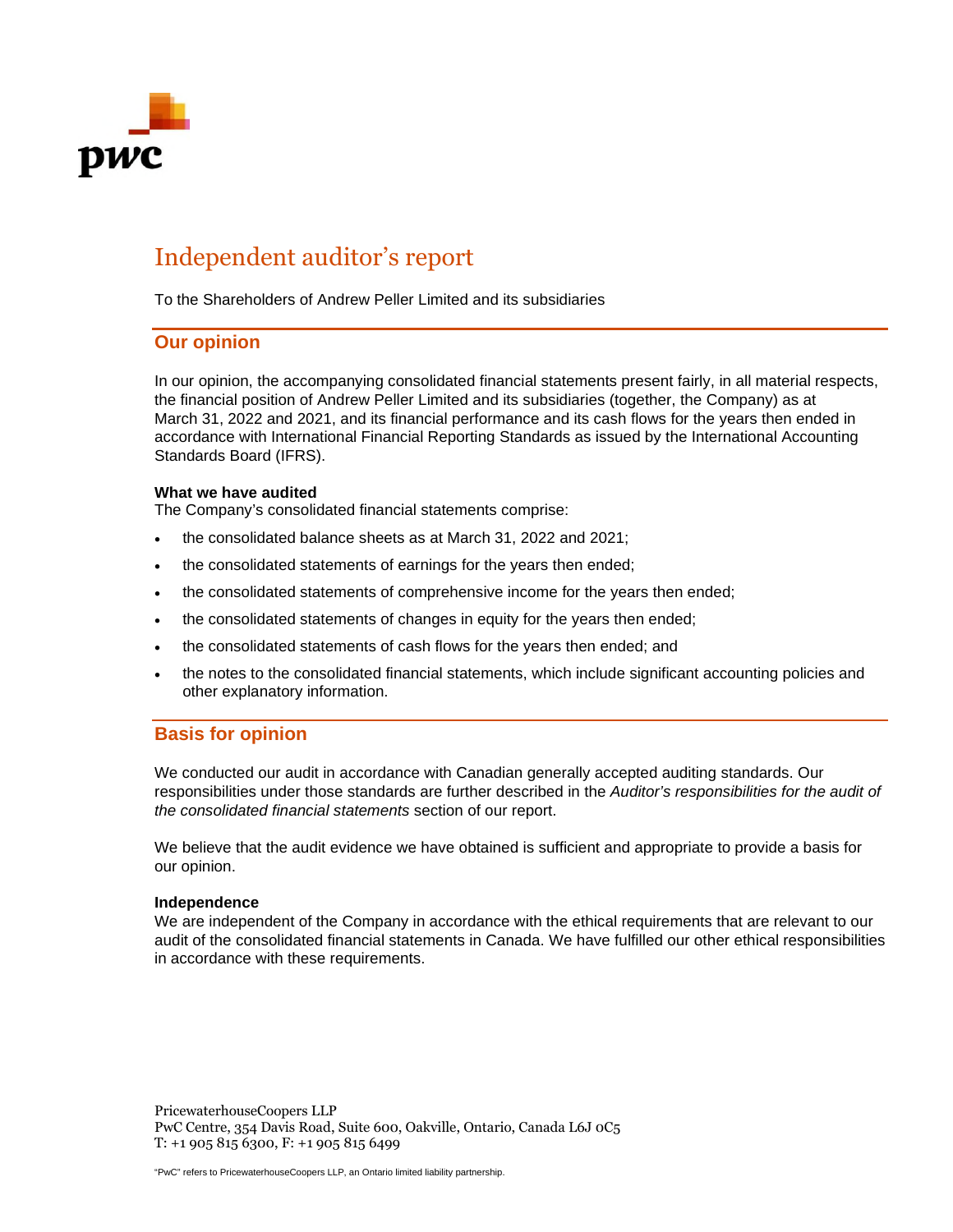

### **Key audit matters**

Key audit matters are those matters that, in our professional judgment, were of most significance in our audit of the consolidated financial statements for the year ended March 31, 2022. These matters were addressed in the context of our audit of the consolidated financial statements as a whole, and in forming our opinion thereon, and we do not provide a separate opinion on these matters.

#### **Key audit matter How our audit addressed the key audit matter**

#### **Costing of bulk wine and spirits inventories**

*Refer to note 2 – Summary of significant accounting policies and note 4 – Inventories to the consolidated financial statements.* 

The total value of bulk wine and spirits inventories amounted to \$94.3 million as at March 31, 2022. The Company carries bulk wine and spirits inventories on an average cost basis. The weighted average costs are determined separately for import bulk wine, domestic bulk wine and spirits for each varietal and vintage year.

We considered this a key audit matter due to the magnitude of the bulk wine and spirits inventories balance and the high degree of audit effort in performing procedures related to evaluating management's calculation of average costs.

Our approach to addressing the matter involved the following procedures, amongst others:

- Tested the operating effectiveness of controls relating to management's bulk wine and spirits inventories costing process, including controls over the review of the inputs in the calculation of average costing and approval of bulk wine and spirit inventories costs.
- On a sample basis of bulk wine and spirits inventory items, tested the underlying inputs in the calculation of weighted average cost against supporting third party support, evidence of payment and the allocation of internal overhead costs.
- Performed a reconciliation of total domestic bulk wine purchases made during the year to the carrying value of domestic bulk wine inventory and performed testing over any significant reconciling items.
- On a sample basis of inventory items, tested the mathematical accuracy of the weighted average cost calculation.
- Attended and performed inventory test counts for a sample of locations or obtained third party confirmations at certain locations to test the existence and accuracy of the quantity of bulk wine and spirits inventories as an input to the weighted average costs calculations.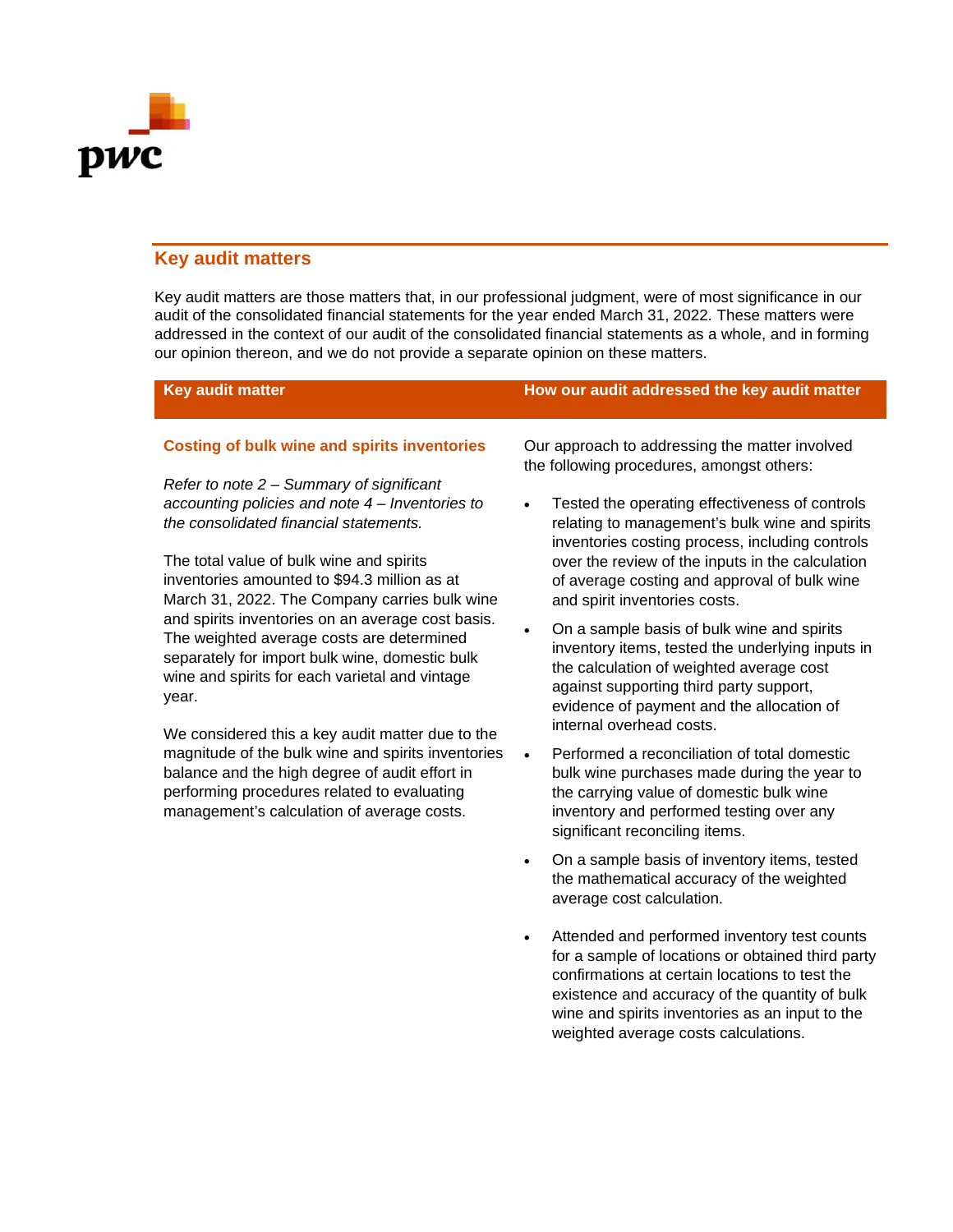

| <b>Key audit matter</b>                                                                              | How our audit addressed the key audit matter                                              |
|------------------------------------------------------------------------------------------------------|-------------------------------------------------------------------------------------------|
| <b>Goodwill impairment assessment for the</b><br>Western Canadian wine cash generating unit<br>(CGU) | Our approach to addressing the matter included<br>the following procedures, among others: |

*Refer to note 2 – Summary of significant accounting policies, note 3 – Critical accounting estimates and judgments and note 8 – Goodwill to the consolidated financial statements.* 

The Company had goodwill of \$26.7 million as at March 31, 2022 related to its Western Canadian wine CGU. Management performs an impairment test on an annual basis, or more frequently if events or circumstances indicate that the carrying value may be impaired. An impairment loss is recognized if the carrying amount of a CGU to which the goodwill relates exceeds its recoverable amount. The recoverable amount of the Western Canadian wine CGU was based on a value in use method using a discounted cash flow model. Key assumptions used by management in the discounted cash flow model included the average revenue growth rate during the period of projected cash flows, gross profit percentage, selling and administration margin, terminal growth rate, and the discount rate. No impairment was recognized as a result of the 2022 impairment test.

We considered this a key audit matter due to the judgment by management in determining the recoverable amount of the Western Canadian wine CGU, including the use of key assumptions. This has resulted in a high degree of subjectivity and audit effort in performing procedures to test the key assumptions. Professionals with specialized skill and knowledge in the field of valuation assisted us in performing our procedures.

#### Evaluated how management determined the recoverable amount of the Western Canadian wine CGU, which included the following:

- Tested the appropriateness of the method used and the mathematical accuracy of the discounted cash flow model.
- Tested the underlying data used in the discounted cash flow model.
- Tested the reasonableness of the average revenue growth rate during the period of projected cash flows, gross profit percentage, selling and administration margin, and terminal growth rate applied by management in the discounted cash flow model by comparing them to the budget, management's strategic plans approved by the Board of Directors, current and past performance, or available third party published industry and economic data, as applicable.
- Professionals with specialized skill and knowledge in the field of valuation assisted in testing the reasonableness of the discount rate applied by management based on available data of comparable companies.
- Tested the disclosures made in the consolidated financial statements, including the sensitivity of the key assumptions used by management.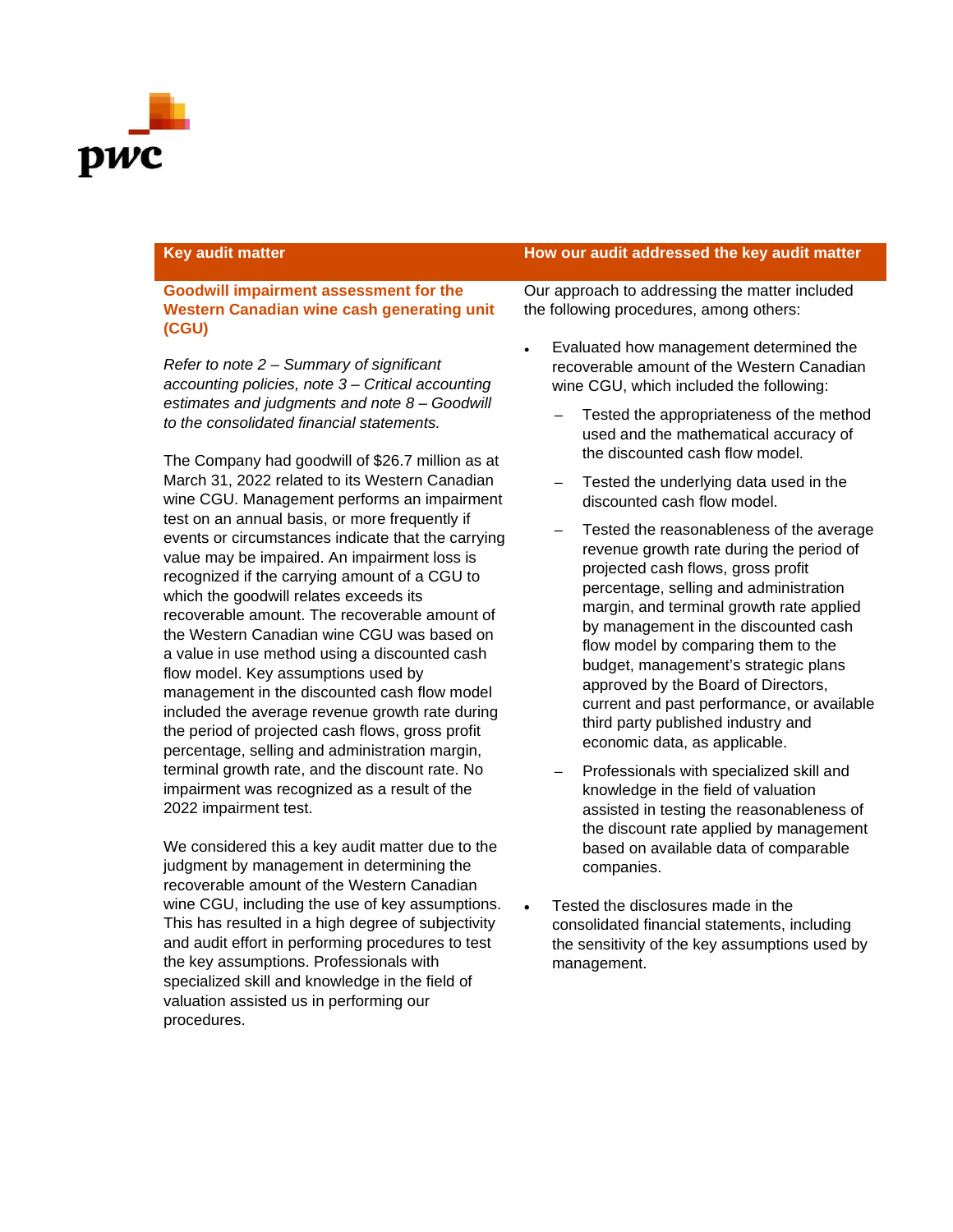

### **Other information**

Management is responsible for the other information. The other information comprises the Management's Discussion and Analysis, which we obtained prior to the date of this auditor's report and the information, other than the consolidated financial statements and our auditor's report thereon, included in the annual report, which is expected to be made available to us after that date.

Our opinion on the consolidated financial statements does not cover the other information and we do not and will not express an opinion or any form of assurance conclusion thereon.

In connection with our audit of the consolidated financial statements, our responsibility is to read the other information identified above and, in doing so, consider whether the other information is materially inconsistent with the consolidated financial statements or our knowledge obtained in the audit, or otherwise appears to be materially misstated.

If, based on the work we have performed on the other information that we obtained prior to the date of this auditor's report, we conclude that there is a material misstatement of this other information, we are required to report that fact. We have nothing to report in this regard. When we read the information, other than the consolidated financial statements and our auditor's report thereon, included in the annual report, if we conclude that there is a material misstatement therein, we are required to communicate the matter to those charged with governance.

### **Responsibilities of management and those charged with governance for the consolidated financial statements**

Management is responsible for the preparation and fair presentation of the consolidated financial statements in accordance with IFRS, and for such internal control as management determines is necessary to enable the preparation of consolidated financial statements that are free from material misstatement, whether due to fraud or error.

In preparing the consolidated financial statements, management is responsible for assessing the Company's ability to continue as a going concern, disclosing, as applicable, matters related to going concern and using the going concern basis of accounting unless management either intends to liquidate the Company or to cease operations, or has no realistic alternative but to do so.

Those charged with governance are responsible for overseeing the Company's financial reporting process.

### **Auditor's responsibilities for the audit of the consolidated financial statements**

Our objectives are to obtain reasonable assurance about whether the consolidated financial statements as a whole are free from material misstatement, whether due to fraud or error, and to issue an auditor's report that includes our opinion. Reasonable assurance is a high level of assurance, but is not a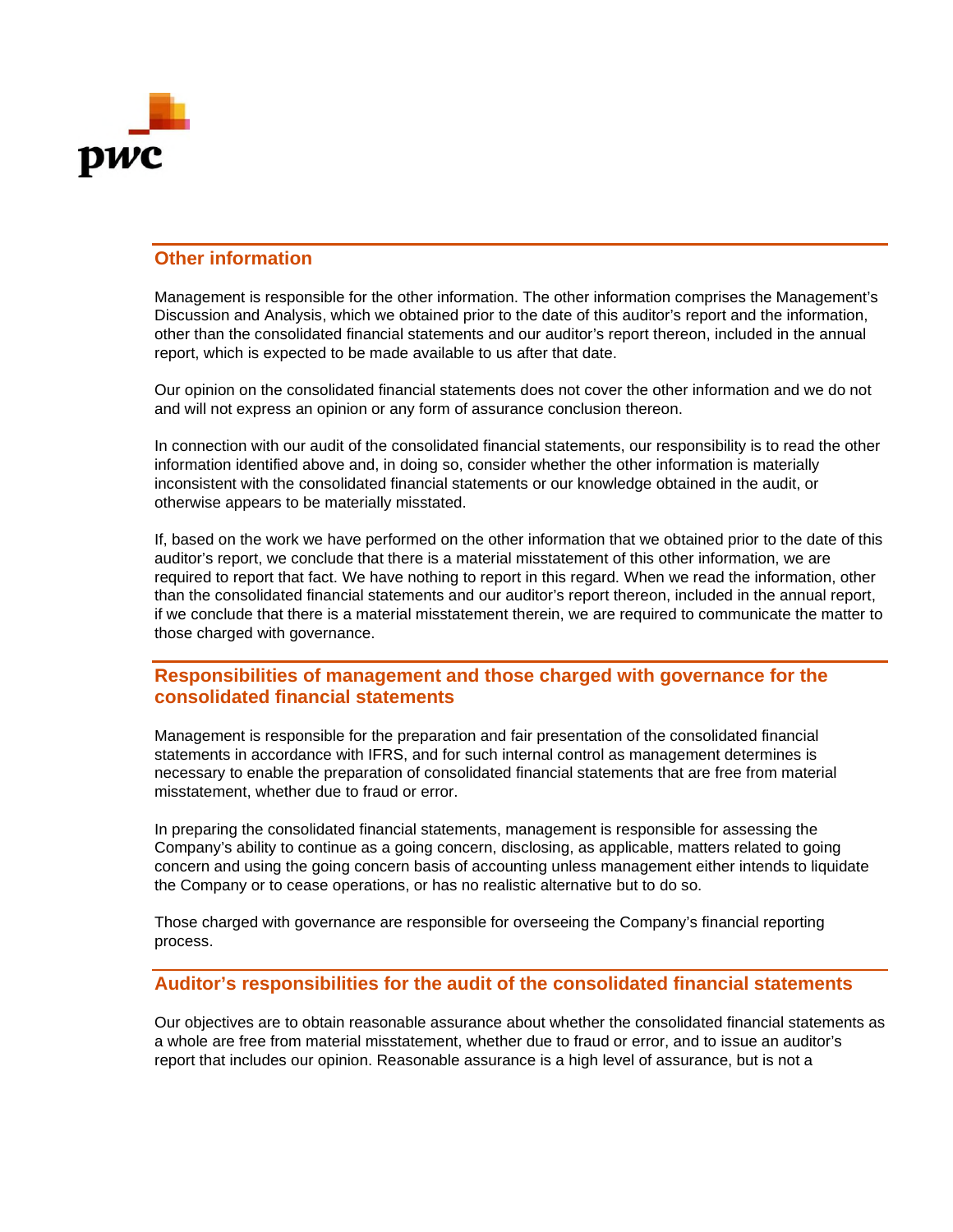

guarantee that an audit conducted in accordance with Canadian generally accepted auditing standards will always detect a material misstatement when it exists. Misstatements can arise from fraud or error and are considered material if, individually or in the aggregate, they could reasonably be expected to influence the economic decisions of users taken on the basis of these consolidated financial statements.

As part of an audit in accordance with Canadian generally accepted auditing standards, we exercise professional judgment and maintain professional skepticism throughout the audit. We also:

- Identify and assess the risks of material misstatement of the consolidated financial statements, whether due to fraud or error, design and perform audit procedures responsive to those risks, and obtain audit evidence that is sufficient and appropriate to provide a basis for our opinion. The risk of not detecting a material misstatement resulting from fraud is higher than for one resulting from error, as fraud may involve collusion, forgery, intentional omissions, misrepresentations, or the override of internal control.
- Obtain an understanding of internal control relevant to the audit in order to design audit procedures that are appropriate in the circumstances, but not for the purpose of expressing an opinion on the effectiveness of the Company's internal control.
- Evaluate the appropriateness of accounting policies used and the reasonableness of accounting estimates and related disclosures made by management.
- Conclude on the appropriateness of management's use of the going concern basis of accounting and, based on the audit evidence obtained, whether a material uncertainty exists related to events or conditions that may cast significant doubt on the Company's ability to continue as a going concern. If we conclude that a material uncertainty exists, we are required to draw attention in our auditor's report to the related disclosures in the consolidated financial statements or, if such disclosures are inadequate, to modify our opinion. Our conclusions are based on the audit evidence obtained up to the date of our auditor's report. However, future events or conditions may cause the Company to cease to continue as a going concern.
- Evaluate the overall presentation, structure and content of the consolidated financial statements, including the disclosures, and whether the consolidated financial statements represent the underlying transactions and events in a manner that achieves fair presentation.
- Obtain sufficient appropriate audit evidence regarding the financial information of the entities or business activities within the Company to express an opinion on the consolidated financial statements. We are responsible for the direction, supervision and performance of the group audit. We remain solely responsible for our audit opinion.

We communicate with those charged with governance regarding, among other matters, the planned scope and timing of the audit and significant audit findings, including any significant deficiencies in internal control that we identify during our audit.

We also provide those charged with governance with a statement that we have complied with relevant ethical requirements regarding independence, and to communicate with them all relationships and other matters that may reasonably be thought to bear on our independence, and where applicable, related safeguards.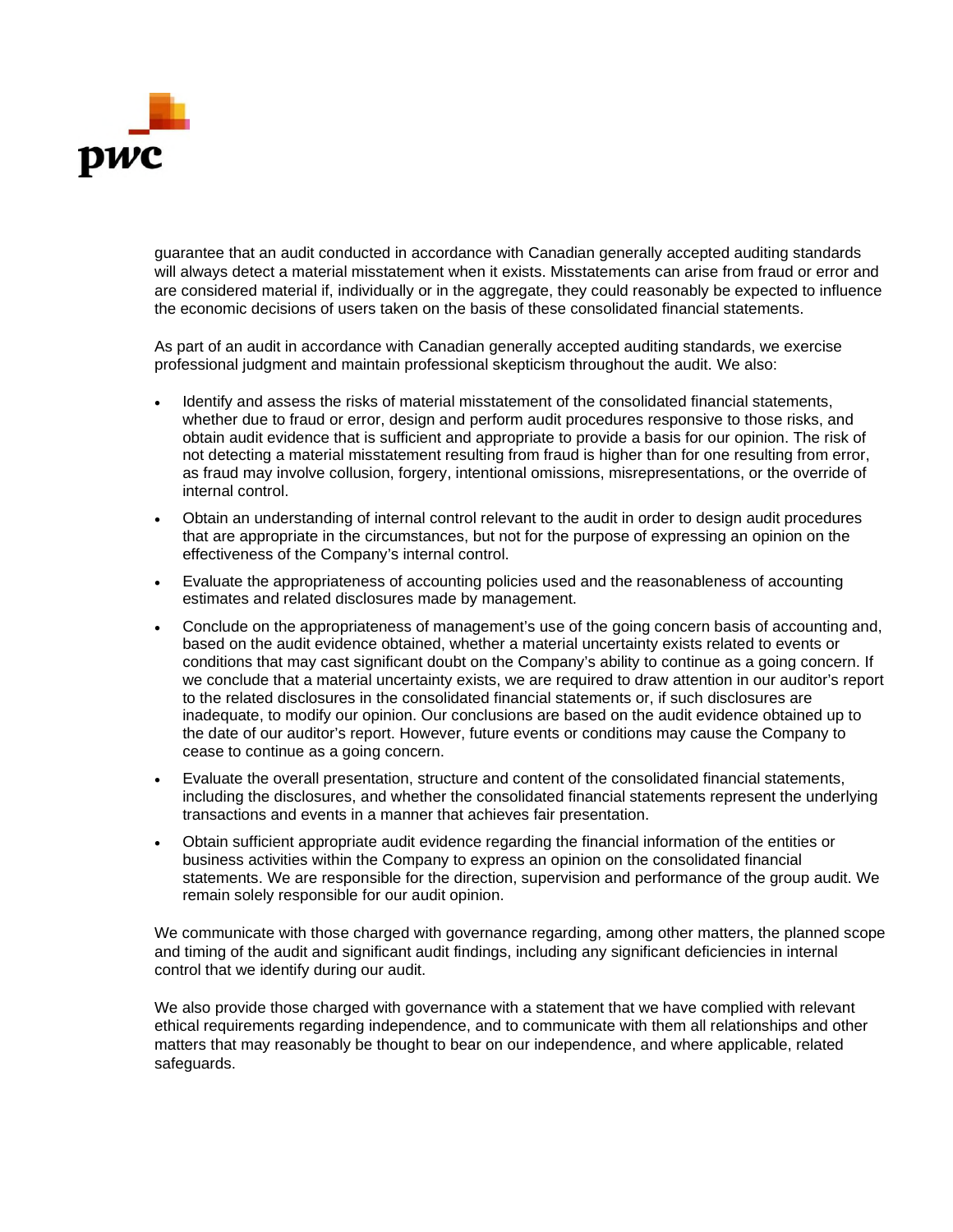

From the matters communicated with those charged with governance, we determine those matters that were of most significance in the audit of the consolidated financial statements of the current period and are therefore the key audit matters. We describe these matters in our auditor's report unless law or regulation precludes public disclosure about the matter or when, in extremely rare circumstances, we determine that a matter should not be communicated in our report because the adverse consequences of doing so would reasonably be expected to outweigh the public interest benefits of such communication.

The engagement partner on the audit resulting in this independent auditor's report is Peter Dalziel.

### **/s/PricewaterhouseCoopers LLP**

Chartered Professional Accountants, Licensed Public Accountants

Oakville, Ontario June 15, 2022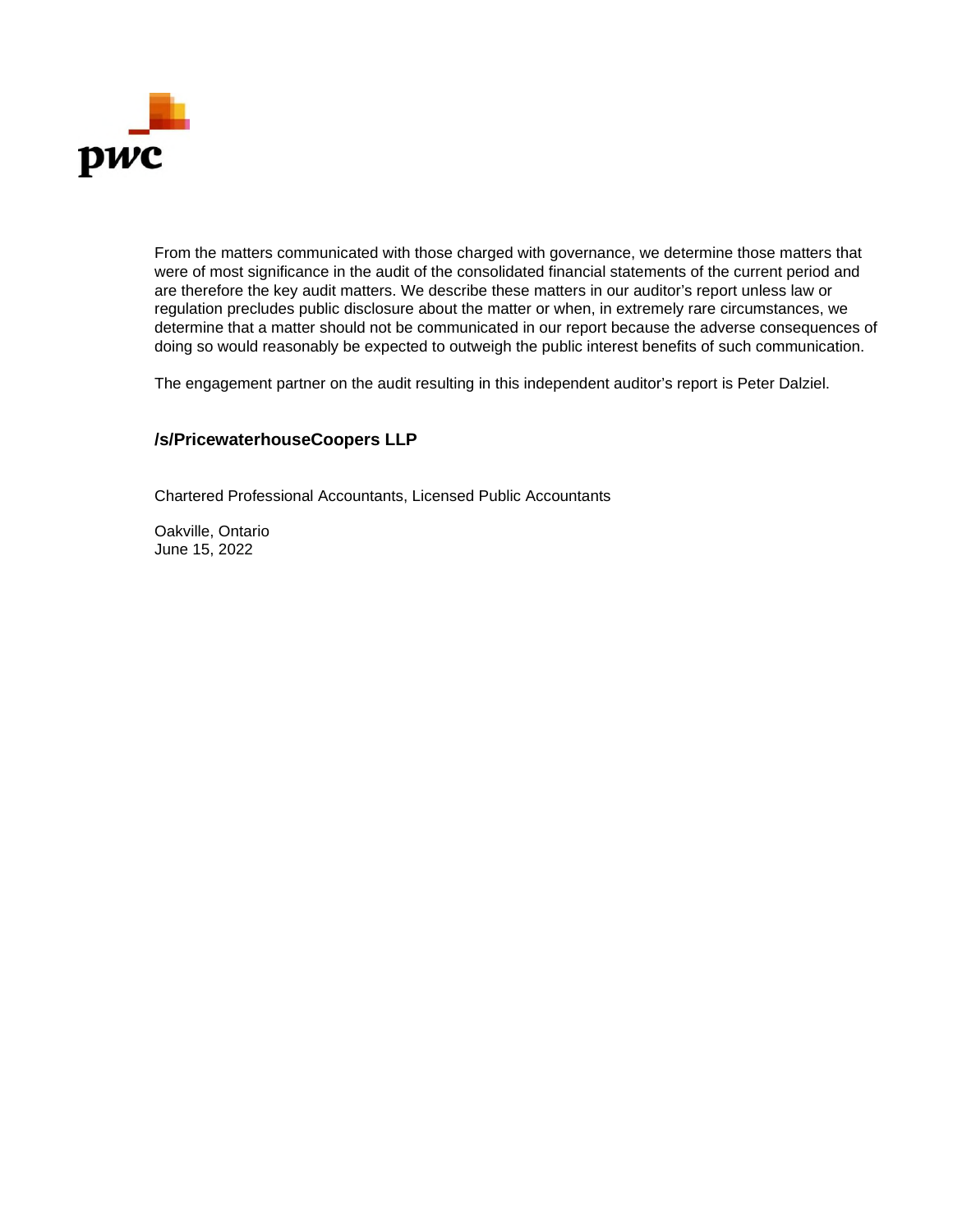## Consolidated Balance Sheets

### **As at March 31, 2022 and 2021**

### (in thousands of Canadian dollars)

|                                                                                                                                                                                                                       | 2022                                                  | 2021<br>S                                                      |
|-----------------------------------------------------------------------------------------------------------------------------------------------------------------------------------------------------------------------|-------------------------------------------------------|----------------------------------------------------------------|
| <b>Assets</b>                                                                                                                                                                                                         |                                                       |                                                                |
| <b>Current assets</b><br>Cash<br>Accounts receivable (note 20)<br>Inventories (note 4)<br>Biological assets (note 6)<br>Prepaid expenses and other assets<br>Income taxes receivable<br>Assets held for sale (note 5) | 1,297<br>27,376<br>197,042<br>2,045<br>5,893<br>2,560 | 2,737<br>28,896<br>178,727<br>2,815<br>4,879<br>5,973<br>1,275 |
|                                                                                                                                                                                                                       | 236,213                                               | 225,302                                                        |
| <b>Property, plant and equipment (note 5)</b>                                                                                                                                                                         | 209,015                                               | 206,920                                                        |
| <b>Right-of-use assets (note 10)</b>                                                                                                                                                                                  | 15,215                                                | 17,011                                                         |
| <b>Intangible assets (note 7)</b>                                                                                                                                                                                     | 43,990                                                | 39,650                                                         |
| <b>Goodwill</b> (note 8)                                                                                                                                                                                              | 53,638                                                | 53,638                                                         |
|                                                                                                                                                                                                                       | 558,071                                               | 542,521                                                        |
| <b>Liabilities</b>                                                                                                                                                                                                    |                                                       |                                                                |
| <b>Current liabilities</b><br>Accounts payable and accrued liabilities (note 9)<br>Dividends payable<br>Lease obligations (note 10)<br>Derivative financial instruments (note 20)                                     | 47,375<br>2,587<br>4,070<br>349                       | 46,487<br>2,404<br>3,826<br>1,901                              |
|                                                                                                                                                                                                                       | 54,381                                                | 54,618                                                         |
| <b>Long-term debt</b> (note 11)                                                                                                                                                                                       | 192,065                                               | 174,544                                                        |
| Long-term derivative financial instruments (note 20)                                                                                                                                                                  |                                                       | 717                                                            |
| <b>Lease obligations</b> (note 10)                                                                                                                                                                                    | 12,193                                                | 13,987                                                         |
| Post-employment benefit obligations (note 12)                                                                                                                                                                         | 1,605                                                 | 3,316                                                          |
| Deferred income taxes (note 13)                                                                                                                                                                                       | 32,426                                                | 29,765                                                         |
| <b>Shareholders' Equity</b>                                                                                                                                                                                           | 292,670                                               | 276,947                                                        |
| <b>Capital stock</b> (note 14)                                                                                                                                                                                        | 27,290                                                | 27,020                                                         |
| <b>Contributed surplus (note 15)</b>                                                                                                                                                                                  | 5,756                                                 | 4,950                                                          |
| <b>Retained earnings</b>                                                                                                                                                                                              | 233,710                                               | 236,773                                                        |
| <b>Accumulated other comprehensive loss</b>                                                                                                                                                                           | (1, 355)                                              | (3, 169)                                                       |
|                                                                                                                                                                                                                       | 265,401                                               | 265,574                                                        |
|                                                                                                                                                                                                                       | 558,071                                               | 542,521                                                        |

**Contingent liabilities and unrecognized contractual commitments** (note 18)

**Events after the reporting period** (note 24)

### **Approved by**

(signed) John E. Peller (signed) Francois Vimard

Director Director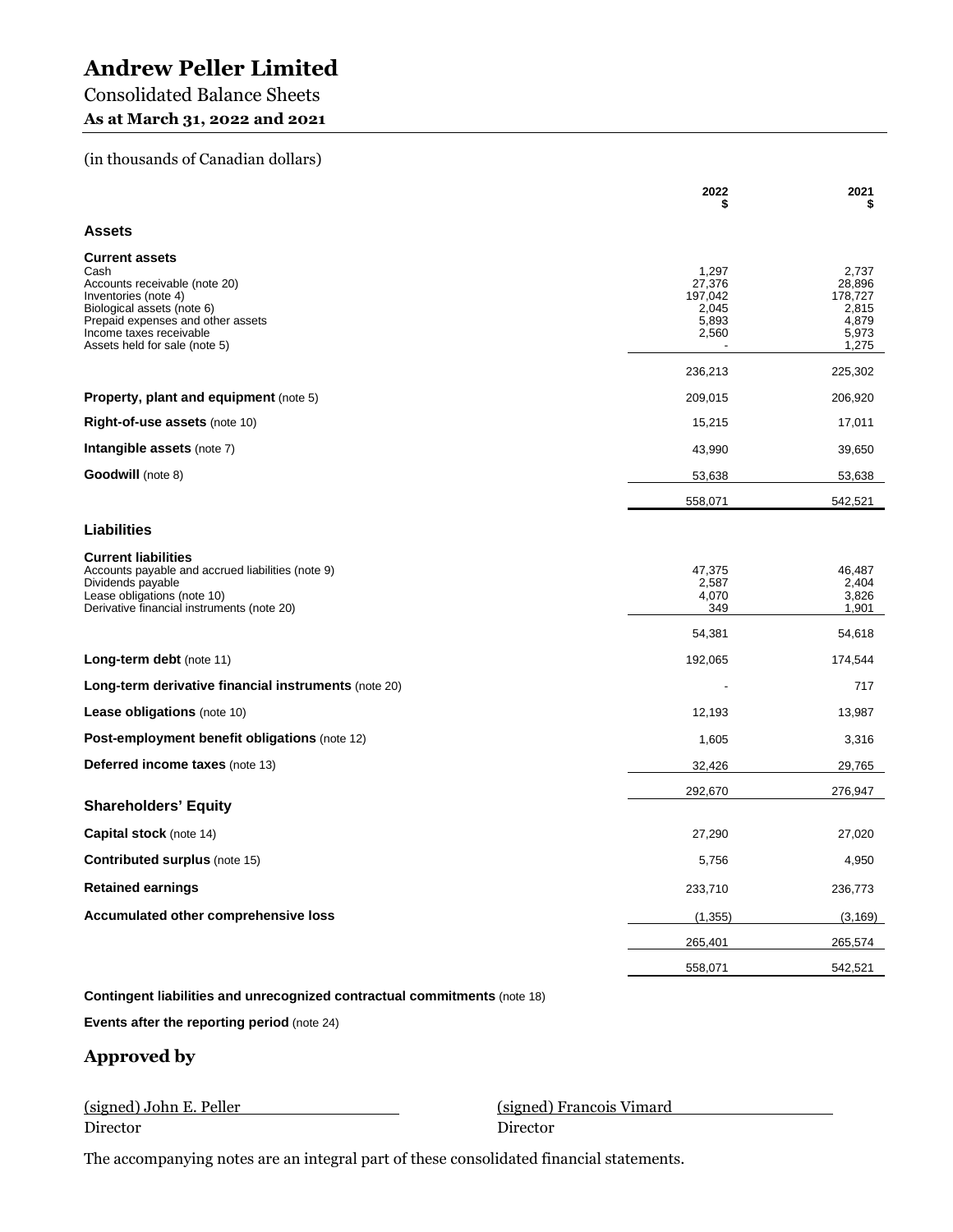### Consolidated Statements of Earnings

### **For the years ended March 31, 2022 and 2021**

(in thousands of Canadian dollars, except per share amounts)

|                                                                                                                                       | 2022                        | 2021<br>S                    |
|---------------------------------------------------------------------------------------------------------------------------------------|-----------------------------|------------------------------|
| Sales<br>Cost of goods sold, excluding amortization (note 16)<br>Amortization of plant and equipment used in production               | 373,944<br>234,952<br>9,116 | 393,036<br>236,518<br>10,138 |
| <b>Gross profit</b>                                                                                                                   | 129,876                     | 146,380                      |
| Selling and administration (note 16)<br>Amortization of equipment and intangible assets used in selling and                           | 99,804                      | 93,472                       |
| administration<br>Interest<br>Gain on debt modification and financing fees (note 11)<br>Gain on sale of assets held for sale (note 5) | 12,237<br>9,337<br>(7, 518) | 8,024<br>8,108<br>(2,312)    |
| Net unrealized gain on derivative financial instruments (note 20)<br>Other expense (note 16)                                          | (2,269)<br>1,210            | (135)<br>1,770               |
|                                                                                                                                       | 112,801                     | 108,927                      |
| Earnings before income taxes                                                                                                          | 17,075                      | 37,453                       |
| <b>Income taxes</b> (note 13)<br>Current<br>Deferred                                                                                  | 2,458<br>2,149              | 2,091<br>7,576               |
|                                                                                                                                       | 4,607                       | 9,667                        |
| Net earnings for the year                                                                                                             | 12,468                      | 27,786                       |
| <b>Net earnings per share (note 17)</b><br>Basic and diluted                                                                          |                             |                              |
| Class A shares                                                                                                                        | 0.29                        | 0.65                         |
| Class B shares                                                                                                                        | 0.26                        | 0.57                         |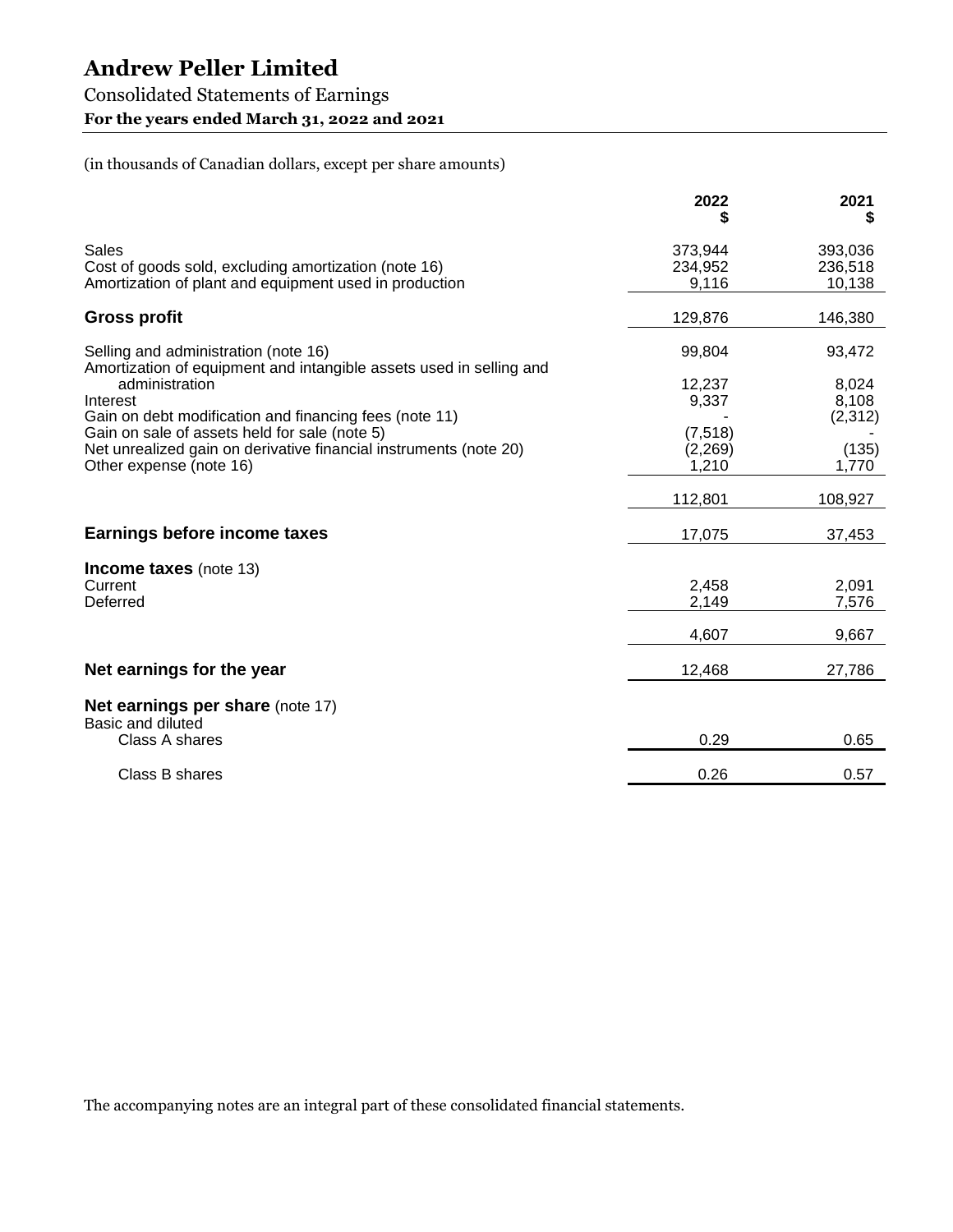## Consolidated Statements of Comprehensive Income

### **For the years ended March 31, 2022 and 2021**

(in thousands of Canadian dollars)

|                                                                                                                                                        | 2022           | 2021         |
|--------------------------------------------------------------------------------------------------------------------------------------------------------|----------------|--------------|
| Net earnings for the year                                                                                                                              | 12,468         | 27,786       |
| Items that are never reclassified to net earnings<br>Net actuarial gains on post-employment benefit plans (note 12)<br>Deferred income taxes (note 13) | 1.938<br>(512) | 570<br>(151) |
| Other comprehensive income for the year                                                                                                                | 1,426          | 419          |
| Net comprehensive income for the year                                                                                                                  | 13.894         | 28.205       |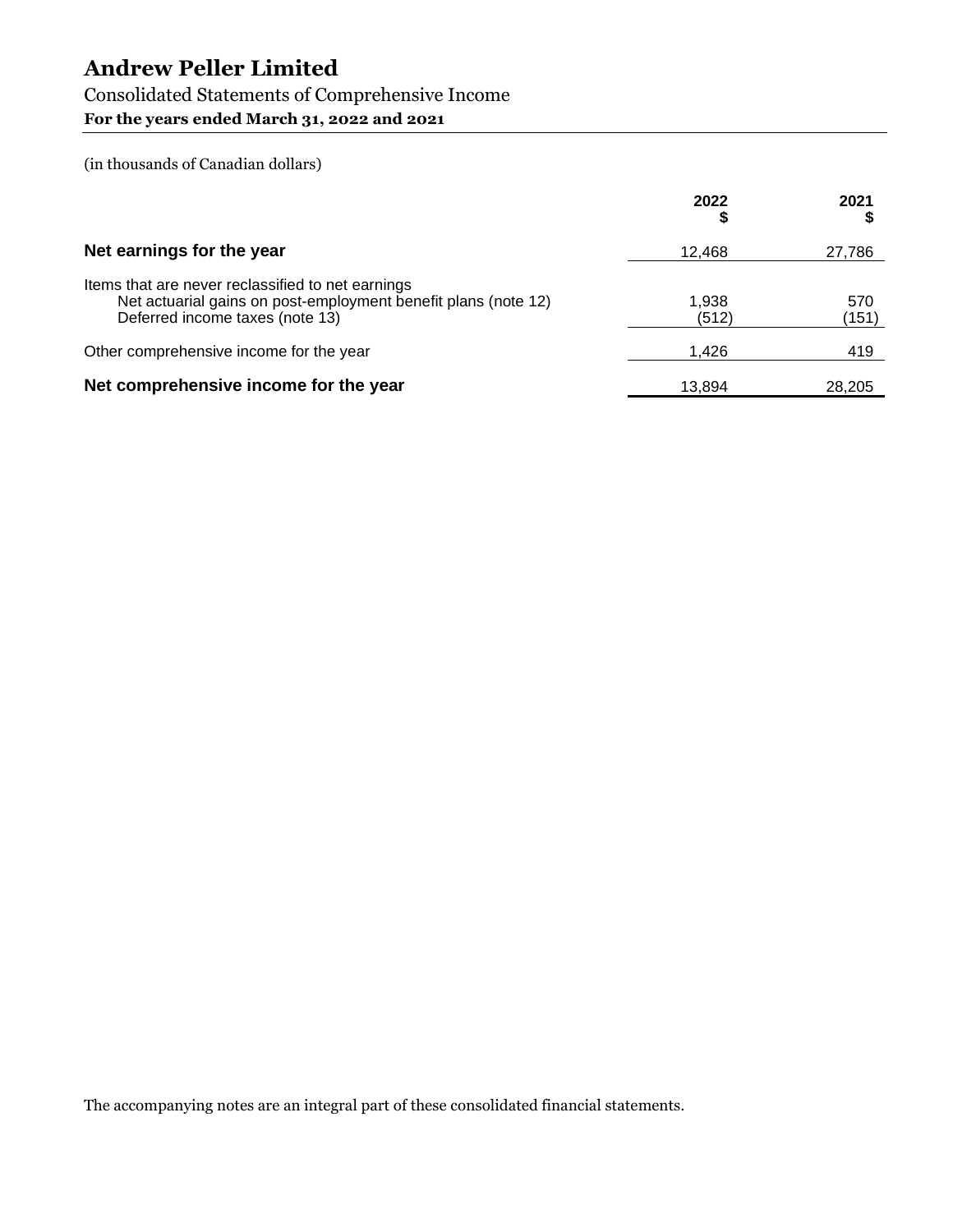### Consolidated Statements of Changes in Equity

**For the years ended March 31, 2022 and 2021** 

### (in thousands of Canadian dollars)

|                                                                                                                                |                              |                                    |                             | <b>Accumulated</b>                  |                                         |
|--------------------------------------------------------------------------------------------------------------------------------|------------------------------|------------------------------------|-----------------------------|-------------------------------------|-----------------------------------------|
|                                                                                                                                | <b>Capital</b><br>stock<br>S | <b>Contributed</b><br>surplus<br>S | <b>Retained</b><br>earnings | other<br>comprehensive<br>loss<br>S | <b>Total</b><br>shareholders'<br>equity |
| <b>Balance at April 1, 2020</b>                                                                                                | 26,014                       | 4,834                              | 218,263                     | (3,588)                             | 245,523                                 |
| Net comprehensive income for the<br>year<br>Exercise of share awards and<br>issuance of Class A                                |                              |                                    | 27,786                      | 419                                 | 28,205                                  |
| non-voting shares (notes 14<br>and $15$ )                                                                                      | 1,006                        | (1,006)                            |                             |                                     |                                         |
| Share-based compensation<br>(note 15)<br>Dividends (Class A \$0.218 per<br>share, Class B \$0.190 per                          |                              | 1,122                              |                             |                                     | 1,122                                   |
| share)                                                                                                                         |                              |                                    | (9,276)                     |                                     | (9,276)                                 |
| <b>Balance at March 31, 2021</b>                                                                                               | 27,020                       | 4,950                              | 236,773                     | (3, 169)                            | 265,574                                 |
| Net comprehensive income for the<br>year<br>Repurchase and cancellation of                                                     |                              |                                    | 12,468                      | 1,426                               | 13,894                                  |
| Class A non-voting shares<br>(note 14)<br>Exercise of share awards and                                                         | (449)                        |                                    | (4,761)                     |                                     | (5,210)                                 |
| issuance of Class A<br>non-voting shares (notes 14<br>and 15)                                                                  | 719                          | (719)                              |                             |                                     |                                         |
| Share-based compensation<br>(note 15)                                                                                          |                              | 1,525                              |                             |                                     | 1,525                                   |
| Settlement of post-retirement<br>benefit arrangement (note 12)<br>Dividends (Class A \$0.246 per<br>share, Class B \$0.214 per |                              |                                    | (388)                       | 388                                 |                                         |
| share)                                                                                                                         |                              |                                    | (10, 382)                   |                                     | (10, 382)                               |
| <b>Balance at March 31, 2022</b>                                                                                               | 27,290                       | 5,756                              | 233,710                     | (1, 355)                            | 265,401                                 |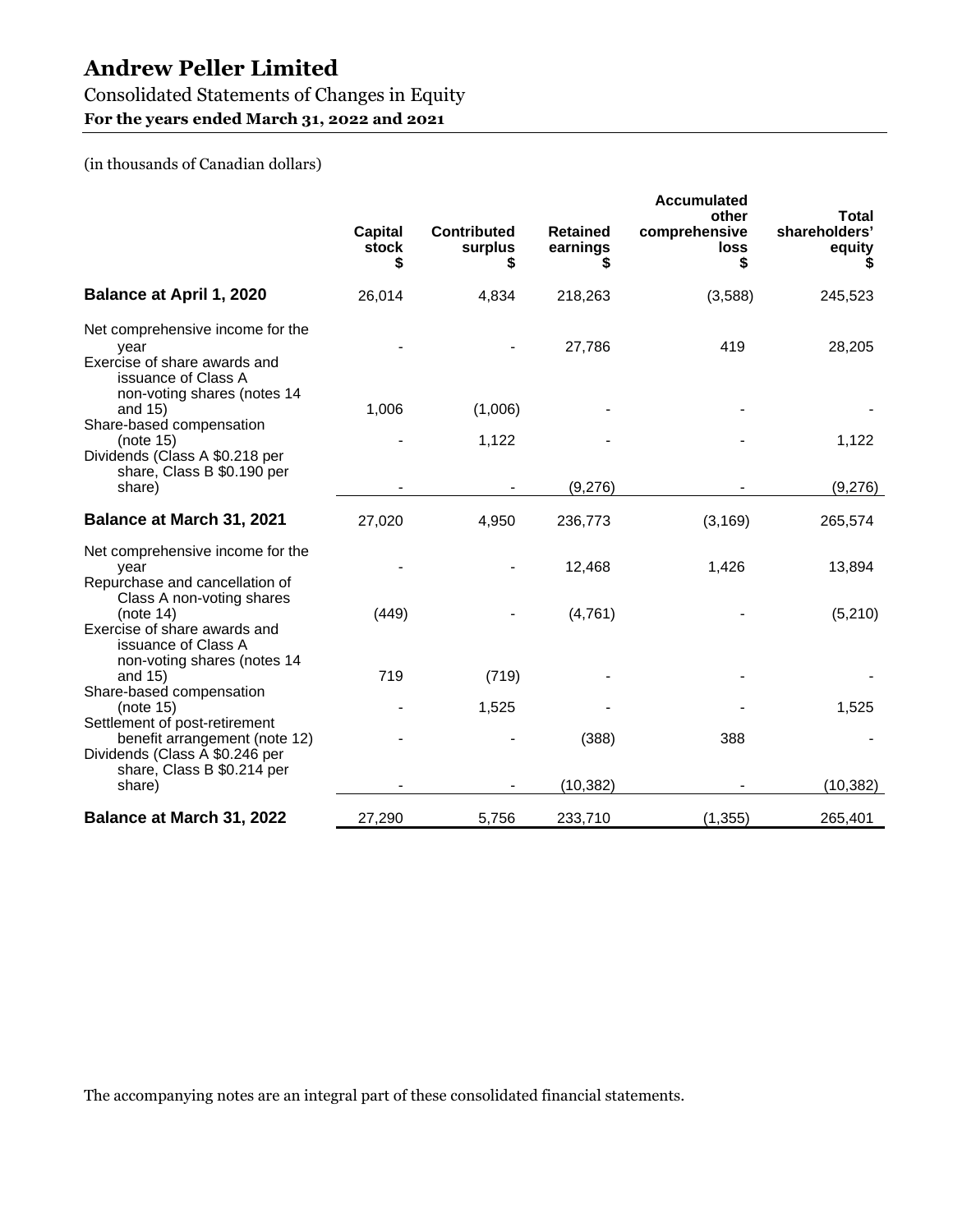Consolidated Statements of Cash Flows

**For the years ended March 31, 2022 and 2021** 

(in thousands of Canadian dollars)

|                                                                                                                                                                                                                                                                                       | 2022<br>S                                                       | 2021<br>S                                           |
|---------------------------------------------------------------------------------------------------------------------------------------------------------------------------------------------------------------------------------------------------------------------------------------|-----------------------------------------------------------------|-----------------------------------------------------|
| Cash provided by (used in)                                                                                                                                                                                                                                                            |                                                                 |                                                     |
| <b>Operating activities</b><br>Net earnings for the year<br>Adjustments for non-cash items                                                                                                                                                                                            | 12,468                                                          | 27,786                                              |
| (Gain) loss on disposal of property, plant and equipment and intangible<br>assets<br>Amortization of plant, equipment and intangible assets<br>Amortization of deferred financing fees<br>Interest expense<br>Income taxes<br>Net unrealized gain on derivative financial instruments | (7, 495)<br>21,353<br>29<br>9,308<br>4,607<br>(2,269)           | 677<br>18,162<br>10<br>8,098<br>9,667<br>(135)      |
| Gain on debt modification<br>Share-based compensation expense<br>Post-employment benefits<br>Interest paid<br>Income taxes received (paid)                                                                                                                                            | 1,399<br>227<br>(8,636)<br>955                                  | (2,861)<br>937<br>237<br>(7,076)<br>(6, 832)        |
| Change in non-cash working capital items related to operations (note 19)                                                                                                                                                                                                              | 31,946<br>(16, 354)                                             | 48,670<br>(7, 551)                                  |
|                                                                                                                                                                                                                                                                                       | 15,592                                                          | 41,119                                              |
| <b>Investing activities</b><br>Proceeds from sale of land and property<br>Purchase of property, plant and equipment<br>Purchase of intangible assets                                                                                                                                  | 8,793<br>(13, 612)<br>(9,289)<br>(14, 108)                      | (17, 651)<br>(18,888)<br>(36, 539)                  |
| <b>Financing activities</b><br>Repayment of lease obligations<br>Drawings on long-term debt<br>Repayment of long-term debt<br>Financing fees paid<br>Repurchase of Class A shares<br>Dividends paid                                                                                   | (4, 115)<br>56,000<br>(39,000)<br>(400)<br>(5,210)<br>(10, 199) | (3,812)<br>76,620<br>(64, 836)<br>(655)<br>(9, 160) |
|                                                                                                                                                                                                                                                                                       | (2,924)                                                         | (1, 843)                                            |
| (Decrease) increase in cash during the year                                                                                                                                                                                                                                           | (1,440)                                                         | 2,737                                               |
| Cash - Beginning of year                                                                                                                                                                                                                                                              | 2,737                                                           |                                                     |
| Cash – End of year                                                                                                                                                                                                                                                                    | 1,297                                                           | 2,737                                               |
| <b>Supplementary information</b><br>Property, plant and equipment acquired that were unpaid in cash and included in<br>accounts payable and accrued liabilities<br>Intangible assets acquired that were unpaid in cash and included in accounts<br>payable and accrued liabilities    | 2,088                                                           | 61<br>1,478                                         |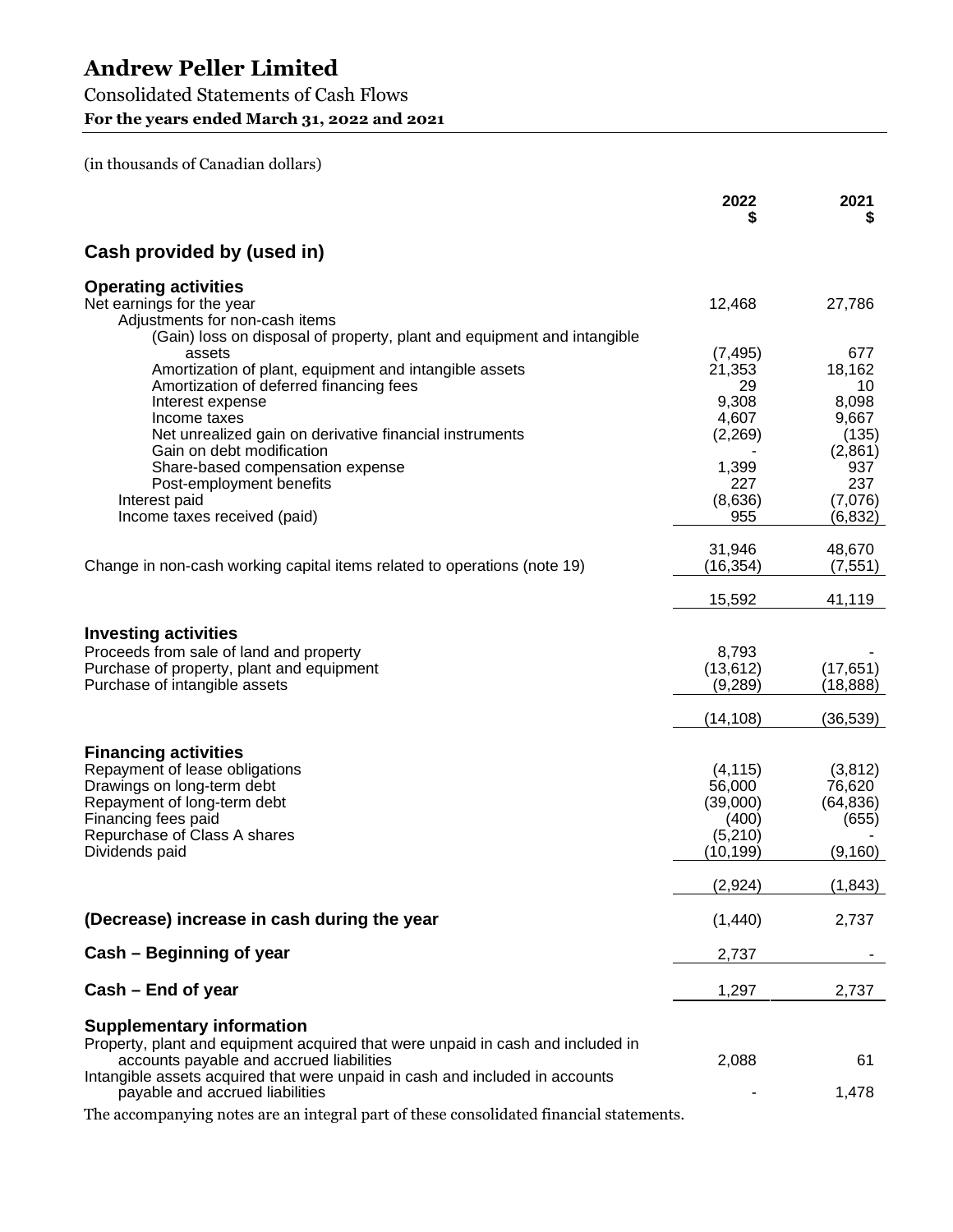### **Andrew Peller Limited**  Notes to the Consolidated Financial Statements **March 31, 2022 and 2021**

(in thousands of Canadian dollars, except per share amounts)

### **1 Nature of operations**

Andrew Peller Limited (the Company) produces and markets wine, spirits, craft beer and wine related products. The Company's products are produced and sold predominantly in Canada. The Company is incorporated under the Canada Business Corporations Act and is domiciled in Canada. The address of its head office is 697 South Service Road, Grimsby, Ontario, L3M 4E8.

### **2 Summary of significant accounting policies**

#### **Basis of presentation**

These consolidated financial statements have been prepared in compliance with International Financial Reporting Standards as issued by the International Accounting Standards Board (IFRS).

These consolidated financial statements were approved by the Board of Directors for issuance on June 15, 2022.

#### **Basis of measurement**

The consolidated financial statements have been prepared under the historical cost convention, except for derivatives, which are measured at fair value, and biological assets, which are measured at fair value less costs to sell.

### **Basis of consolidation**

These consolidated financial statements include the accounts of the Company and all subsidiary companies, including Canrim Packaging Limited, Global Vintners Inc., Riverbend Inn & Winery Inc., Sandhill Vineyards Ltd. and Small Winemakers Collections Inc., all of which are wholly owned by Andrew Peller Limited. Subsidiaries are those entities the Company controls by having the power to govern their financial and operating policies. Subsidiaries are fully consolidated from the date on which control is obtained by the Company and are de-consolidated from the date control ceases. Intercompany transactions, balances, income and expenses and profits and losses are eliminated.

#### **Business combinations**

Business combinations are accounted for using the acquisition method. The consideration transferred by the Company is measured as the fair value of assets transferred and equity instruments issued at the date of completion of the acquisition. Identifiable assets acquired and liabilities assumed in a business combination are measured initially at fair value at the acquisition date. The excess of the consideration transferred over the fair value of the net assets acquired is recorded as goodwill. If the consideration transferred is less than the net assets acquired, the difference is recognized directly in the consolidated statements of earnings as a gain on acquisition. Results of operations of a business acquired are included in the Company's consolidated financial statements from the date of the business acquisition. Acquisition costs incurred are expensed and included in selling and administrative expenses.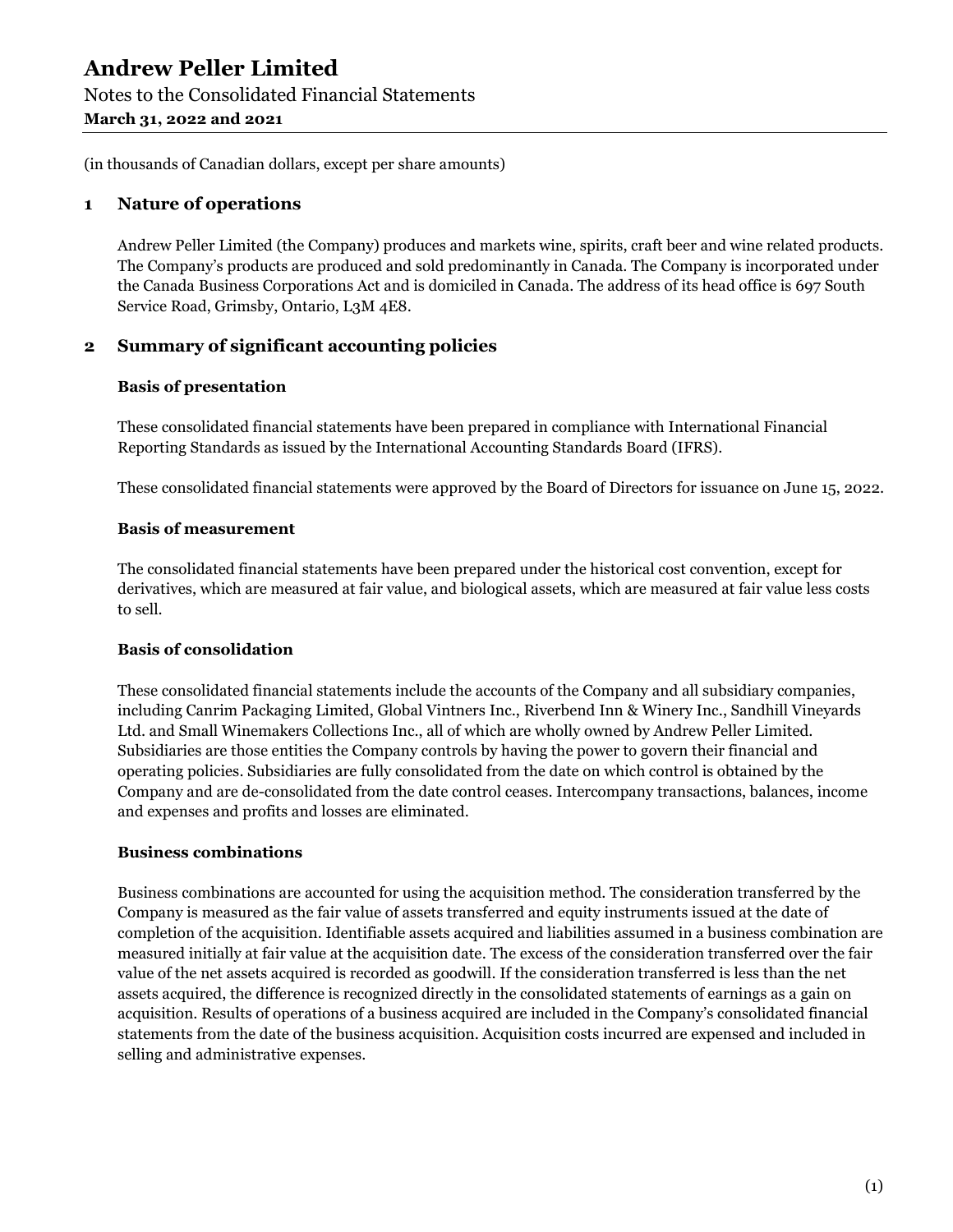### **Foreign currency translation**

The consolidated financial statements are presented in Canadian dollars, which is the Company's functional currency.

Foreign currency transactions are translated into the functional currency using the exchange rates prevailing at the dates of the transactions. Foreign exchange gains and losses resulting from the settlement of foreign currency transactions and from the translation at year-end exchange rates of monetary assets and liabilities denominated in currencies other than the Company's functional currency are recognized in the consolidated statements of earnings.

### **Revenue**

Revenue is derived from the sale of goods and is recognized at a point in time when the performance obligation is fulfilled. For sales to consumers through retail stores, winery restaurants and estate wineries, the performance obligation is deemed fulfilled when the product is purchased. For sales transactions with provincial liquor boards, licensee retail stores and wine kit retailers, the Company's performance obligation is fulfilled when the product is shipped from the Company's distribution facilities.

Excise taxes collected on behalf of the federal government, licensing fees and levies paid on wine sold through the Company's independent retail stores in Ontario, product returns, breakage, promotional and advertising allowances and discounts provided to customers are deducted from the selling price to determine the transaction price at which revenue is recognized. Expected product returns and breakage are estimated based on historical actuals as a percentage of sales.

Deferred revenue represents amounts paid by customers in advance of the purchase of products which typically takes the form of pre-loaded gift cards. The amounts received are recorded as deferred revenue within accounts payable and accrued liabilities on the consolidated balance sheets. Once a gift card is redeemed to make a purchase, the liability is relieved and revenue is recognized.

The Company also enters into arrangements with third parties for the sale of products to customers. When the terms of the arrangement are such that the Company is acting as an agent of the third party, revenue is recognized in the amount of the commission to which the Company is entitled in exchange for arranging for the third party to provide its goods to customers.

### **Cost of goods sold**

Cost of goods sold includes the cost of finished goods inventories sold during the year, inventory writedowns and revaluations of agricultural produce to fair value less costs to sell at the point of harvest.

### **Inventories**

Inventories are valued at the lower of cost and net realizable value. Cost is determined on an average cost basis. The Company utilizes a weighted average cost calculation to determine the value of ending inventory (bulk wine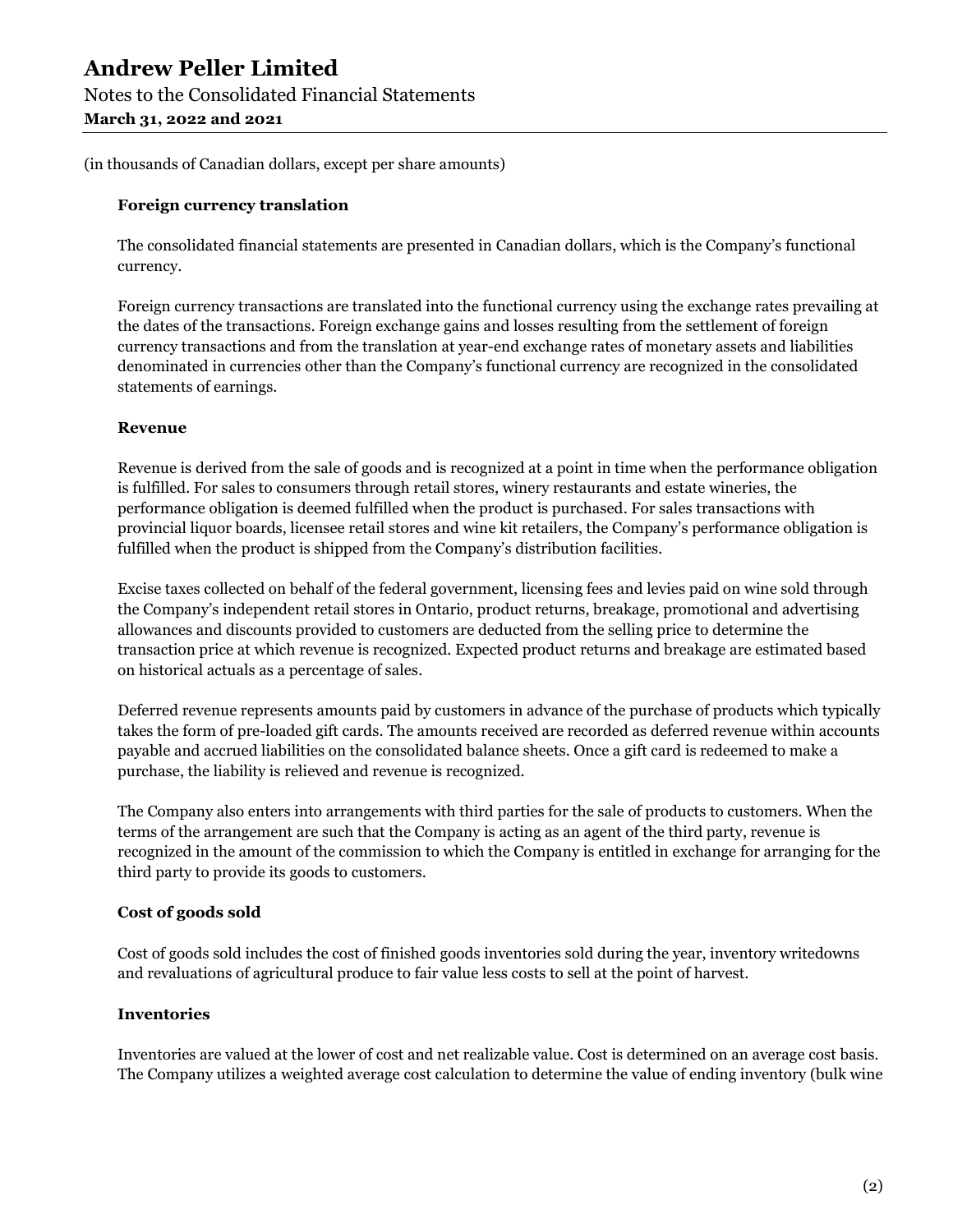and spirits, packaging materials and supplies, and finished goods). Average cost is determined separately for import wine, domestic wine and spirits and is calculated by varietal and vintage year.

Grapes produced from vineyards controlled by the Company that are part of inventories are measured at their fair value less costs to sell at the point of harvest.

The Company includes borrowing costs in the cost of certain wine and spirit inventories that require a substantial period of time to become ready for sale.

### **Property, plant and equipment**

Property, plant and equipment are carried at cost less accumulated amortization. Cost includes borrowing costs for assets that require a substantial period of time to become ready for use. Amortization of buildings, vines and vineyard infrastructure and machinery and equipment is calculated on the straight-line basis in amounts sufficient to amortize the cost of buildings, vines and vineyard infrastructure and machinery and equipment over their estimated useful lives as follows:

| <b>Buildings</b>                  | 40 years      |
|-----------------------------------|---------------|
| Vines and vineyard infrastructure | 20 years      |
| Machinery and equipment           | 5 to 20 years |

Land and vineyard land is carried at cost and is not amortized.

Vines and vineyard infrastructure amortization commences in the year the vineyard yields a crop that approximates 50% of expected annual production.

### **Biological assets**

The Company measures biological assets, consisting of grapes grown on vineyards controlled by the Company, at fair value, which approximates cost as there has been minimal biological transformation since the initial cost incurred. The initial costs incurred are comprised of direct expenditures required to enable the biological transformation of agricultural produce.

At the point of harvest, the fair value of biological assets is determined by reference to local market prices for grapes of a similar quality and the same varietal. At this point, agricultural produce is measured at fair value less cost to sell, which becomes the basis for the cost of inventories after harvest.

Gains or losses arising from a change in fair value less costs to sell are included in the consolidated statements of earnings in the period in which they arise.

### **Intangible assets**

Intangible assets include brands, customer contracts and lists, contract co-packaging arrangements, software and customer-based relationships. These intangible assets are recorded at their estimated fair value on the date of acquisition or at cost for regular way purchases.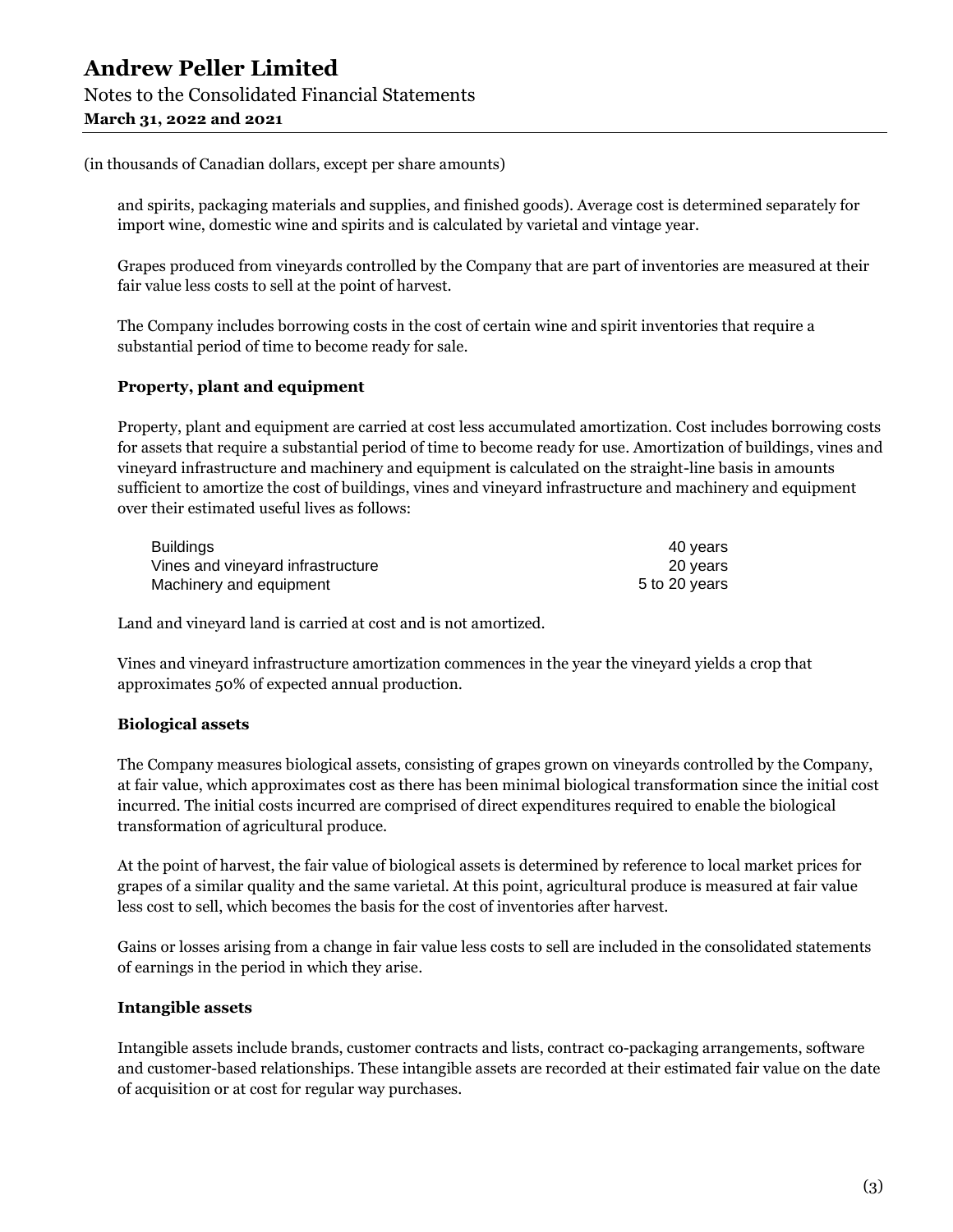### **Andrew Peller Limited**  Notes to the Consolidated Financial Statements **March 31, 2022 and 2021**

(in thousands of Canadian dollars, except per share amounts)

|                              | Amortization<br>method | Useful life     | Remaining<br>useful life |
|------------------------------|------------------------|-----------------|--------------------------|
| Brands – indefinite life     | n/a                    | indefinite      | indefinite               |
| Brands - finite life         | straight-line          | 2 years         | none                     |
| Customer contracts and lists | straight-line          | $10 - 20$ years | $2 - 14$ years           |
| Contract packaging           | straight-line          | 10 years        | none                     |
| Software                     | straight-line          | $5 - 15$ years  | $2 - 14$ years           |

Certain of the Company's brands have been assessed as having an indefinite life because the expected usage, period of control and other factors do not limit the life of these assets. Intangible assets with an indefinite life are not amortized but are tested for impairment at least annually or more frequently if events or circumstances indicate the asset might be impaired. To test for impairment, the Company primarily compares the amount of royalty the Company would have had to pay in an arm's length licensing arrangement to secure access to the same rights to its carrying value. If necessary, the fair value is also considered. An impairment charge is recorded to the extent the carrying value exceeds the fair value. Management has determined there was no impairment in intangible assets for the years ended March 31, 2022 and 2021.

Certain of the Company's brands have a finite life based on the remaining expected usage. Therefore, amortization for these brands is being recorded on a straight-line basis over the remaining period of expected usage.

Where the Company incurs costs to configure and customize cloud computing software, the costs incurred are capitalized and amortized over the useful life only if the expenditures meet the recognition criteria of International Accounting Standard (IAS) 38, Intangible Assets.

### **Goodwill**

Goodwill represents the cost of a business combination in excess of the fair values of the net tangible and identifiable intangible assets acquired. Goodwill is not amortized but is tested for impairment on an annual basis, or more frequently if events or circumstances indicate that the carrying value may be impaired. The Company assigns goodwill combined with other assets to a cash generating unit (CGU) based on certain regions and product lines, which is the lowest level at which the combined assets generate independent cash inflows. An impairment loss is recognized if the carrying amount of a CGU to which the goodwill relates exceeds its recoverable amount. The recoverable amount of a CGU is based on a value in use method using a discounted cash flow model. If necessary, a CGU's fair value is also considered. An impairment loss in respect of goodwill cannot be reversed. No impairment in goodwill for the years ended March 31, 2022 and 2021 was recognized as a result of the impairment test.

### **Post-employment benefits**

The Company sponsors defined contribution pension plans, defined benefit pension plans, post-employment medical benefit plans and other post-employment benefit plans for certain employees. Contributions to the defined contribution pension plans are recognized as an expense as services are rendered by employees. The costs of the defined benefit plans, the post-employment medical benefit plans and other post-employment benefit plans are actuarially determined and include management's best estimate of expected plan investment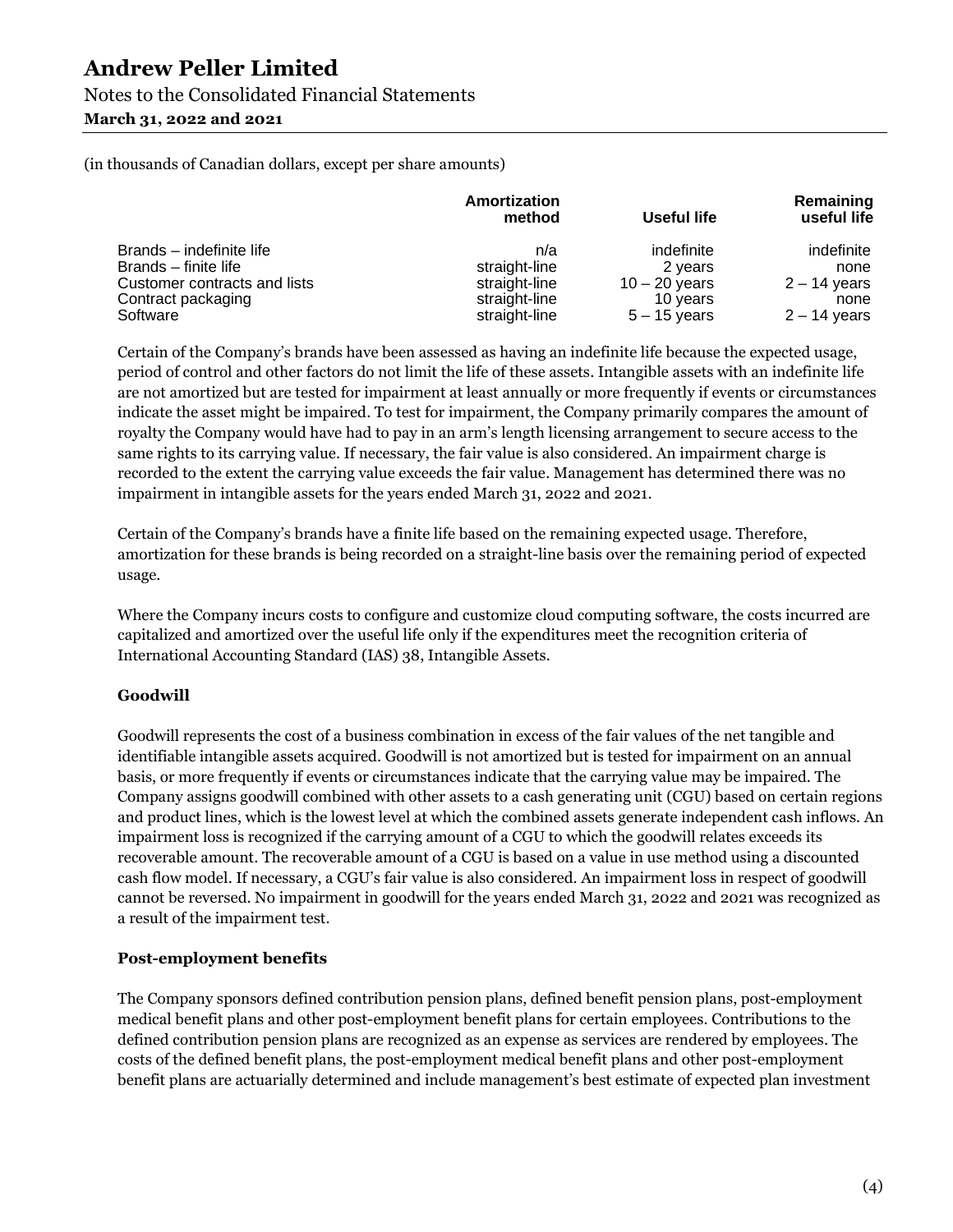performance, the interest rate on the plan obligation, salary escalation, expected retirement ages and medical cost escalation. The liability recognized in the consolidated balance sheets in respect of these plans is the present value of the defined benefit obligation at the end of the reporting period as determined by the Company's actuary less the fair value of plan assets adjusted for the unamortized portion of negative past service credits. The current service cost and the interest cost net of the expected return on plan assets are recognized in earnings in the period they arise. Adjustments arising from actuarially determined gains or losses are recognized in other comprehensive income (loss) in the period in which they arise. The corresponding change in shareholders' equity is adjusted to retained earnings for the year.

### **Financial instruments and hedge accounting**

Financial assets and liabilities are initially recorded at fair value including, where permitted by IFRS 9, Financial Instruments (IFRS 9), any directly attributable transaction costs. For those financial assets that are not subsequently held at fair value, the Company assesses whether there is evidence of impairment at each consolidated balance sheet date.

The Company classifies its financial assets and liabilities into the following categories: financial assets and liabilities at amortized cost and financial assets and liabilities at fair value through profit or loss.

Expected credit losses on financial assets carried at amortized cost are assessed on a forward-looking basis. The impairment methodology applied depends on whether there has been a significant increase in credit risk. The loss allowances for financial assets are based on assumptions about risk of default and expected loss rates. The Company uses judgment in making these assumptions and selecting the inputs to the impairment calculation, based on past history, existing market conditions as well as forward-looking estimates at the end of each reporting period.

The Company recognizes financial instruments when it becomes a party to the terms of the instrument and has elected to use "trade date" accounting for regular way purchases and sales of financial assets.

Embedded derivatives (elements of contracts whose cash flows move independently from the host contract similar to a stand-alone derivative) are required to be separated and measured at fair value if certain criteria are met. Management reviewed its contracts and determined the Company does not currently have any embedded derivatives in these contracts that require separate accounting and disclosure.

### **Leases**

Leases are recognized as a right-of-use asset and a corresponding lease liability at the date at which the leased asset is available for use by the Company. Each lease payment is allocated between the repayment of the principal portion of lease liability and the interest portion. The interest expense is charged to the consolidated statements of earnings over the lease period so as to produce a constant periodic rate of interest on the remaining balance of the liability for each period.

Assets and liabilities arising from a lease are initially measured on a present value basis. Lease liabilities include the net present value of the following lease payments: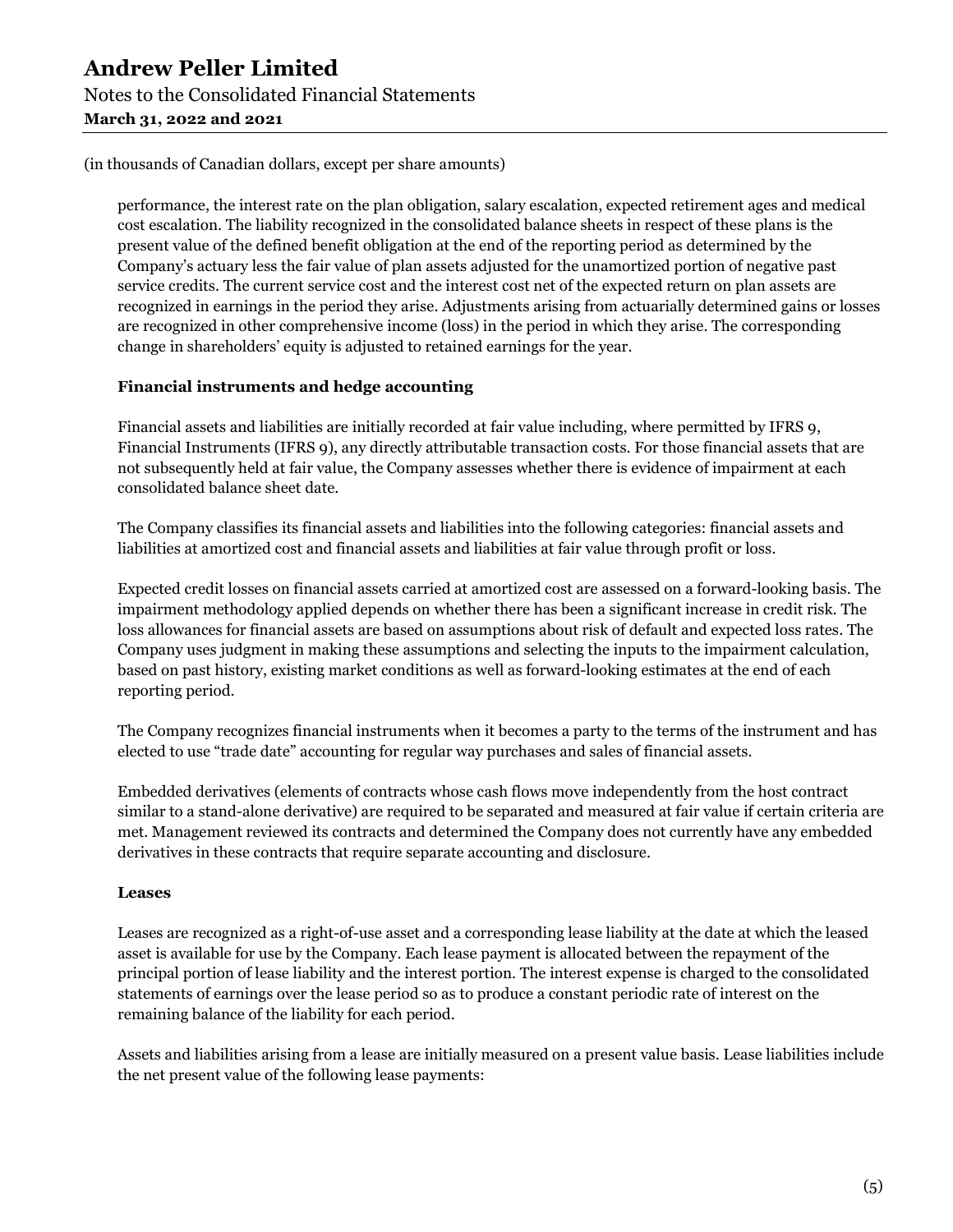Fixed payments, including in-substance fixed payments, less any lease incentives receivable;

Variable lease payments that are based on an index or a rate;

- Amounts expected to be payable by the lessee under residual value guarantees;
- The exercise price of a purchase option if the lessee is reasonably certain to exercise that option; and
- Payment of penalties for terminating the lease, if the lease term reflects the lessee exercising that option.

The lease payments are discounted using the interest rate implicit in the lease. If that rate cannot be determined, the lessee's incremental borrowing rate is used, being the rate that the lessee would have to pay to borrow the funds necessary to obtain an asset of similar value in a similar economic environment with similar terms and conditions. Payments associated with variable lease payments not based on an index or a rate, short-term leases and leases of low value assets are recognized on a straight-line basis as an expense in the consolidated statements of earnings.

Right-of-use assets are included in the consolidated balance sheets and are measured at cost comprising the following:

- The amount of the initial measurement of the lease liability;
- Any lease payments made at or before the commencement date, less any lease incentives received;
- Any initial direct costs; and
- Restoration costs.

The right-of-use assets are depreciated over the shorter of the asset's useful life and the lease term on a straight-line basis. Right-of-use assets are subject to impairment. Amortization of right-of-use vineyard land, buildings and machinery and equipment is as follows:

| Vineyard land           | $2 - 29$ years |
|-------------------------|----------------|
| <b>Buildings</b>        | $3 - 10$ years |
| Machinery and equipment | $2 - 6$ vears  |

#### **Impairment of non-financial assets**

The Company reviews long-lived assets and definite life intangible assets for impairment when events or circumstances indicate an asset may be impaired. Assets are assigned to a CGU based on the lowest level at which they generate independent cash inflows. When there is an indication of impairment, an impairment charge is recorded to the extent the carrying value of a CGU exceeds the recoverable amount. The recoverable amount is the greater of the CGU's fair value less costs to dispose and its value in use, determined by discounting expected cash flows. An impairment loss is reversed if there is a reversal in circumstances that led to the impairment and if a CGU's recoverable amount increases to the extent that the related assets' carrying amounts are no larger than the amount that would have been determined, net of amortization, had no impairment loss been recorded.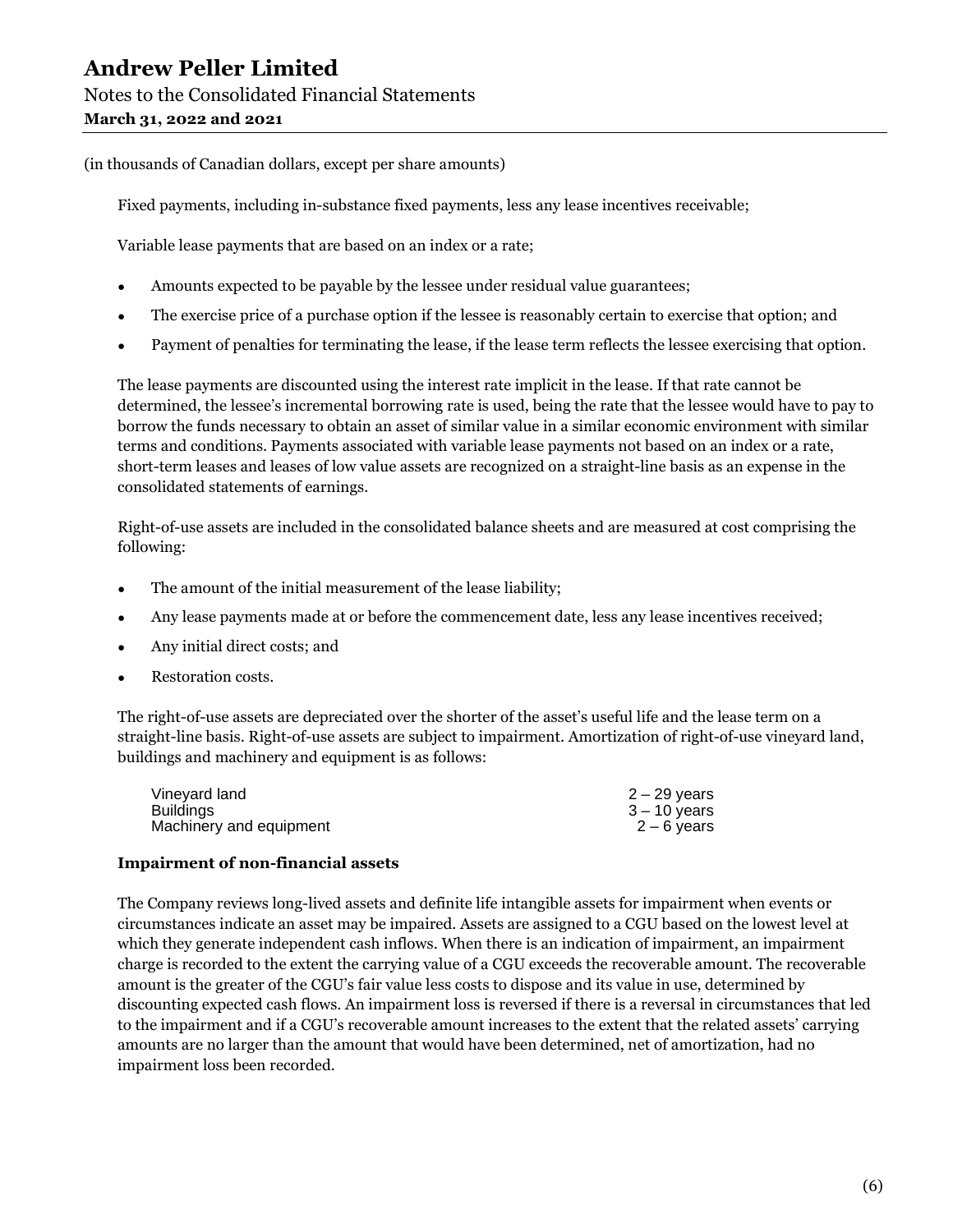#### **Net earnings per share**

Basic net earnings per share have been calculated using the weighted average number of Class A and Class B shares outstanding during the year. Diluted net earnings per share have been calculated by considering the impact of any potential ordinary shares that are dilutive on the two classes of shares when considered together.

### **Dividends**

Dividends on Class A and Class B shares are recognized in the period in which they are formally declared by the Board of Directors.

### **Segmented information**

The Company produces and markets wine, spirits, craft beer and wine related products in Canada. A significant portion of the Company's sales are made to the liquor control boards in each province in which the Company transacts business. Management has concluded that the chief operating decision maker allocates resources and assesses performance of the Company on a consolidated basis. Furthermore, based on the type of products sold and the fact that its customers are similar in nature, the Company operates in a single operating segment. In addition, substantially all of the Company's sales are made in Canada. As a result, management has concluded the Company operates in one geographic segment.

#### **Income taxes**

Current income tax is the expected amount of tax payable or recoverable on taxable income or loss during the period. Current income tax may also include adjustments to taxes payable or recoverable in respect of previous periods.

The Company accounts for deferred income taxes based on temporary differences, which are the differences between the carrying amount of an asset or liability and its tax base. Deferred income taxes are provided for all temporary differences between the carrying amount and tax bases of assets and liabilities, except for those arising from the initial recognition of goodwill or for those arising from the initial recognition of an asset or liability in a transaction that is not a business combination and has no impact on earnings or taxable income or loss. Deferred income tax assets and liabilities are measured using the enacted or substantively enacted tax rates expected to apply to taxable income in the years in which temporary differences are expected to be recovered or settled. The deferred income tax provision recorded in net earnings and other comprehensive income (loss) represents the change during the year in deferred income tax assets and deferred income tax liabilities.

### **Contingencies**

In the ordinary course of business activities, the Company may be contingently liable for litigation and claims. Management believes adequate provisions have been recorded in the accounts where required. Although it is not possible to accurately estimate the extent of potential claims, if any, management believes the ultimate resolution of such contingencies would not have a material adverse effect on the financial position of the Company.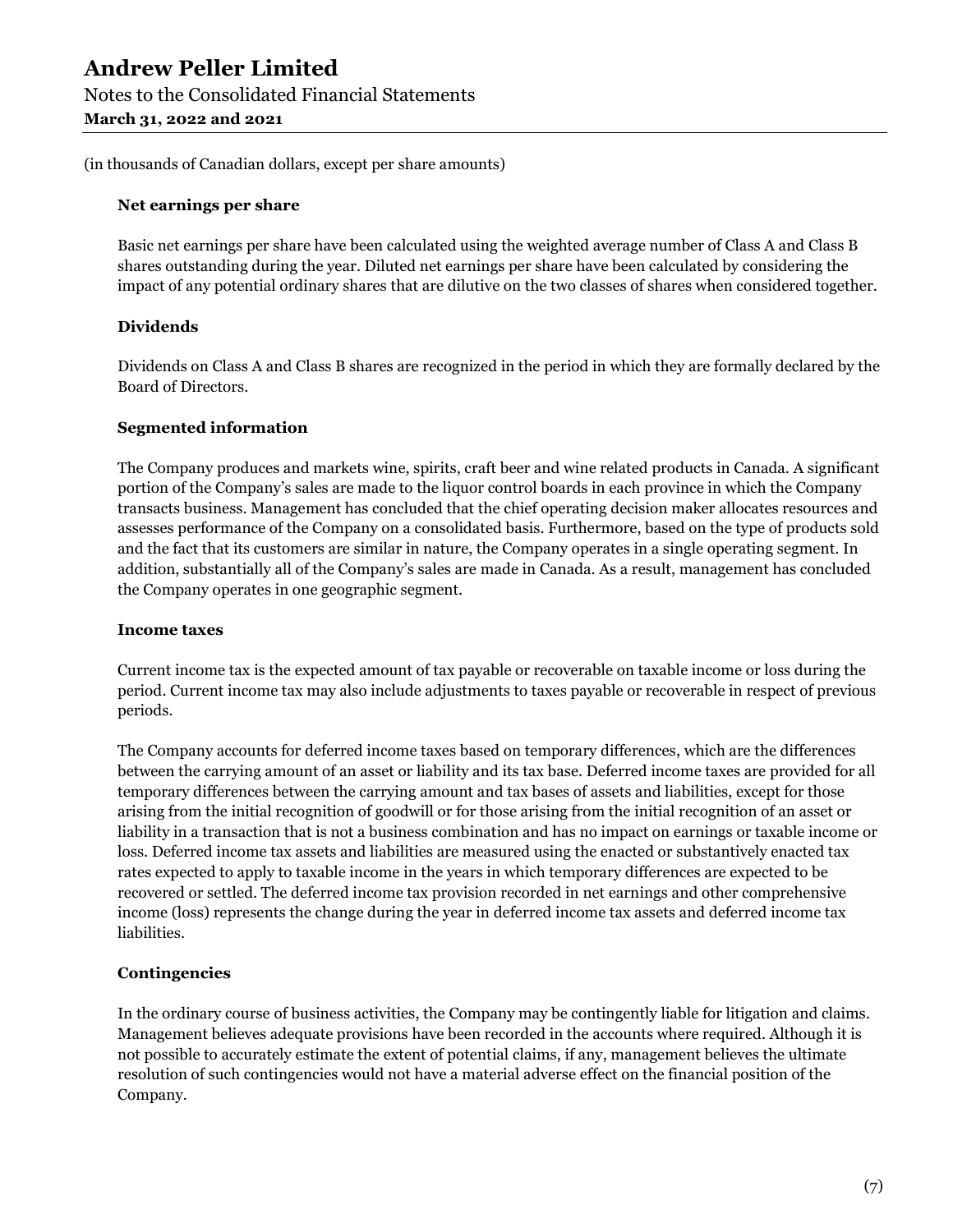#### **Comprehensive income**

Comprehensive income is comprised of net earnings and other comprehensive income (loss). Other comprehensive income (loss) represents the change in equity for a period that arises from transactions that are required to be or are elected to be recognized outside of net earnings. The Company records actuarial gains and losses on defined benefit pension plans and other post-employment benefit plans in other comprehensive income (loss) in the period incurred.

### **Equity**

The Company separately presents changes in equity related to capital stock, contributed surplus, retained earnings and accumulated other comprehensive income (loss) in the consolidated statements of changes in equity.

### **Share-based compensation**

The Company grants stock options, performance share units (PSUs), restricted share units (RSUs) and deferred share units (DSUs) to employees and directors under its share-based compensation plan. All share-based compensation arrangements are equity-settled in Class A non-voting common shares.

Equity-settled share-based payments to employees are measured at the fair value of the equity instrument granted. An option valuation model (Black-Scholes) is used to fair value stock options issued on the date of grant.

The grant date fair value of equity-settled share-based awards is recognized as compensation expense with a corresponding increase in equity reserves over the related service period provided to the Company. The total amount of expense recognized in profit or loss is determined by reference to the fair value of the options granted or share awards, which factors in the number of options expected to vest. Equity-settled share-based payment transactions are not remeasured once the grant date fair value has been determined, except in cases where the share-based payment is linked to non-market performance conditions. Stock options vest in tranches (graded vesting) and, accordingly, the expense is recognized in vesting tranches. PSUs vest in full at the end of the third fiscal year after the date of grant and, accordingly, the expense is recognized evenly over the vesting period. RSUs vest ratably over the restriction period and accordingly, the expense is recognized over the restriction period. DSUs vest immediately and, accordingly, the expense is recognized in full at the date of grant.

Compensation expense is recognized over the applicable vesting period by increasing contributed surplus based on the number of awards expected to vest. At the end of each reporting period, the Company revises its estimates of the number of awards that are expected to vest based on the non-market performance vesting conditions. The Company recognizes the impact of the revision to original estimates, if any, in the consolidated statements of earnings, with a corresponding adjustment to contributed surplus.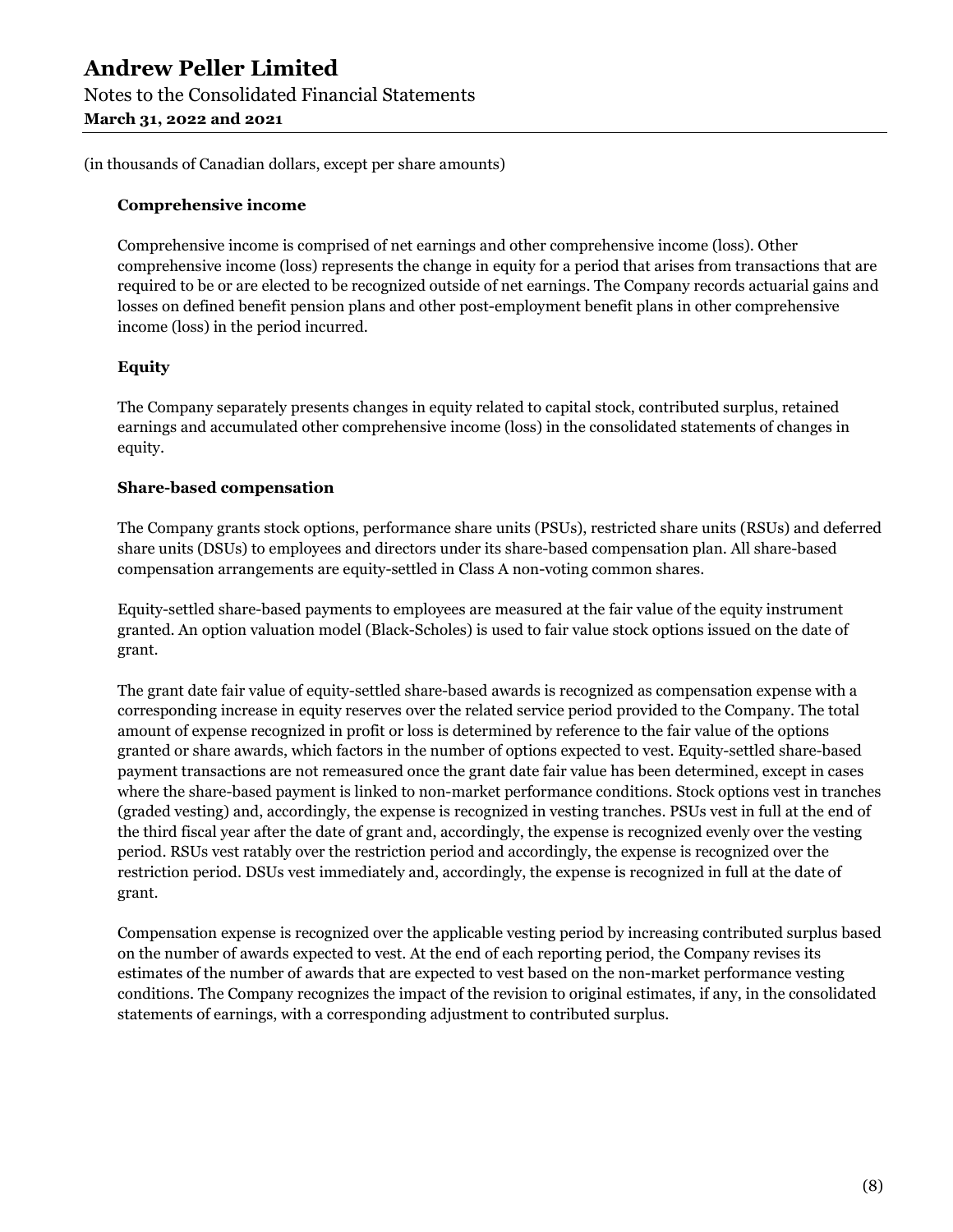#### **Recently adopted accounting pronouncements**

IFRS 16, Leases (IFRS 16)

This standard has been amended to provide lessees with an optional exemption from assessing whether a rent concession related to COVID-19 is a lease modification. This amendment is effective for annual periods beginning on or after June 1, 2020. At this time, the Company has not received rent concessions related to COVID-19 and therefore, this amendment has not had an impact on the consolidated financial statements.

London Inter-bank Offered Rate (LIBOR) reform with amendments to IFRS 9, IFRS 7, Financial Instruments: Disclosures and IFRS 16

In August 2020, the IASB issued Interest Rate Benchmark Reform Phase 2 (the Reform Phase 2), which complemented the Reform Phase 1 and amended various standards requiring interest rates or interest rate calculations. The Reform Phase 2 provides guidance on the impacts on the consolidated financial statements after the LIBOR reform and its replacement with alternative benchmark rates. The amendments are effective for annual periods beginning on or after January 1, 2021. The adoption of these amendments did not have a significant impact on the consolidated financial statements.

### **Recently issued accounting pronouncements**

IAS 16, Property, Plant and Equipment

This standard has been amended to prohibit an entity from deducting from the cost of an item of property, plant and equipment any proceeds received from selling items produced while the entity is preparing the asset for its intended use, clarify that an entity is "testing whether the asset is functioning properly" when it assesses the technical and physical performance of the asset and require certain related disclosures. The amendments are effective for annual periods beginning on or after January 1, 2022. The Company has not yet assessed the impact of the amendments on the consolidated financial statements.

### IAS 37, Provisions

This standard has been amended to clarify that, before a separate provision for an onerous contract is established, an entity recognizes an impairment loss that has occurred on assets used in fulfilling the contract, rather than on assets dedicated to that contract and to clarify the meaning of costs to fulfill a contract. The amendments are effective for annual periods beginning on or after January 1, 2022. The Company has not yet assessed the impact of the amendments on the consolidated financial statements.

#### IFRS 9, Financial Instruments

This standard has been amended to address which fees should be included in the 10% test for derecognition of financial liabilities. This amendment is effective for annual periods beginning on or after January 1, 2022. The Company has not yet assessed the impact of the amendment on the consolidated financial statements.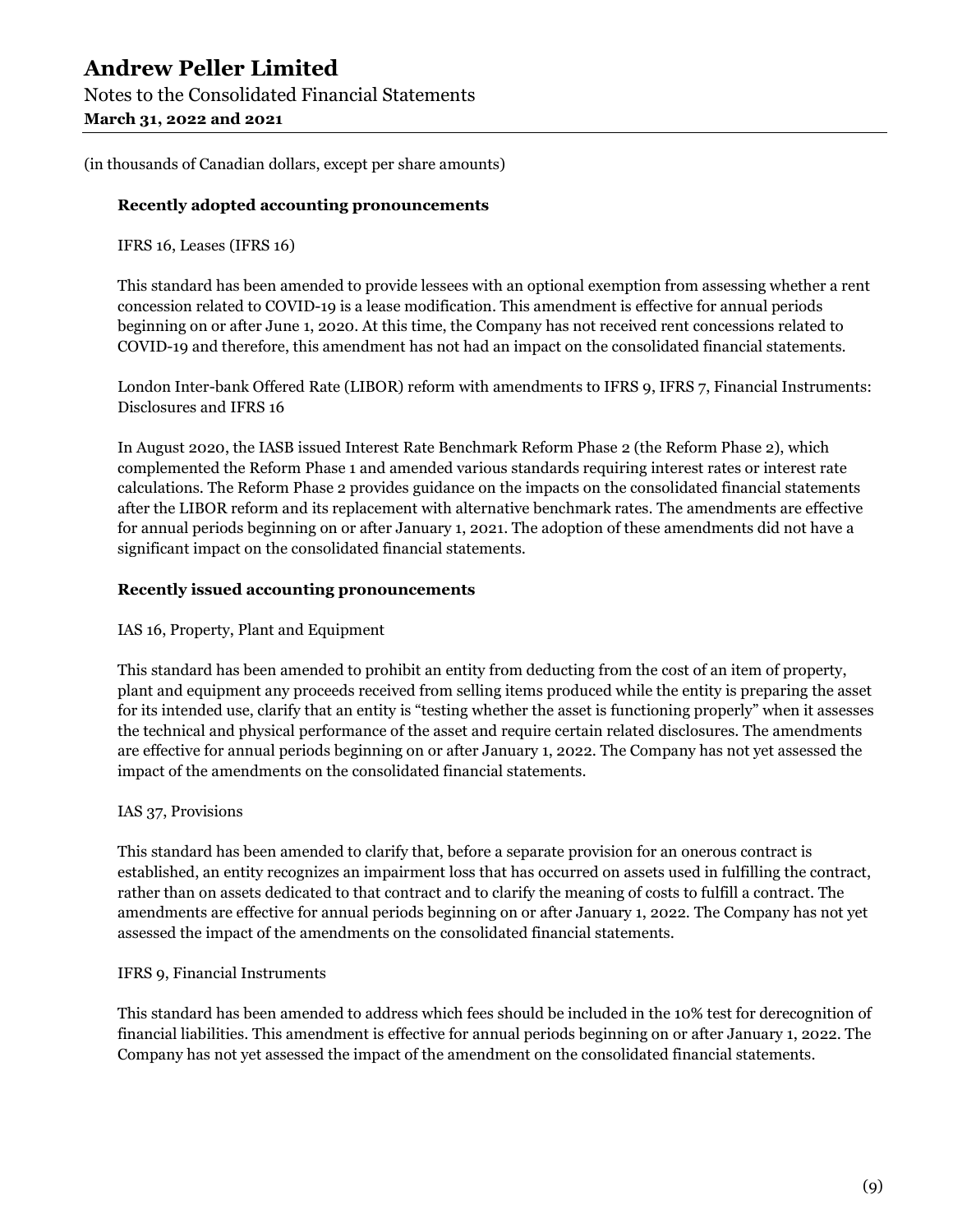### IAS 1, Presentation of Financial Statements

This standard has been amended to clarify that liabilities are classified as either current or non-current depending on the rights that exist at the end of the reporting period. Classification is unaffected by the expectations of the entity or events after the reporting date. The amendment also clarifies the meaning of settlement of a liability. This amendment is effective for annual periods beginning on or after January 1, 2023. The Company has not yet assessed the impact of the amendment on the consolidated financial statements.

### IAS 12, Income Taxes

This standard has been amended to require companies to recognize deferred tax on transactions that, on initial recognition, give rise to equal amounts of taxable and deductible temporary differences. The amendments are effective for annual reporting periods beginning on or after January 1, 2023. The Company has not yet assessed the impact of the amendments on the consolidated financial statements.

### **3 Critical accounting estimates and judgments**

The preparation of consolidated financial statements in accordance with IFRS requires management to make estimates and assumptions that affect the reported amounts of assets and liabilities at the dates of the consolidated financial statements, the reported amounts of revenues and expenses during the reporting periods and the extent of and the reported amounts in disclosures. Actual results may vary from current estimates. These estimates are reviewed periodically and as adjustments become necessary, they are recorded in the period in which they change. Specific areas of uncertainty include but are not limited to:

### **Impairment of goodwill and indefinite life intangible assets**

Testing goodwill for impairment at least annually involves judgment in estimating the recoverable amount of the CGUs to which goodwill is allocated. This requires making assumptions about future cash flows, growth rates and discount rates. Testing indefinite life intangible assets for impairment at least annually involves estimating the fair value using the relief of royalty method. This requires making assumptions about royalty rates, growth rates and discount rates. These assumptions are inherently uncertain and as such, actual amounts may vary from these assumptions and cause significant adjustments. Refer to note 8 for further information.

### **Post-employment benefits**

Measuring the liability for post-employment benefits requires assumptions for the discount rates, increases in compensation, increases in medical costs and the timing of the payment of benefits. Actual amounts may vary from these assumptions and cause significant adjustments.

### **Leases**

Critical accounting estimates were made in determining the lease term and incremental borrowing rate. In determining the lease term, management considers all facts and circumstances that create an economic incentive to exercise an extension option, or not exercise a termination option. Extension options (or periods after termination options) are only included in the lease term if the lease is reasonably certain to be extended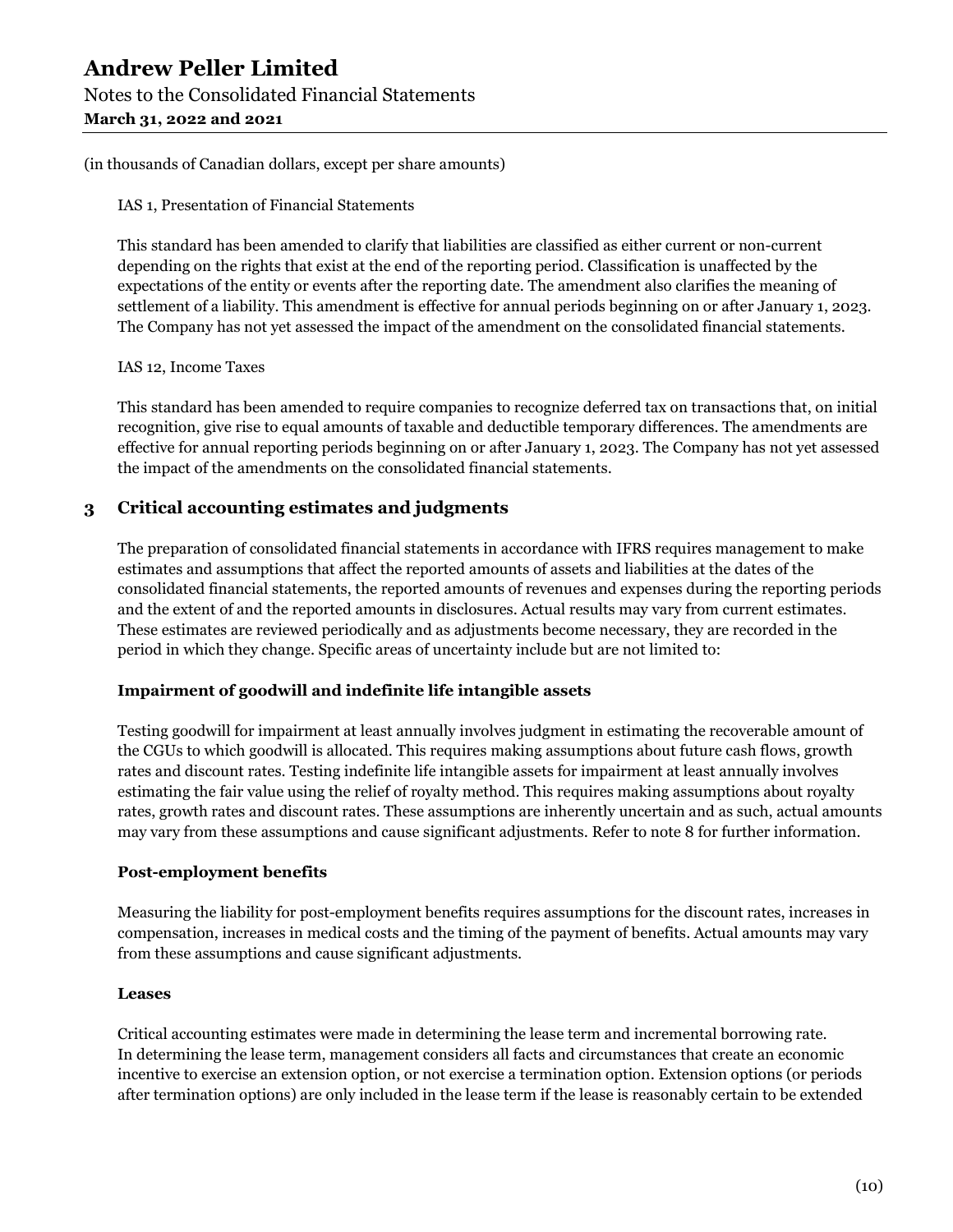(or not terminated). The assessment is reviewed if a significant event or a significant change in circumstances occurs, which affects this assessment and that is within the control of the lessee.

In determining the carrying amount of right-of-use assets and lease liabilities, the Company is required to estimate the incremental borrowing rate specific to each leased asset or portfolio of leased assets if the interest rate implicit in the lease is not readily determined. Management determines the incremental borrowing rate of each leased asset or portfolio of leased assets by using the Company's specific risk portfolio, the security, term and value of the underlying leased asset and the economic environment in which the leased asset operates. The incremental borrowing rates are subject to change mainly due to macroeconomic changes in the environment.

### **4 Inventories**

|                                                                             | 2022                       | 2021                       |
|-----------------------------------------------------------------------------|----------------------------|----------------------------|
| Packaging materials and supplies<br>Bulk wine and spirits<br>Finished goods | 23,264<br>94,337<br>79.441 | 12,791<br>81,718<br>84,218 |
|                                                                             | 197.042                    | 178,727                    |
| Interest included in the cost of inventories                                | 1,825                      | 1,203                      |

Inventory writedowns recognized as an expense amounted to  $$6,375$  (2021 –  $$3,523$ ).

The cost of inventories recognized as an expense and included in cost of goods sold, excluding amortization, was \$228,577 (2021 – \$232,995).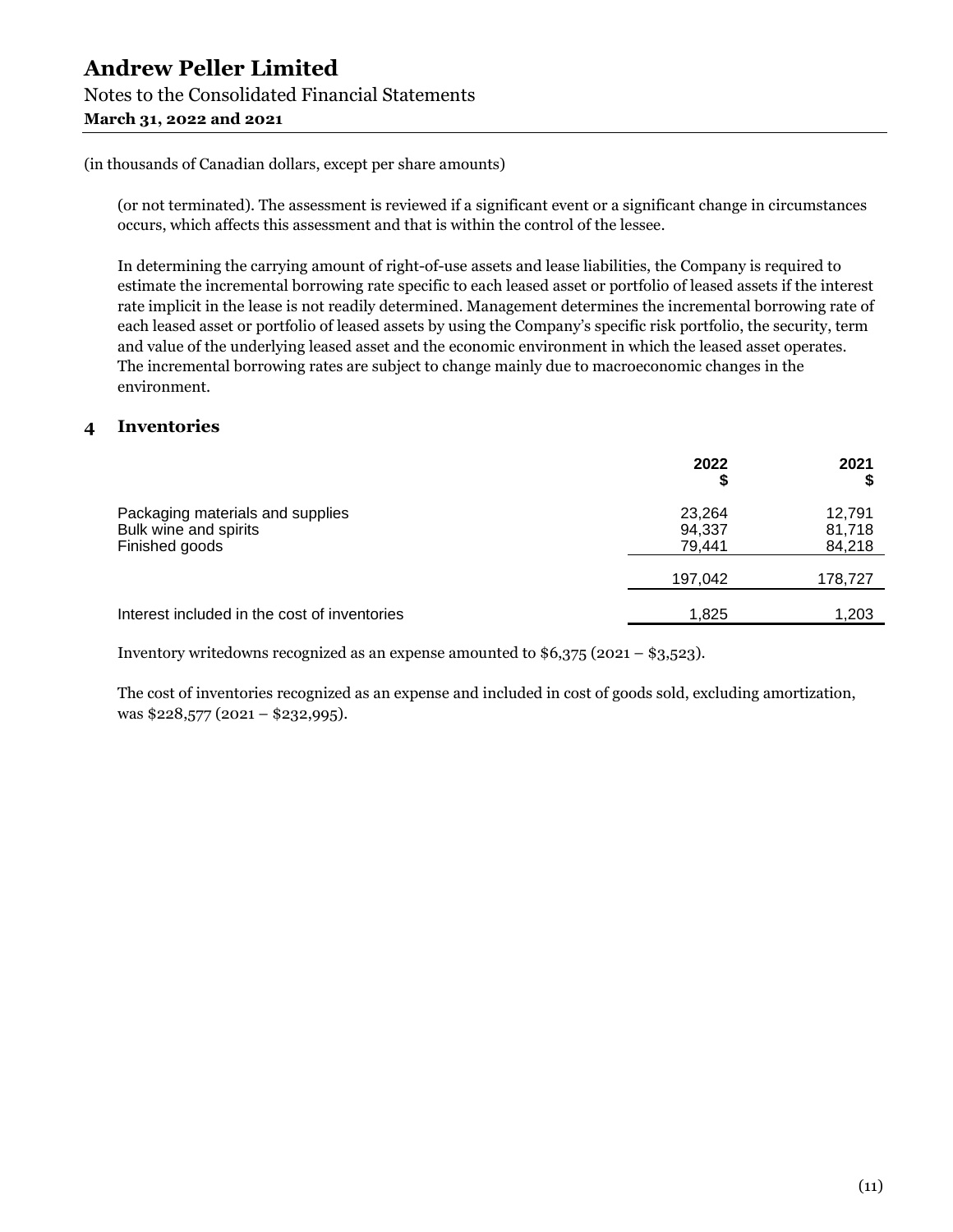Notes to the Consolidated Financial Statements

### **March 31, 2022 and 2021**

(in thousands of Canadian dollars, except per share amounts)

### **5 Property, plant and equipment**

|                                        |        | Vines, vineyard<br>land and |                      | <b>Machinery</b>      |                       |
|----------------------------------------|--------|-----------------------------|----------------------|-----------------------|-----------------------|
|                                        | Land   | infrastructure              | <b>Buildings</b>     | and<br>equipment<br>S | <b>Total</b><br>S     |
| At March 31, 2020<br>Cost              | 35,526 | 49,003                      | 95,049               | 155,152               | 334,730               |
| Accumulated amortization               |        | (16, 293)                   | (25,036)             | (89,968)              | (131,297)             |
| Net carrying amount                    | 35,526 | 32,710                      | 70,013               | 65,184                | 203,433               |
| Year ended March 31, 2021<br>Additions | 4,430  | 779                         | 4,592                | 6,551                 | 16,352                |
| <b>Disposals</b><br>Amortization       |        | (2, 583)                    | (381)<br>(2,526)     | (174)<br>(7, 201)     | (555)<br>(12, 310)    |
| <b>Closing net carrying amount</b>     | 39,956 | 30,906                      | 71,698               | 64,360                | 206,920               |
| At March 31, 2021                      |        |                             |                      |                       |                       |
| Cost<br>Accumulated amortization       | 39,956 | 49,782<br>(18, 876)         | 99,070<br>(27,372)   | 161,219<br>(96, 859)  | 350,027<br>(143, 107) |
| Net carrying amount                    | 39,956 | 30,906                      | 71,698               | 64,360                | 206,920               |
| Year ended March 2022<br>Additions     |        | 764                         | 1,649                | 13,226                | 15,639                |
| <b>Disposals</b><br>Amortization       |        | (1, 505)                    | (2,733)              | (23)<br>(9, 283)      | (23)<br>(13, 521)     |
| <b>Closing net carrying amount</b>     | 39,956 | 30,165                      | 70,614               | 68,280                | 209,015               |
| At March 2022                          |        |                             |                      |                       |                       |
| Cost<br>Accumulated amortization       | 39,956 | 50,546<br>(20, 381)         | 100,719<br>(30, 105) | 174,385<br>(106, 105) | 365,606<br>(156, 591) |
| Net carrying amount                    | 39,956 | 30,165                      | 70,614               | 68,280                | 209,015               |

Included in buildings and machinery and equipment are assets amounting to \$1,419 (2021 – \$1,831) that are under development and are not being amortized.

Contractual commitments to purchase property, plant and equipment were \$1,268 as at March 31, 2022  $(2021 - $3,871)$ .

During 2020, the Company listed for sale plant assets in Port Coquitlam, British Columbia, as a result of the consolidation of production assets. The assets listed for sale had a net book value of \$1,275. On September 28, 2021, the Company completed the sale of the assets for total consideration, net of selling costs, of \$8,793 resulting in a realized gain on sale of \$7,518.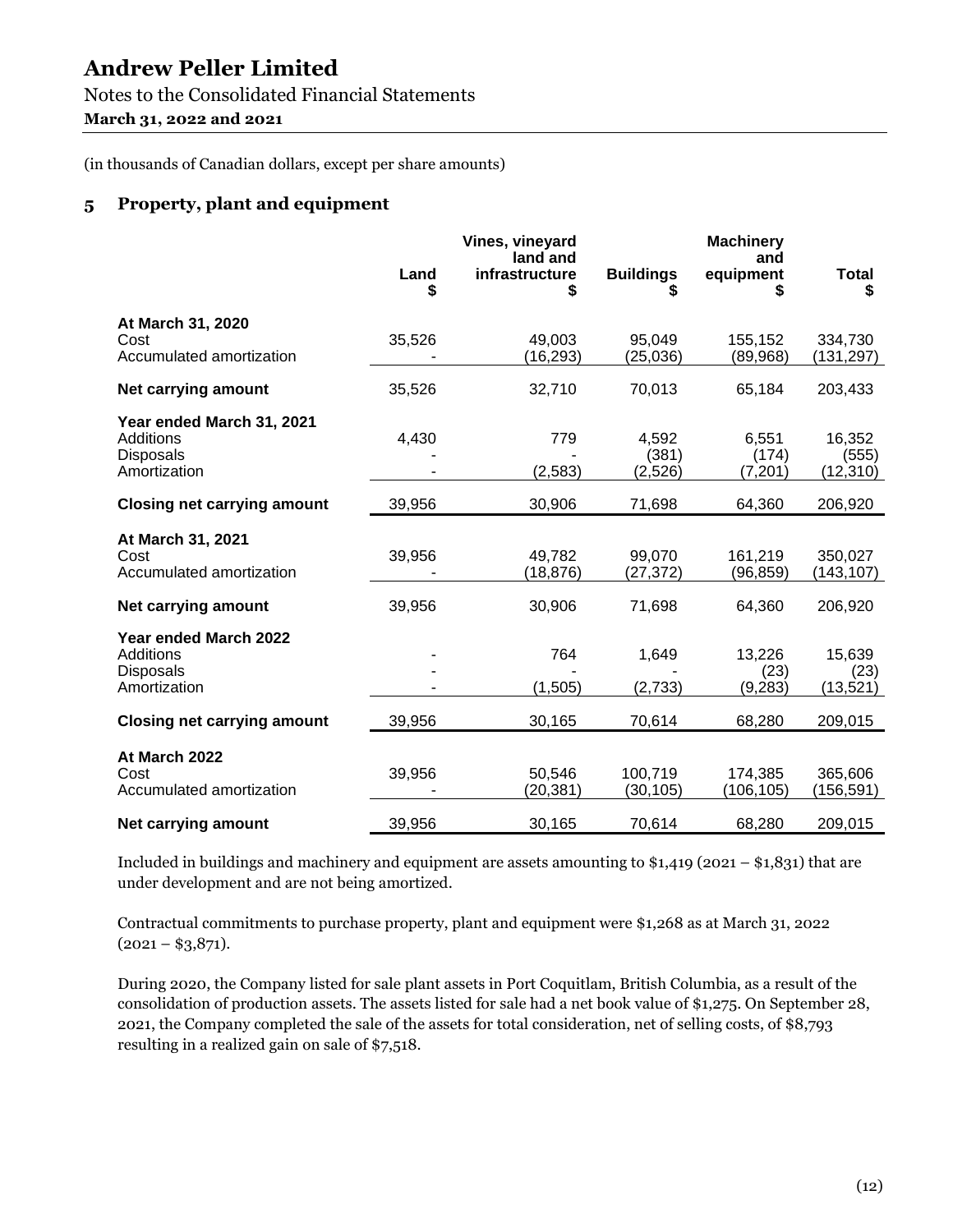### **6 Biological assets**

Biological assets consist of grapes prior to harvest that are controlled by the Company. The Company owns and leases land in Ontario and British Columbia to grow grapes in order to secure a supply of quality grapes for the making of wine.

During the year ended March 31, 2022, the Company harvested grapes valued at \$8,666 (2021 – \$8,419).

The changes in the carrying amount of biological assets are as follows:

|                                                                                                        | 2022             | 2021              |
|--------------------------------------------------------------------------------------------------------|------------------|-------------------|
| Carrying amount – Beginning of year<br>Net increase in fair value less costs to sell due to biological | 2,815            | 1.951             |
| transformation<br>Transferred to inventory on harvest                                                  | 7.896<br>(8,666) | 9,283<br>(8, 419) |
| <b>Biological assets</b>                                                                               | 2,045            | 2,815             |

The Company is exposed to financial risk because of the long period of time between the cash outflow required to plant grape vines, cultivate vineyards and harvest grapes and the cash inflow from selling wine and related products from the harvested grapes.

Substantially all of the grapes from owned and leased vineyards are used in the Company's winemaking processes. Owned and leased vineyards, in combination with supply contracts with grape growers, are used to secure a supply of domestic grapes. These strategies reduce the financial risks associated with changes in grape prices.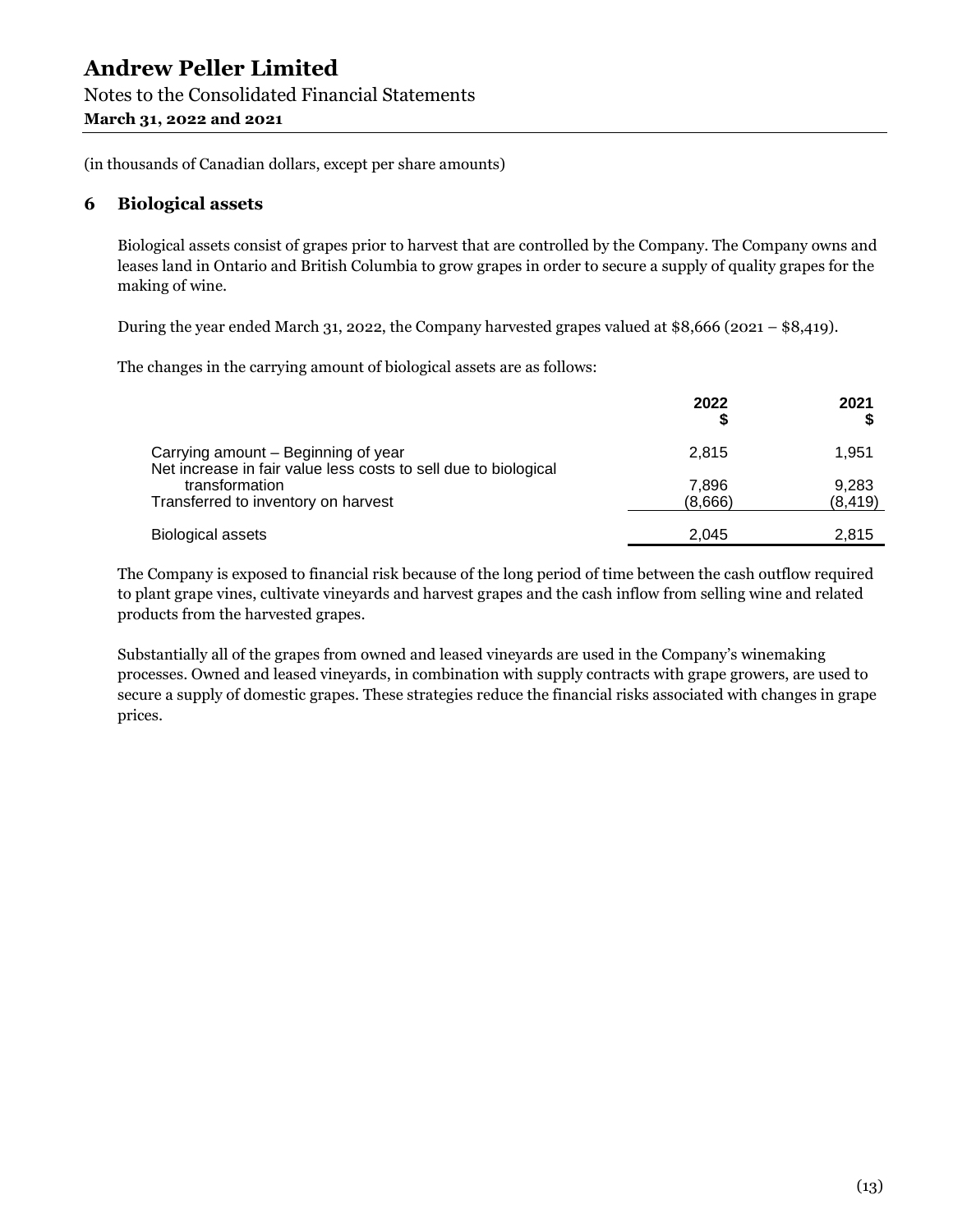### Notes to the Consolidated Financial Statements

### **March 31, 2022 and 2021**

(in thousands of Canadian dollars, except per share amounts)

### **7 Intangible assets**

|                                                                         | Brands-<br>indefinite<br>life<br>\$ | Brands-<br>finite life<br>\$ | <b>Customer</b><br>contracts<br>and lists<br>S | Contract<br>packaging | <b>Software</b><br>\$ | Other<br>S               | <b>Total</b><br>S   |
|-------------------------------------------------------------------------|-------------------------------------|------------------------------|------------------------------------------------|-----------------------|-----------------------|--------------------------|---------------------|
| At March 31, 2020<br>Cost                                               | 10,239                              | 375                          | 12,827                                         | 1,100                 | 13,832                | 1,917                    | 40,290              |
| Accumulated amortization<br>and impairment                              | (200)                               | (375)                        | (8, 856)                                       | (1,100)               | (2,876)               | (1,816)                  | (15, 223)           |
| Net carrying amount                                                     | 10,039                              |                              | 3,971                                          |                       | 10,956                | 101                      | 25,067              |
| Year ended March 31,<br>2021<br>Additions<br>Amortization               |                                     |                              | (611)                                          |                       | 16,096<br>(902)       | $\overline{\phantom{a}}$ | 16,096<br>(1, 513)  |
| <b>Closing net carrying</b><br>amount                                   | 10,039                              |                              | 3,360                                          |                       | 26,150                | 101                      | 39,650              |
| At March 31, 2021<br>Cost<br>Accumulated amortization<br>and impairment | 10,239<br>(200)                     | 375<br>(375)                 | 12,827<br>(9, 467)                             | 1,100<br>(1,100)      | 29,928<br>(3,778)     | 1,917<br>(1, 816)        | 56,386<br>(16, 736) |
| Net carrying amount                                                     | 10,039                              |                              | 3,360                                          |                       | 26,150                | 101                      | 39,650              |
| Year ended March 31,<br>2022<br>Additions<br>Amortization               |                                     |                              | (574)                                          |                       | 7,811<br>(2,897)      |                          | 7,811<br>(3, 471)   |
| <b>Closing net carrying</b><br>amount                                   | 10.039                              |                              | 2.786                                          |                       | 31,064                | 101                      | 43,990              |
| At March 31, 2022<br>Cost<br>Accumulated amortization                   | 10,239                              |                              | 12,827                                         |                       | 36,611                | 1,917                    | 61,594              |
| and impairment                                                          | (200)                               | $\overline{\phantom{a}}$     | (10, 041)                                      |                       | (5, 547)              | (1,816)                  | (17, 604)           |
| Net carrying amount                                                     | 10,039                              |                              | 2,786                                          |                       | 31,064                | 101                      | 43,990              |

Contractual commitments to purchase software were \$405 as at March 31, 2022 (2021 – \$1,269).

Included in software are assets amounting to \$2,430 (2021 – \$404) that are under development and are not being amortized.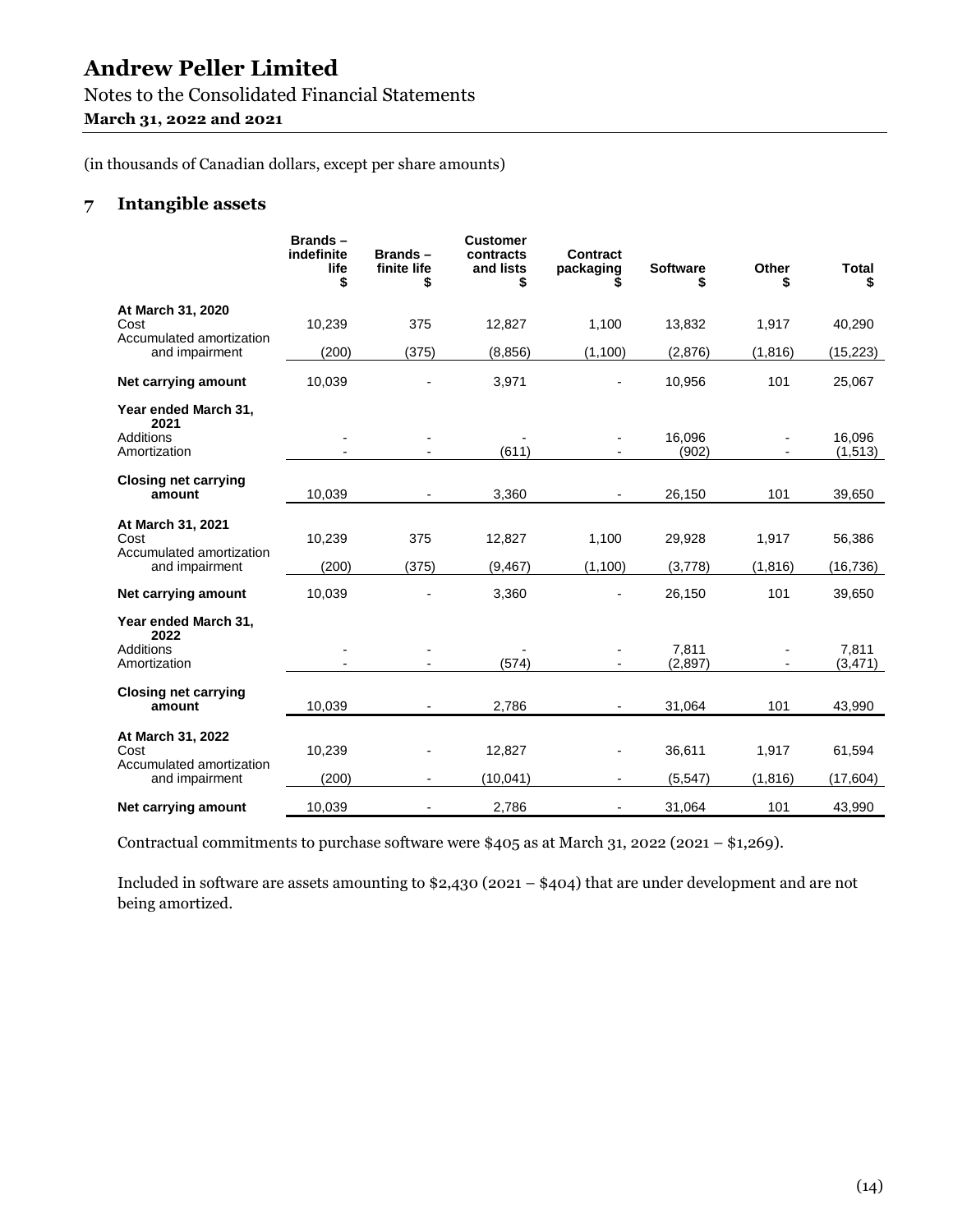### **8 Goodwill**

In order to test goodwill for impairment, the Company allocates the carrying value of goodwill to CGUs based on the lowest level that goodwill is monitored for internal management purposes. The aggregate carrying amount of goodwill allocated to each unit is as follows:

|                                                                                            | 2022<br>S                 | 2021                      |
|--------------------------------------------------------------------------------------------|---------------------------|---------------------------|
| Ontario and Eastern Canadian wine<br>Western Canadian wine<br>Personal winemaking products | 3.134<br>26,695<br>23,809 | 3.134<br>26,695<br>23,809 |
|                                                                                            | 53,638                    | 53,638                    |

The Company determined the recoverable amount of the related CGUs by estimating their value in use. The weighted average key assumptions used are:

|                                                                          | 2022<br>% | 2021<br>% |
|--------------------------------------------------------------------------|-----------|-----------|
| Discount rate                                                            | 11.0      | 10.4      |
| Average revenue growth rate during the period of projected<br>cash flows | 3.7       | 5.0       |
| Gross profit percentage                                                  | 41.2      | 42.8      |
| Selling and administration margin                                        | 25.9      | 24.6      |
| Terminal growth rate                                                     | 3.4       | 3.6       |

The Company uses past experience and current expectations about future performance in projecting cash flows, including the impact of COVID-19, which are based on financial budgets for five years. For the period after five years, the Company projects cash flows using an assumed growth rate, which is based on expectations about long-term economic growth in Canada and any known industry specific factors that may influence long-term growth in the Canadian wine industry. The discount rate is estimated by referring to external sources of information about the cost of capital and the leverage of companies that operate in a similar industry to the Company and that are of similar size.

The recoverable amount of each CGU is sensitive to changes in market conditions and could result in changes in the carrying value of goodwill in the future. Sensitivity analysis was performed for each CGU by changing the following key assumptions: discount rate, gross profit percentage, selling and administration margin, average revenue growth rate during the period of projected cash flows and the terminal growth rate.

In relation to the Ontario and Eastern Canadian wine CGU and personal winemaking products CGU, the Company determined the impact of what a reasonable change in each key assumption would be to the discounted cash flows. The discount rates were increased by 9.1% (a 100 basis point increase), the gross profit percentages were decreased by 2.0% – 3.2% (a 100 basis point decrease), average revenue growth rates during the period of projected cash flows were decreased by 20.3% – 196.9% (a 100 basis point decrease) and the terminal growth rate was decreased by 22.2% – 28.6% (a 100 basis point decrease). Each key assumption was changed independently while holding all other assumptions constant and does not contemplate management's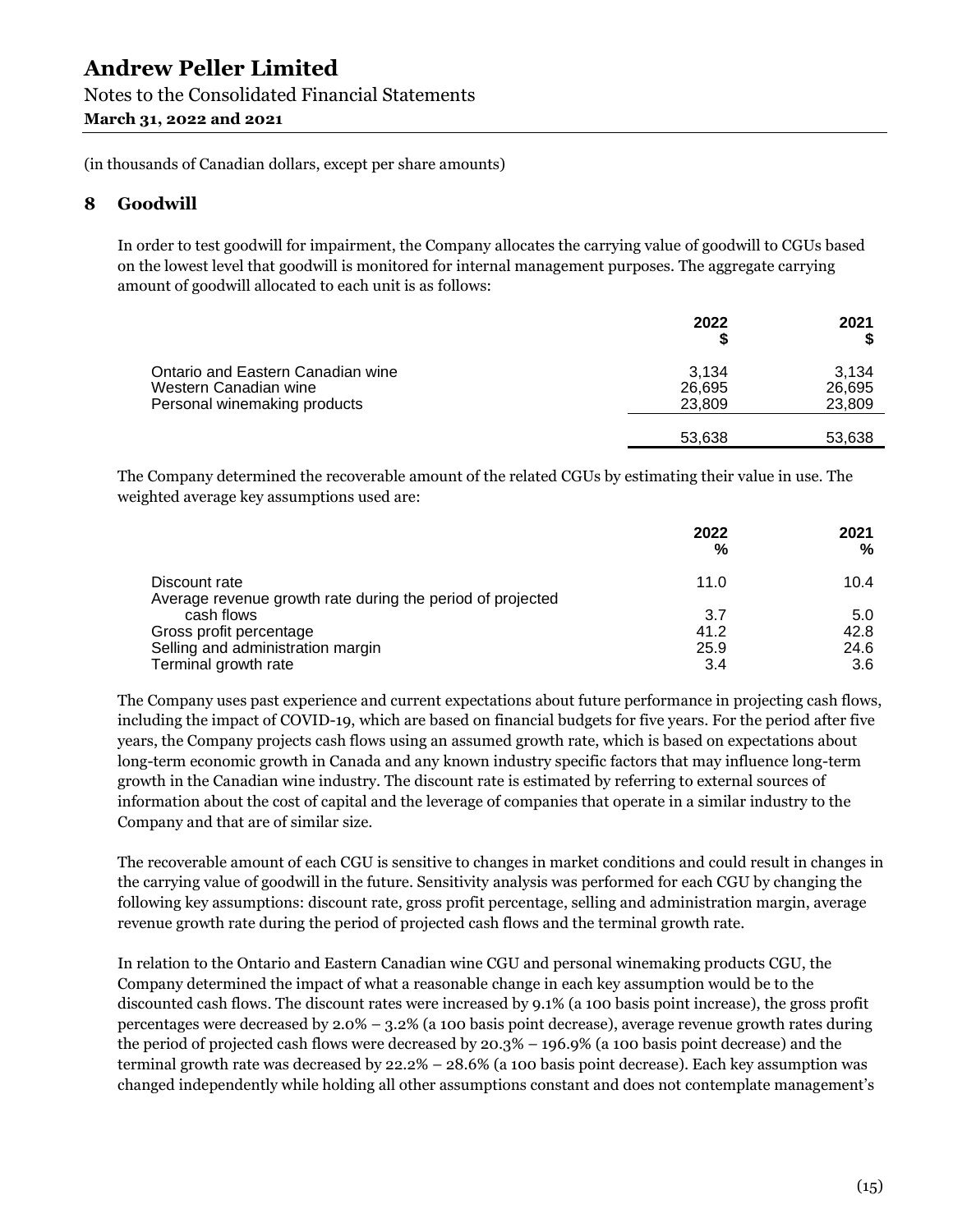ability to mitigate against any adverse effects that may arise in the future. Both the Ontario and Eastern Canadian wine CGU and personal winemaking products CGU show no signs of impairment in any of the sensitivities performed.

In relation to the Western Canadian wine CGU, the Company determined that the recoverable amount exceeds the carrying amount by \$10,360, however the recoverable amount is sensitive to changes to the key assumptions. Changing each assumption independently, an increase in the discount rate of 2.9% (a 32 basis point increase), a decrease in the gross profit percentage or an increase in the selling and administration margin of 2.1% (a 69 basis point decrease), a decrease in the average revenue growth rate of 3.8% (a 13 basis point decrease) or a decrease in the terminal growth rate of 8.6% (a 39 basis point decrease) would result in the recoverable amount being equal to the carrying amount. As each key assumption was changed independently, the results of the sensitivity analyses do not contemplate management's ability to mitigate against any adverse effects that may arise in the future.

### **9 Accounts payable and accrued liabilities**

|                                                                  | 2022                      | 2021                      |
|------------------------------------------------------------------|---------------------------|---------------------------|
| Trade payables<br><b>Accrued liabilities</b><br>Deferred revenue | 29,667<br>16,294<br>1.414 | 24,796<br>20,444<br>1.247 |
|                                                                  | 47,375                    | 46,487                    |

### **10 Right-of-use assets and lease obligations**

|                                                            |                        |                       | <b>Machinery</b>      |            |  |
|------------------------------------------------------------|------------------------|-----------------------|-----------------------|------------|--|
|                                                            | Vineyard<br>land<br>\$ | <b>Buildings</b><br>S | and<br>equipment<br>S | Total<br>S |  |
| At April 1, 2020                                           | 6,659                  | 9,669                 | 1,223                 | 17,551     |  |
| Additions                                                  | 522                    | 1,435                 | 2,370                 | 4,327      |  |
| <b>Terminations</b>                                        | (86)                   | (195)                 | (247)                 | (528)      |  |
| Amortization                                               | (517)                  | (2,713)               | (1, 109)              | (4, 339)   |  |
| <b>Closing net carrying amount</b><br>as at March 31, 2021 | 6.578                  | 8,196                 | 2,237                 | 17,011     |  |
| Year ended March 31, 2022                                  |                        |                       |                       |            |  |
| Additions                                                  |                        | 336                   | 1,451                 | 1,787      |  |
| <b>Modifications</b>                                       |                        | 778                   |                       | 778        |  |
| Amortization                                               | (493)                  | (2, 915)              | (953)                 | (4, 361)   |  |
| <b>Closing net carrying amount</b>                         |                        |                       |                       |            |  |
| as at March 31, 2022                                       | 6,085                  | 6,395                 | 2,735                 | 15,215     |  |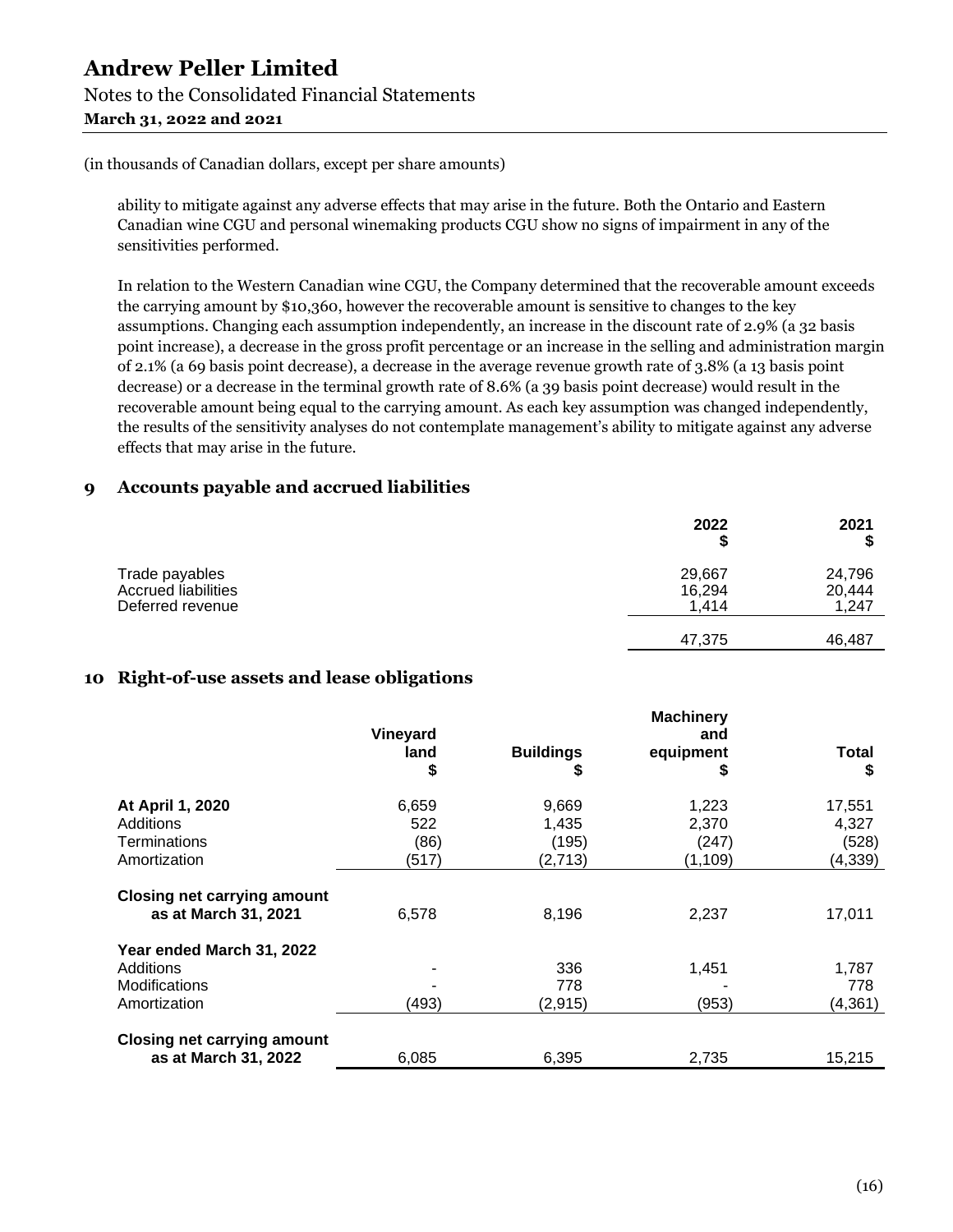The lease obligations transactions during the year were as follows:

| <b>Lease obligations</b>                                                                  | 2022<br>P                         | 2021<br>S                                  |
|-------------------------------------------------------------------------------------------|-----------------------------------|--------------------------------------------|
| Balance - Beginning of year<br>Additions<br><b>Terminations</b><br>Repayments<br>Interest | 17,813<br>2,565<br>(4,900)<br>785 | 17,820<br>4,327<br>(522)<br>(4,674)<br>862 |
| Balance – End of year<br>Less: Current portion of lease obligations                       | 16,263<br>4,070                   | 17,813<br>3,826                            |
| Lease obligations                                                                         | 12,193                            | 13,987                                     |

Expenses related to leases with variable consideration amounting to \$1,118 (2021 – \$1,981) and short-term leases and low value leases amounting to \$1,322 (2021 – \$501) were recorded within selling and administration expenses. The total cash outflows relating to leases during the year were \$7,340 (2021 – \$7,156).

Some property leases contain variable payment terms that are linked to sales generated from a store. For individual stores, up to 100% of lease payments are on the basis of variable payment terms. Variable lease payments are recognized in the consolidated statements of earnings in the period in which the condition that triggers those payments occurs. A 5% increase in sales across all stores with such variable lease contracts would not result in a material change to the total lease payments.

### **11 Long-term debt**

|                                                                           | 2022          | 2021          |
|---------------------------------------------------------------------------|---------------|---------------|
| Revolving, amortizing loan - investment facility<br>Less: Financing costs | 192,132<br>67 | 174,640<br>96 |
|                                                                           | 192.065       | 174.544       |

On December 8, 2020, the Company amended and restated its debt facilities. Amendments include a revised maturity date of December 8, 2024, revised financial covenants and additional tiers to the applicable margins based on the Company's leverage. Additionally, the total borrowing limit was increased to \$350,000 and combined into one revolver, interest only facility to be used for acquisitions and day-to-day operations, distributions and capital expenditures. Repayment of the facility is due on maturity. Management has assessed and determined that these amendments constitute a modification of long-term debt, which has resulted in the debt being valued at present values of future cash flows. As a result, the Company has recorded a gain on debt modification of \$2,861 offset by financing costs of \$549 for the year ended March 31, 2021. Financing costs of \$106 are being amortized over the new term of the loan.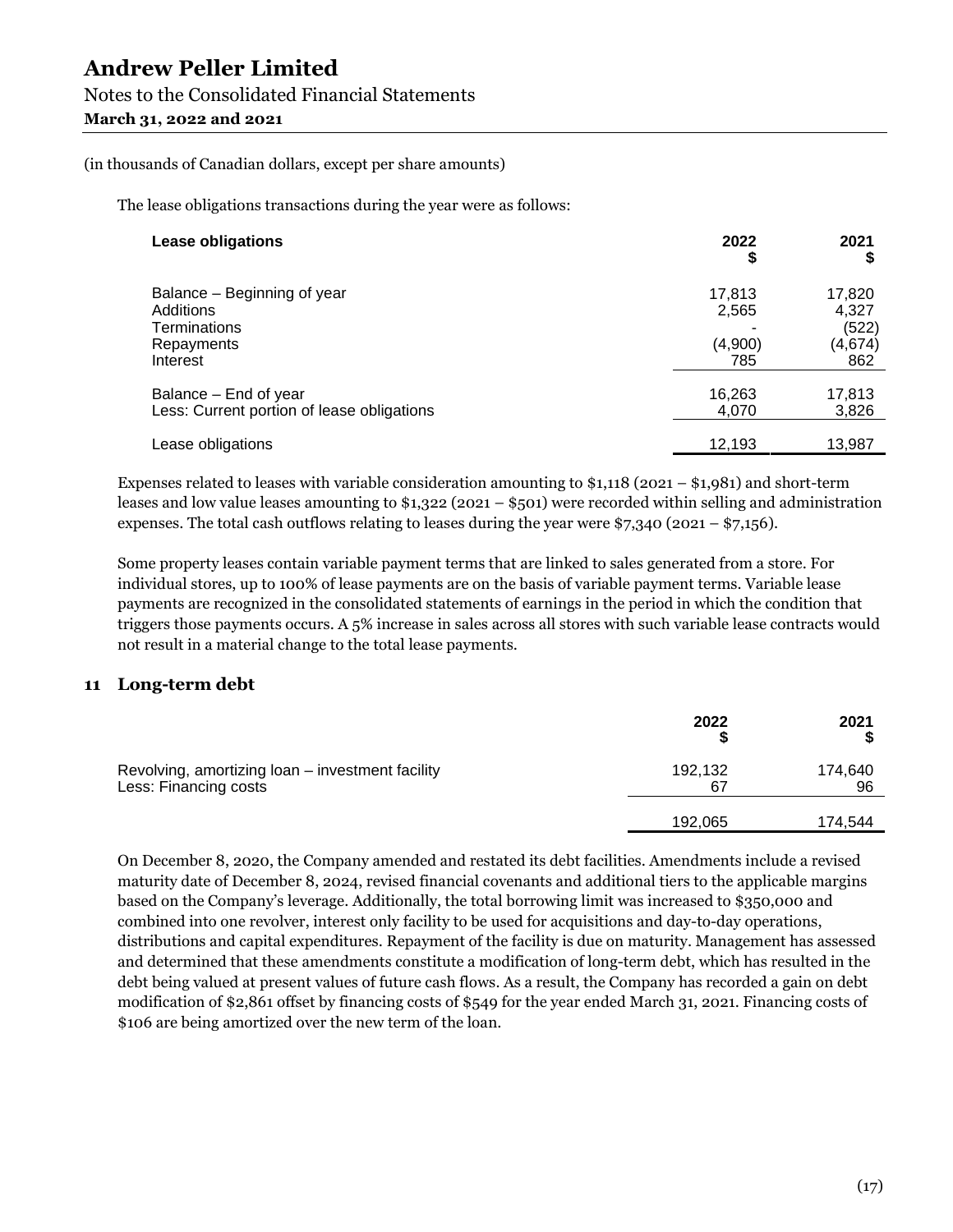On November 10, 2021 and February 9, 2022, the Company amended its debt facilities. Amendments include revised financial covenants for the period of March 31, 2022 to June 30, 2024. Management has assessed and determined that these amendments do not constitute a modification of long-term debt. Financing costs of \$400 were incurred and expensed immediately as part of interest expense.

The Company has entered into interest rate swap agreements to fix the interest rate on a portion of the balance outstanding on the investment facility. Until September 29, 2022, the interest rate is fixed at 2.25%, plus the applicable margin. As at March 31, 2022, the applicable margin was 4.00% (2021 – 1.90%). Interest expense on long-term debt during the year was  $\frac{1}{2}7,750$  (2021 – \$5,925).

The Company and its subsidiaries have provided their assets as security for these loans.

The following table summarizes the change in the Company's long-term debt arising from financing activities for the year ended March 31, 2022:

|                                                                                                                                                  | Long-term<br>debt                          |
|--------------------------------------------------------------------------------------------------------------------------------------------------|--------------------------------------------|
| Balance – Beginning of year<br>Drawings<br>Repayments<br>Amortization of deferred financing fees<br>Amortization of gain on modification of debt | 174,544<br>56,000<br>(39,000)<br>29<br>492 |
| Balance – End of year                                                                                                                            | 192,065                                    |

### **12 Post-employment benefits**

### **Defined contribution plans**

The total expenses for the defined contribution savings plans were  $$2,599$  ( $2021 - $2,099$ ).

### **Defined benefit plans**

The Company has funded defined benefit pension plans. The Company also has an unfunded post-retirement medical benefits plan for certain employees and provides a monthly wine allowance to retired employees, which are collectively referred to as other post-employment benefits. In November 2021, the Company entered into an agreement to purchase an irrevocable group annuity contract to fund the accrued benefit obligation associated with one of the Company's defined benefit pension plans. In connection with this transaction, the Company recognized a settlement loss of \$110, which was recorded as part of the net benefit plan expense in the consolidated statements of earnings. The Company also transferred the accumulated other comprehensive loss, net of deferred income taxes, associated with this plan to retained earnings in the amount of \$388. The transaction has no impact on the amount, timing, or form of the monthly retirement benefit payments to the affected retirees and beneficiaries.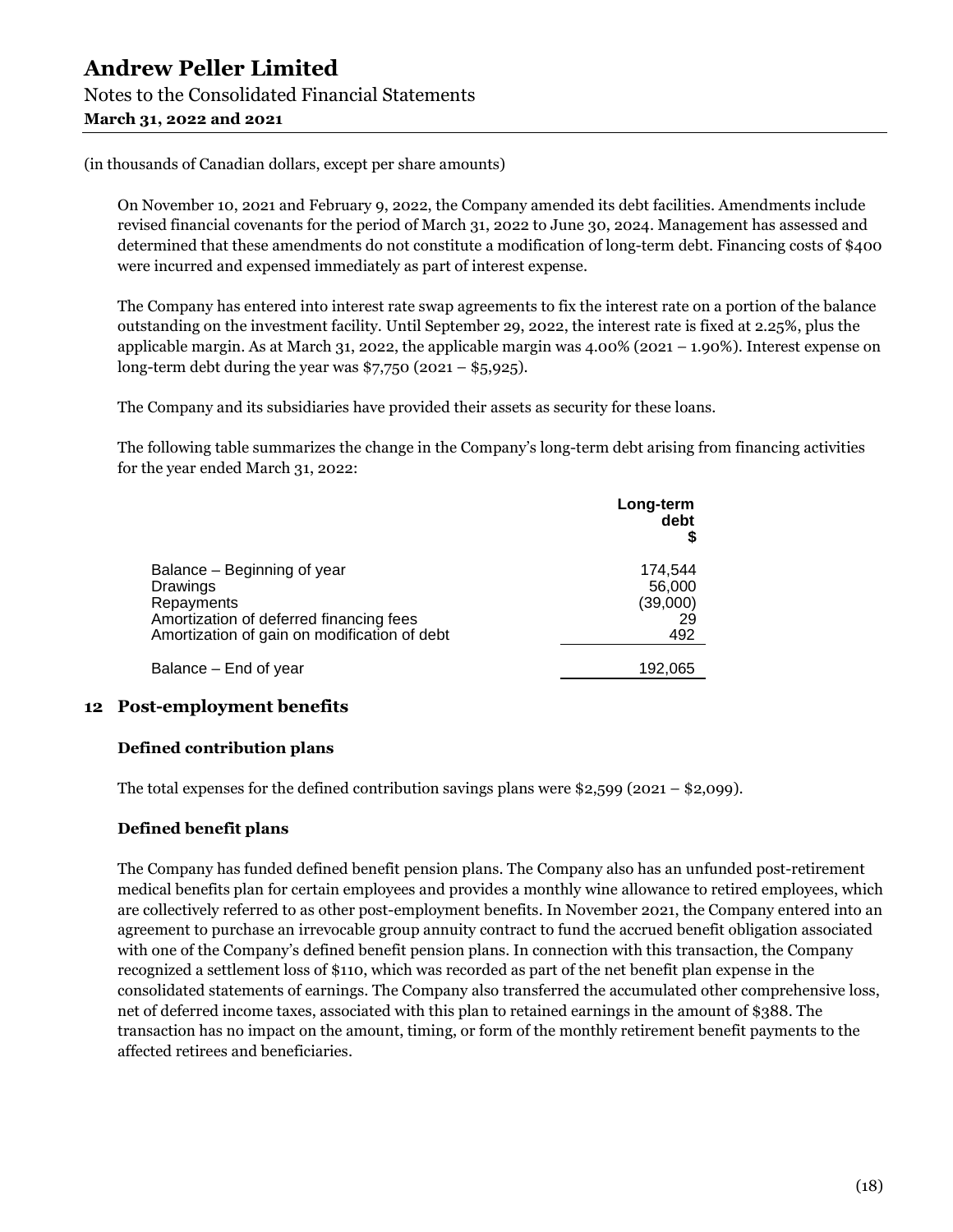### **Andrew Peller Limited**  Notes to the Consolidated Financial Statements **March 31, 2022 and 2021**

(in thousands of Canadian dollars, except per share amounts)

#### **Nature**

The Company's defined benefit pension plans pay benefits based on a percentage of final average salary. There are two defined benefit pension plans in British Columbia with members who continue to accrue benefits. New employees are no longer entitled to accrue benefits under these defined benefit pension plans. There is one defined benefit pension plan in Ontario and no further benefits accrue to the members of this plan. All members of the defined benefit pension plan in Ontario have retired. The Company is responsible for administering these pension plans and determining investment policies. A committee of the Company's Board of Directors is responsible for overseeing the Company's defined benefit pension plans.

### **Regulatory information**

The defined benefit pension plans are governed by the Pension Benefits Standards Act in British Columbia and the Pension Benefits Act in Ontario. An appointed actuary prepares a valuation at least every three years for each of the plans. These valuations determine the Company's minimum contributions. The minimum contributions are primarily based on the normal going concern cost, the funding deficit amortized over 15 years, and the solvency deficit amortized over five years. The solvency deficit is calculated assuming the plan is wound up on the effective date of the valuation. Contributions could be reduced in certain instances via a funding holiday if requirements of the relevant regulations are met, which normally require the plan to have a surplus above certain threshold levels.

### **Risks**

The defined benefit plan's assets are invested in mutual funds. The investment mix for each plan is chosen with the objective that sufficient assets will be available to pay benefits as they come due and to achieve a reasonable return at an acceptable level of risk to stakeholders. The defined benefit plans subject the Company to market, interest rate, currency, price, credit, liquidity and longevity risks, which are typical of such plans. The most significant of these risks is that the expense and cash contributions related to these plans depend on the discount rate used to measure the liability to pay future benefits and the market performance of the plan's assets set aside to pay these benefits. A decline in long-term interest rates or in asset values could increase the Company's costs related to funding the deficit in these plans.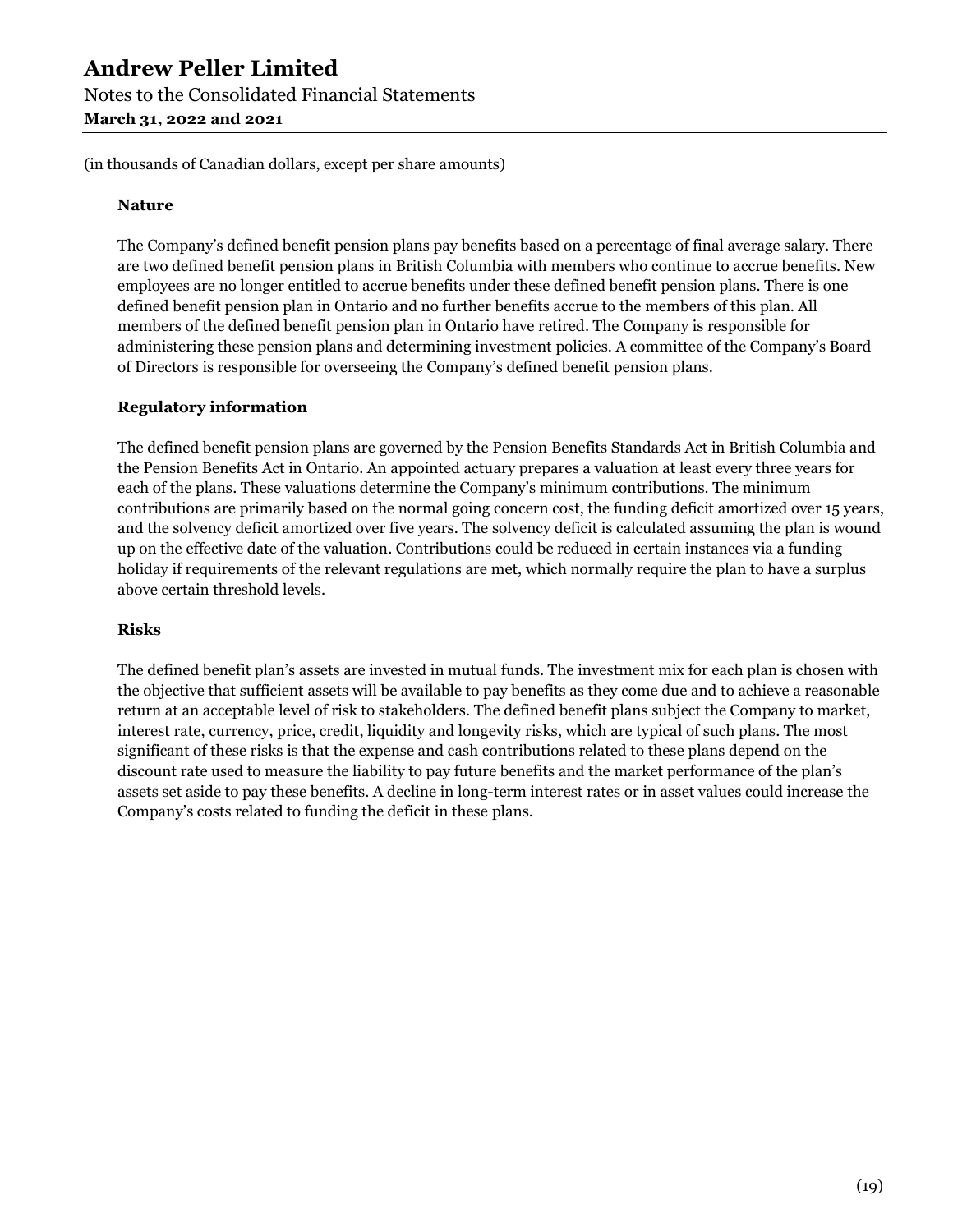Notes to the Consolidated Financial Statements

**March 31, 2022 and 2021** 

(in thousands of Canadian dollars, except per share amounts)

Amounts pertaining to defined benefit plans are as follows:

|                                                                                             |                                  |                                       | 2022                |
|---------------------------------------------------------------------------------------------|----------------------------------|---------------------------------------|---------------------|
|                                                                                             | <b>Pension</b><br>benefits<br>\$ | Other post-<br>employment<br>benefits | <b>Total</b><br>S   |
| Plan assets<br>Fair value - Beginning of year<br>Return on plan assets excluding amounts in | 25,158                           |                                       | 25,158              |
| interest income<br>Interest income<br>Company's contributions                               | (566)<br>752<br>302              | 77                                    | (566)<br>752<br>379 |
| Benefits paid<br>Settlement                                                                 | (1, 325)<br>(1,588)              | (77)                                  | (1, 402)<br>(1,588) |
| Fair value – End of year                                                                    | 22,733                           |                                       | 22,733              |
| Plan obligations<br>Accrued benefit obligations - Beginning of                              |                                  |                                       |                     |
| year                                                                                        | 26,069                           | 2,405                                 | 28,474              |
| Total current service cost                                                                  | 310                              | 76                                    | 386                 |
| Interest cost                                                                               | 786                              | 76                                    | 862                 |
| Benefits paid<br>Settlement paid                                                            | (1, 325)<br>(1,588)              | (77)                                  | (1,402)<br>(1,588)  |
| Settlement loss                                                                             | 110                              |                                       | 110                 |
| Remeasurements                                                                              |                                  |                                       |                     |
| <b>Experience loss</b><br>Gain from change in financial                                     | 155                              |                                       | 155                 |
| assumptions                                                                                 | (2, 453)                         | (206)                                 | (2,659)             |
| Accrued benefit obligations - End of year                                                   | 22,064                           | 2,274                                 | 24,338              |
| Post-employment benefit (asset) obligation                                                  | (669)                            | 2,274                                 | 1,605               |
| Benefit plan expense                                                                        |                                  |                                       |                     |
| Current service cost                                                                        | 310                              | 76                                    | 386                 |
| Settlement loss                                                                             | 110                              |                                       | 110                 |
| Net interest cost on defined benefit liability                                              | 34                               | 76                                    | 110                 |
| Net benefit plan expense                                                                    | 454                              | 152                                   | 606                 |
| Amount recognized in other comprehensive<br>income                                          |                                  |                                       |                     |
| Net actuarial gain                                                                          | 1,732                            | 206                                   | 1,938               |
| Expected contributions for the year ending<br>March 31, 2023                                | 203                              | 71                                    | 274                 |
| Weighted average duration of the defined benefit<br>obligations in years                    | 11.8                             | 10.6                                  | 11.7                |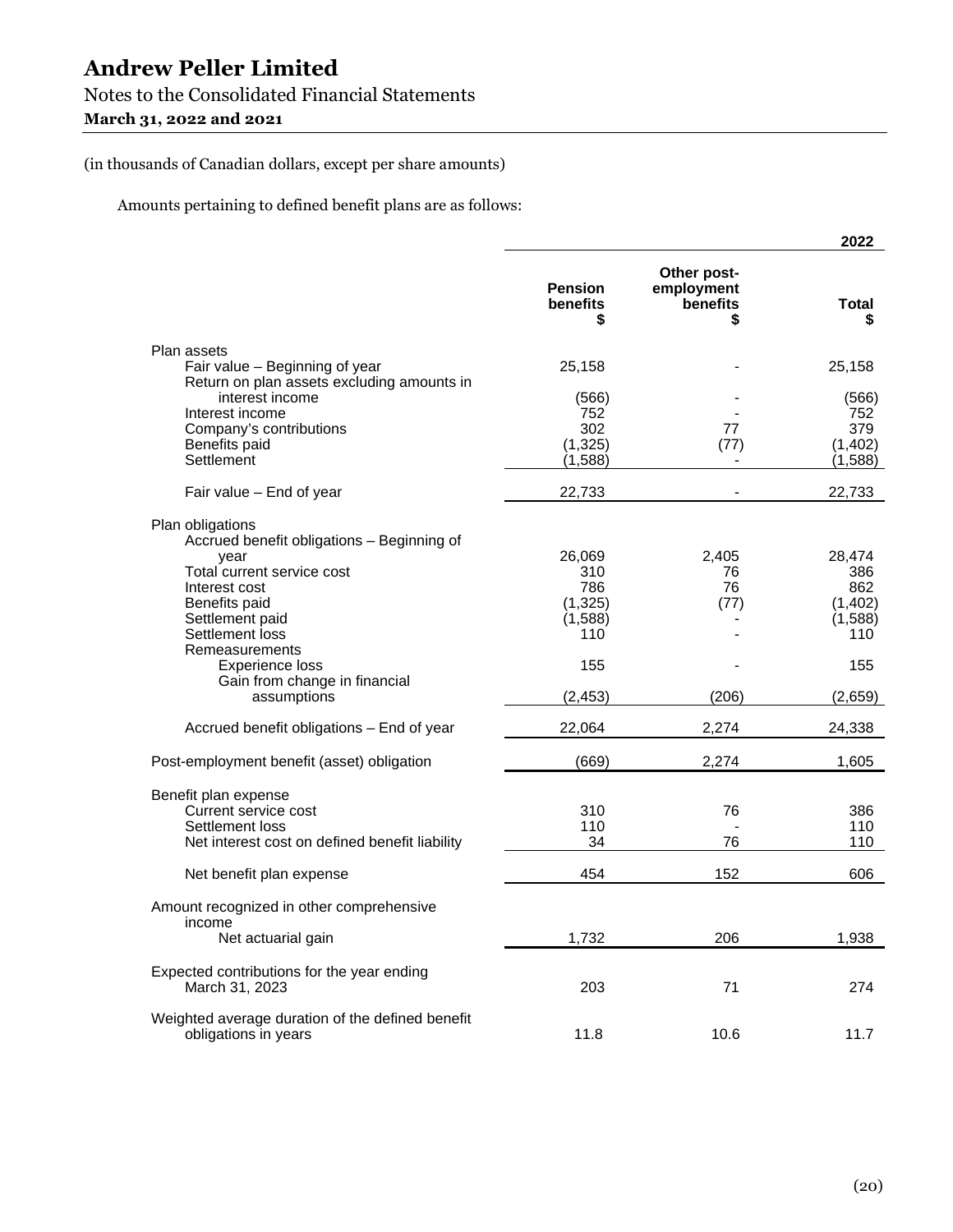### Notes to the Consolidated Financial Statements

### **March 31, 2022 and 2021**

### (in thousands of Canadian dollars, except per share amounts)

|                                                               |                                         |                                             | 2021        |
|---------------------------------------------------------------|-----------------------------------------|---------------------------------------------|-------------|
|                                                               | <b>Pension</b><br><b>benefits</b><br>\$ | Other post-<br>employment<br>benefits<br>\$ | Total<br>\$ |
| Plan assets                                                   |                                         |                                             |             |
| Fair value - Beginning of year                                | 23,274                                  |                                             | 23,274      |
| Return on plan assets excluding amounts in<br>interest income | 2,137                                   |                                             | 2,137       |
| Interest income                                               | 863                                     |                                             | 863         |
| Company's contributions                                       | 419                                     | 63                                          | 482         |
| Benefits paid                                                 | (1,535)                                 | (63)                                        | (1,598)     |
| Fair value - End of year                                      | 25,158                                  | $\overline{a}$                              | 25,158      |
| Plan obligations                                              |                                         |                                             |             |
| Accrued benefit obligations - Beginning of                    | 24,686                                  | 2,237                                       | 26,923      |
| year<br>Total current service cost                            | 505                                     | 63                                          | 568         |
| Interest cost                                                 | 928                                     | 86                                          | 1,014       |
| Benefits paid                                                 | (1,535)                                 | (63)                                        | (1,598)     |
| Past service cost                                             |                                         |                                             |             |
| Remeasurements                                                |                                         |                                             |             |
| Experience gain<br>Loss from change in financial              | (667)                                   |                                             | (667)       |
| assumptions                                                   | 2,152                                   | 82                                          | 2,234       |
| Accrued benefit obligations - End of year                     | 26,069                                  | 2,405                                       | 28,474      |
| Post-employment benefit obligations                           | 911                                     | 2,405                                       | 3,316       |
|                                                               |                                         |                                             |             |
| Benefit plan expense<br>Current service cost                  | 505                                     | 63                                          | 568         |
| Net interest cost on defined benefit liability                | 65                                      | 86                                          | 151         |
| Net benefit plan expense                                      | 570                                     | 149                                         | 719         |
| Amount recognized in other comprehensive                      |                                         |                                             |             |
| income                                                        | 652                                     | (82)                                        | 570         |
| Net actuarial gain                                            |                                         |                                             |             |
| Expected contributions for the year ending<br>March 31, 2022  | 192                                     | 65                                          | 257         |
| Weighted average duration of the defined benefit              |                                         |                                             |             |
| obligations in years                                          | 12.9                                    | 11.9                                        | 12.8        |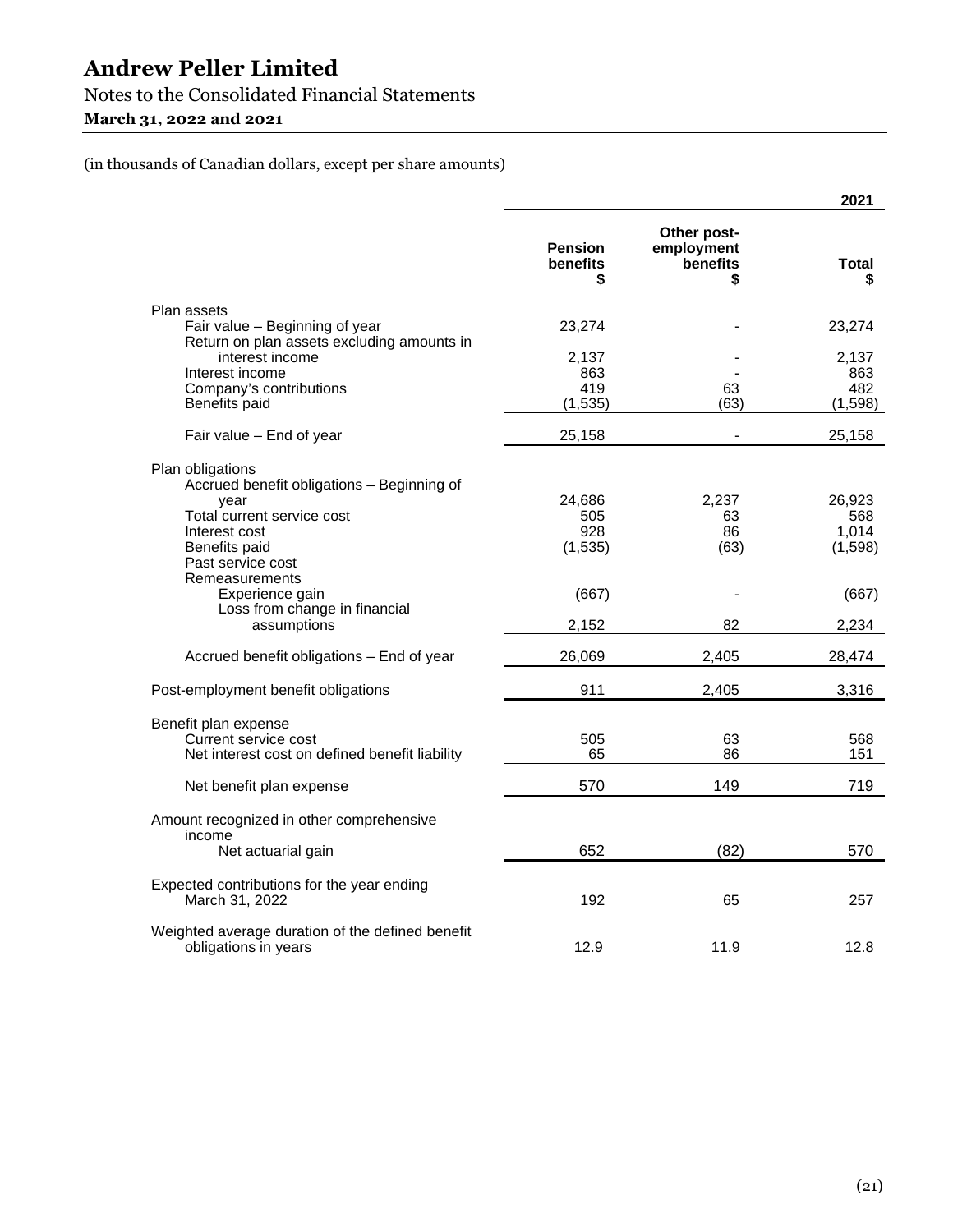The significant actuarial assumptions adopted in measuring the Company's accrued benefit obligations and benefits costs are as follows:

|                                | 2022<br>%       | 2021<br>%       |
|--------------------------------|-----------------|-----------------|
| Discount rate for expenses     | 3.1             | 3.8             |
| Discount rate for obligations  | 4.0             | 3.1             |
| Rate of compensation increase  | 2.5             | 2.5             |
| Rate of medical cost increases | 5.0             | 5.0             |
| Retirement age                 | $60 - 65$ years | $60 - 65$ years |
| Inflation rate                 | 2.0             | 2.0             |
| Mortality tables               | MI-2017         | MI-2017         |

The following table outlines the impact of a reasonable change in significant assumptions assuming all other assumptions are held constant. Changes in numerous assumptions may occur at the same time, which could increase or decrease the impact. With respect to a 1% increase or decrease in the inflation rate, the analysis excludes any impact this would have on the discount rate, medical cost trend rates and the rate of compensation increase.

|                                                                   |                                  | 2022                                              |                            | 2021                                         |
|-------------------------------------------------------------------|----------------------------------|---------------------------------------------------|----------------------------|----------------------------------------------|
|                                                                   | <b>Pension</b><br>benefits<br>\$ | <b>Other post-</b><br>employment<br>benefits<br>æ | <b>Pension</b><br>benefits | <b>Other post-</b><br>employment<br>benefits |
| Increase (decrease) in the post-employment<br>benefit obligations |                                  |                                                   |                            |                                              |
| 1% increase in the discount rate                                  | (2,344)                          | (227)                                             | (3,020)                    | (267)                                        |
| 1% decrease in the discount rate<br>1% increase in the rate of    | 2,854                            | 255                                               | 3,682                      | 304                                          |
| compensation increase<br>1% decrease in the rate of               | 580                              |                                                   | 655                        |                                              |
| compensation increase                                             | (527)                            |                                                   | (594)                      |                                              |
| 1% increase in the inflation rate                                 | 35                               |                                                   | .51                        |                                              |
| 1% decrease in the inflation rate                                 | (35)                             |                                                   | (51)                       |                                              |

At March 31, 2022, the accumulated actuarial losses, net of deferred taxes, recognized in other comprehensive income were \$1,355 (2021 – \$3,169).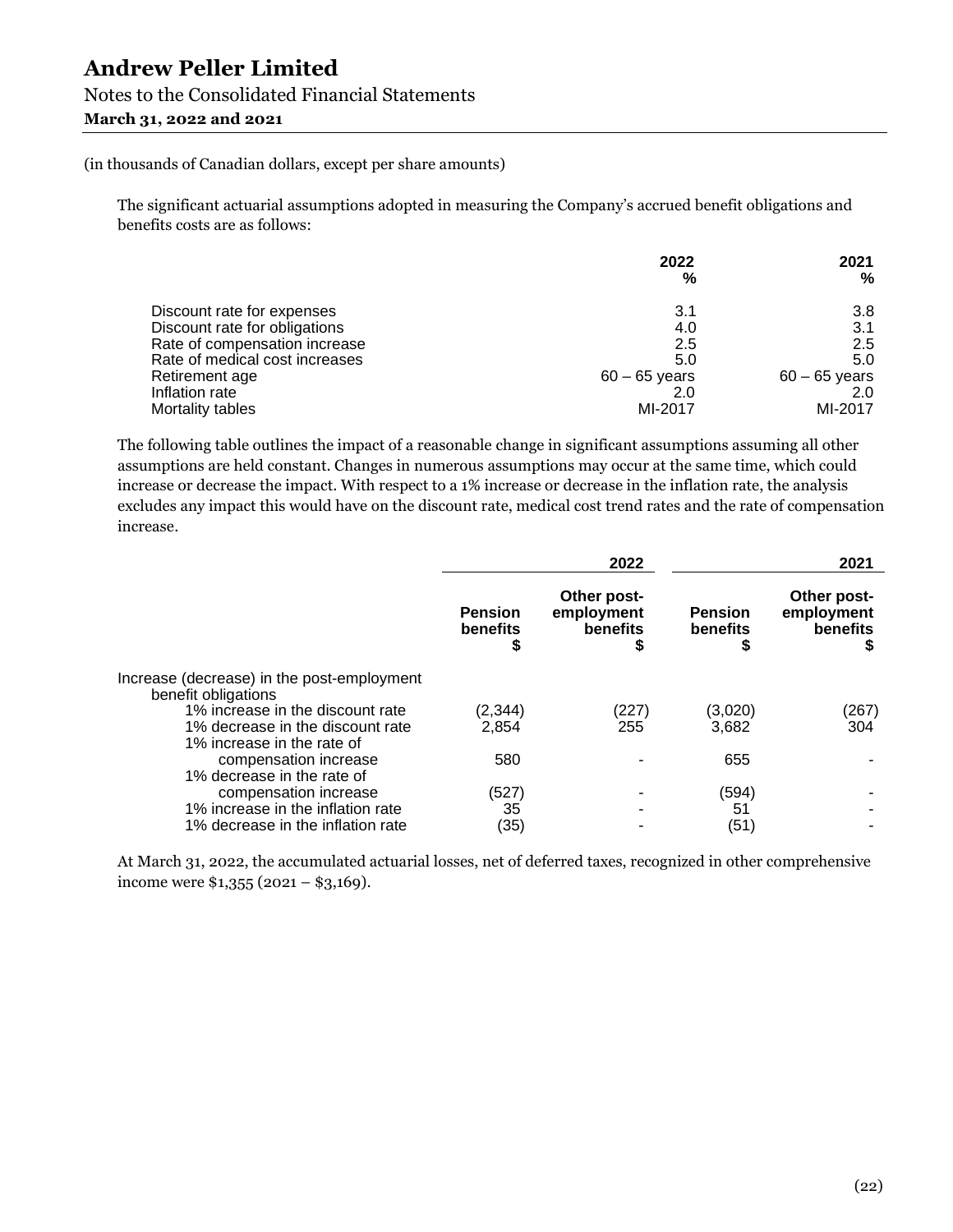## **Andrew Peller Limited**  Notes to the Consolidated Financial Statements

### **March 31, 2022 and 2021**

(in thousands of Canadian dollars, except per share amounts)

#### **Plan assets**

The plan assets consist of the following:

|    |                                                                |        | 2022 |           | 2021         |
|----|----------------------------------------------------------------|--------|------|-----------|--------------|
|    |                                                                | \$     |      | \$        |              |
|    | Mutual funds                                                   |        |      |           |              |
|    | Fixed income                                                   | 15,778 | 69%  | 18,036    | 72%          |
|    | Equity                                                         | 6,955  | 31%  | 7,122     | 28%          |
|    |                                                                | 22,733 | 100% | 25,158    | 100%         |
| 13 | <b>Income taxes</b>                                            |        |      |           |              |
|    |                                                                |        |      | 2022      | 2021         |
|    |                                                                |        |      | \$        | \$           |
|    | Current income tax expense                                     |        |      | 2,458     | 2,091        |
|    | Change in temporary differences                                |        |      | 2,135     | 7,198        |
|    | Impact of change in tax rate                                   |        |      | 14        | 378          |
|    | Deferred income tax expense                                    |        |      | 2,149     | 7,576        |
|    | Total income tax expense                                       |        |      | 4,607     | 9,667        |
|    | The Company's income tax expense consists of the following:    |        |      |           |              |
|    |                                                                |        |      | 2022<br>S | 2021<br>S    |
|    | Income taxes at blended statutory rate of                      |        |      |           |              |
|    | $26.43\%$ (2021 - 26.46%)                                      |        |      | 4,513     | 9,910        |
|    | Permanent differences and non-deductible items                 |        |      | (68)      | 321          |
|    | Future income tax rate changes<br>Other                        |        |      | 14<br>148 | 378<br>(942) |
|    |                                                                |        |      | 4,607     | 9,667        |
|    |                                                                |        |      |           |              |
|    | The movement of the deferred income tax account is as follows: |        |      |           |              |
|    |                                                                |        |      | 2022<br>P | 2021<br>\$   |
|    | Beginning of year                                              |        |      | 29,765    | 22,038       |
|    | Deferred income taxes in net earnings                          |        |      | 2,149     | 7,576        |
|    | Deferred income taxes in other comprehensive income            |        |      | 512       | 151          |
|    | End of year                                                    |        |      | 32,426    | 29,765       |
|    |                                                                |        |      |           |              |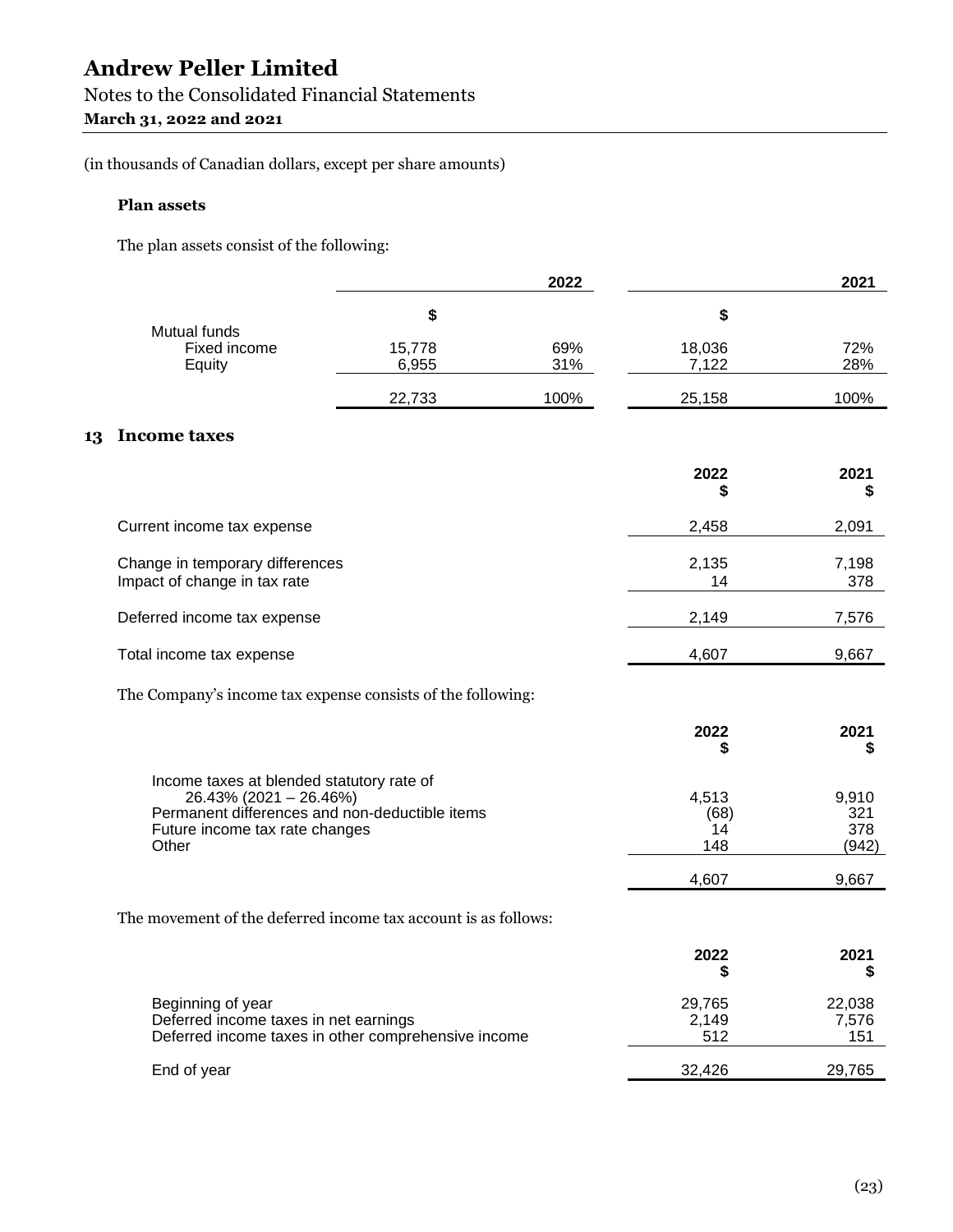The significant temporary differences giving rise to the deferred income tax liability are comprised of the following:

### **Deferred income tax liability**

|                                       | <b>Accelerated tax</b><br>depreciation<br>and deductions<br>on property,<br>plant and<br>equipment<br>\$ | Accelerated<br>tax<br>deductions<br>on intangible<br>assets<br>\$ | Tax<br>deductions<br>on<br>inventory<br>P | Tax<br>deductions<br>on goodwill<br>\$ | <b>Total</b><br>S |
|---------------------------------------|----------------------------------------------------------------------------------------------------------|-------------------------------------------------------------------|-------------------------------------------|----------------------------------------|-------------------|
| March 31, 2020<br>(Income) expense in | 21,919                                                                                                   | 421                                                               | 80                                        | 858                                    | 23,278            |
| net earnings                          | (5, 433)                                                                                                 | 12,870                                                            | (80)                                      | (138)                                  | 7,219             |
| March 31, 2021<br>Expense in net      | 16,486                                                                                                   | 13.291                                                            |                                           | 720                                    | 30,497            |
| earnings                              | 1,277                                                                                                    | 1,372                                                             |                                           | 11                                     | 2,660             |
| March 31, 2022                        | 17,763                                                                                                   | 14,663                                                            |                                           | 731                                    | 33,157            |

### **Deferred income tax asset**

|                                                                                             | Post-<br>employment<br>benefits | Other        | <b>Total</b>           |
|---------------------------------------------------------------------------------------------|---------------------------------|--------------|------------------------|
| March 31, 2020<br>(Income) expense in net earnings<br>Expense in other comprehensive income | (944)<br>(83)<br>151            | (296)<br>440 | (1, 240)<br>357<br>151 |
| March 31, 2021<br>Income in net earnings<br>Expense in other comprehensive income           | (876)<br>(60)<br>512            | 144<br>(451) | (732)<br>(511)<br>512  |
| March 31, 2022                                                                              | (424)                           | (307)        | (731)                  |

The income tax effects relating to components of accumulated other comprehensive loss are as follows:

|                                 | 2022                                  |                                   |                                 |                                       |                                   | 2021                            |
|---------------------------------|---------------------------------------|-----------------------------------|---------------------------------|---------------------------------------|-----------------------------------|---------------------------------|
|                                 | <b>Before</b><br>income tax<br>amount | <b>Deferred</b><br>tax<br>expense | Net of<br>income tax<br>expense | <b>Before</b><br>income tax<br>amount | <b>Deferred</b><br>tax<br>expense | Net of<br>income tax<br>expense |
| Accumulated<br>actuarial losses | 1,816                                 | 461                               | 1,355                           | 4.278                                 | 1.109                             | 3,169                           |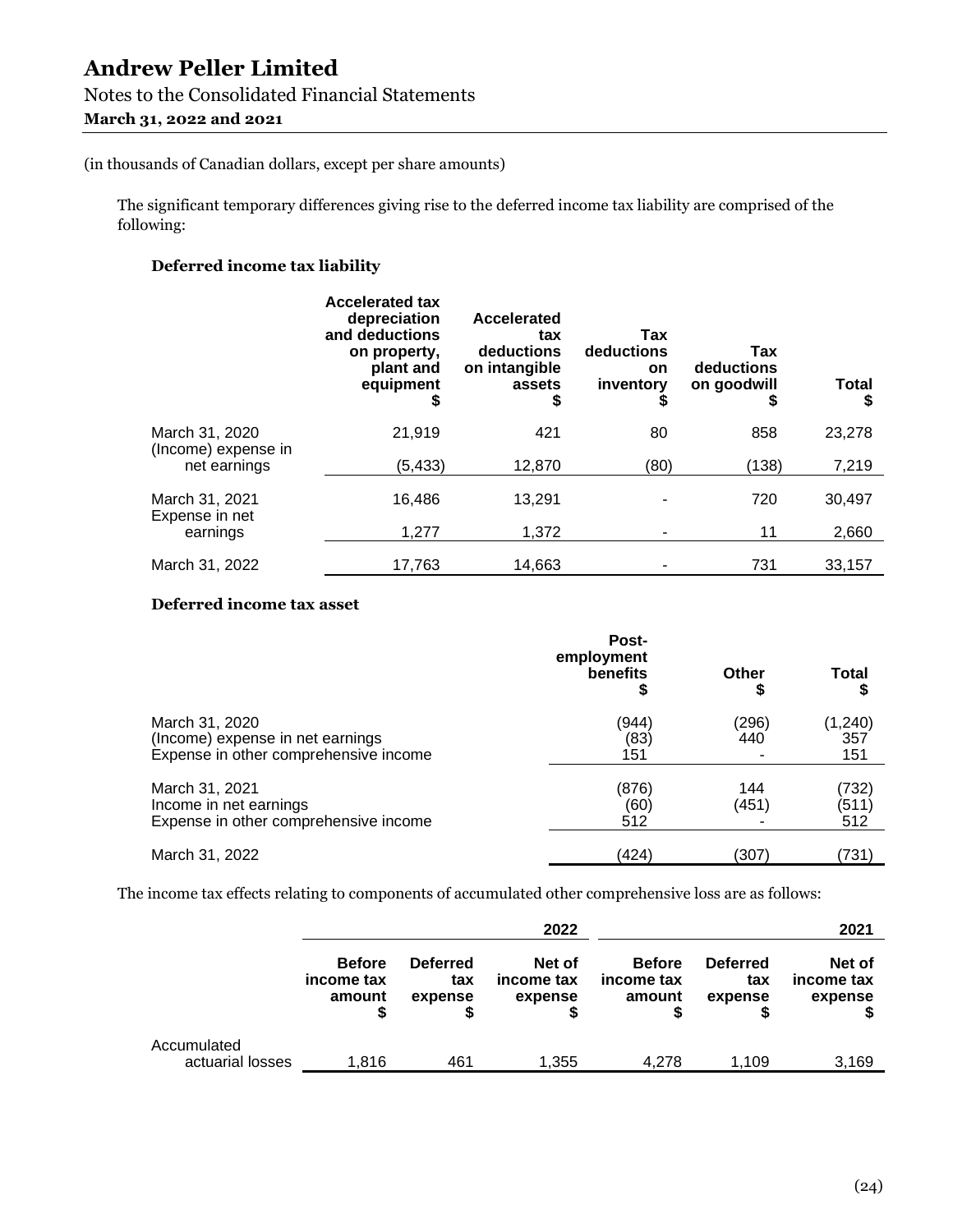### **Andrew Peller Limited**  Notes to the Consolidated Financial Statements **March 31, 2022 and 2021**

(in thousands of Canadian dollars, except per share amounts)

### **14 Capital stock**

#### Authorized

Unlimited preference shares Unlimited Class A shares, non-voting Unlimited Class B shares, voting

#### Issued

|                                                      |                            | 2022          |                            | 2021          |
|------------------------------------------------------|----------------------------|---------------|----------------------------|---------------|
|                                                      | <b>Number</b><br>of shares | Amount<br>\$  | <b>Number</b><br>of shares | Amount        |
| Class A shares, non-voting<br>Class B shares, voting | 34,978,011<br>8,144,183    | 26,926<br>364 | 35,525,639<br>8,144,183    | 26,656<br>364 |
|                                                      | 43,122,194                 | 27,290        | 43,669,822                 | 27,020        |

All of the issued Class A and Class B shares are fully paid and have no par value.

Class A shares are non-voting and are entitled to a dividend in an amount equal to 115% of any dividend paid or declared on Class B shares. Class B shares are voting and convertible into Class A shares on a one-for-one basis. During the year ended March 31, 2022, no Class B shares were converted into Class A shares.

As described in note 15, 49,056 Class A shares were issued as a result of the exercise of share-based awards during the year ended March 31, 2022. In addition to the shares issued due to the exercise, the holders of DSUs and PSUs earn dividends in the form of additional units and as a result, the Company issued an additional 1,916 Class A shares.

On March 4, 2021, the Company announced a normal course issuer bid (NCIB) to repurchase for cancellation up to 1,773,896 Class A non-voting shares, representing 5% of Class A non-voting shares issued and outstanding as at the close of markets on February 25, 2021, during the 12-month period from March 8, 2021 to March 7, 2022. The total number of Class A non-voting common shares repurchased for cancellation under the NCIB during the fiscal year March 31, 2022 amounted to 598,600 common shares, at a weighted average price of \$8.70 per Class A non-voting common share, for total cash consideration of \$5,210. The Company's share capital was reduced by \$449 and the remaining \$4,761 was accounted for as a decrease to retained earnings.

Annual dividends of \$0.246 (2021 – \$0.218) per Class A share and \$0.214 (2021 – \$0.190) per Class B share were approved by the Board of Directors on June 16, 2021 and are formally declared in each quarter.

The authorized share capital of the Company also consists of an unlimited number of preference shares, issuable in one or more series, of which 33,315 are designated as preference shares, Series A. As at March 31, 2022 and 2021, there were no preference shares issued or outstanding.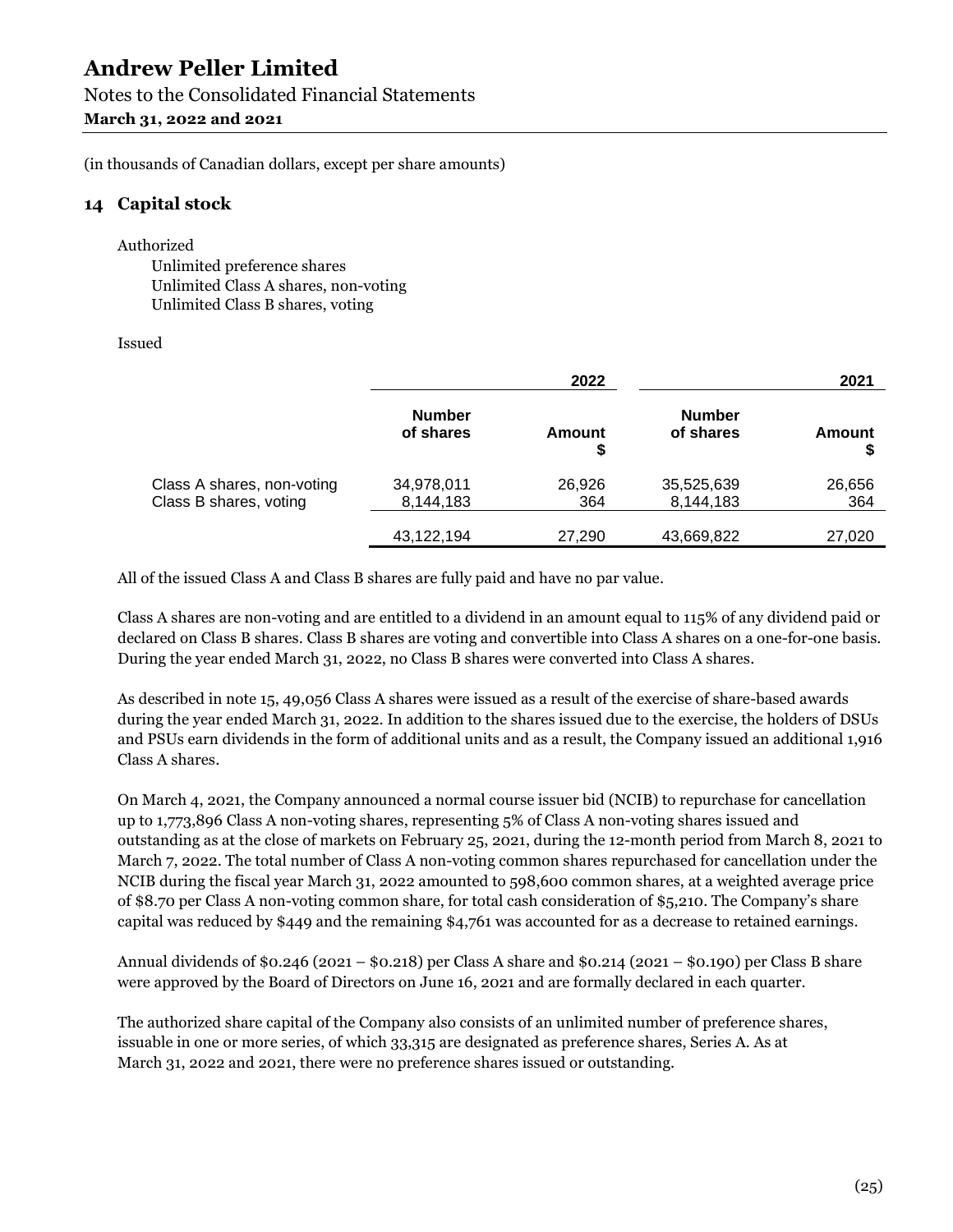#### **Stock purchase plan**

The Company's full-time salaried and certain hourly employees participate in a Company sponsored stock purchase plan. Under the terms of the plan, employees can purchase a certain number of Class A shares on an annual basis. Employees are required to pay 67% of the market price per Class A share. The Company is responsible for the remainder of the cost and, during 2022, expensed \$276 (2021 – \$264) related to the employee program.

### **15 Share-based compensation**

The Company has a share-based compensation plan comprised of stock options, PSUs, RSUs and DSUs. The impact of the share-based compensation expense is summarized as follows:

|                                                                                                                                                                                                                          | 2022              | 2021       |
|--------------------------------------------------------------------------------------------------------------------------------------------------------------------------------------------------------------------------|-------------------|------------|
| 1,303,367 stock options $(2021 - 1,041,800)$ (a)<br>292,731 performance share units (2021 - 218,562) (b)<br>62,750 restricted share units $(2021 - \text{nil})$ (c)<br>57,799 deferred share units $(2021 - 65,669)$ (d) | 789<br>422<br>188 | 655<br>282 |
|                                                                                                                                                                                                                          | 1.399             | 937        |

The stock options, PSUs, RSUs and DSUs are equity settled and, as such, the expense associated with these instruments is recorded as a share-based compensation expense through the consolidated statements of earnings and comprehensive income with a corresponding entry made to contributed surplus on the consolidated balance sheets.

The maximum number of shares that may be issued under all share-based compensation arrangements implemented by the Company, including the stock option plan, the PSU plan, the RSU plan and the DSU plan, may not exceed 10% of the total number of Class A non-voting common shares issued and outstanding from time to time. As at March 31, 2022, the Company had 3,217,918 Class A non-voting common shares reserved for issuance under the share-based compensation arrangements.

### a) Stock options

The Company has a stock option plan under which options to purchase Class A non-voting common shares may be granted to officers and employees of the Company. Options granted under the plan have an exercise price of not less than the volume weighted average trading price of the Class A non-voting common shares where they are listed for the five trading days prior to the date of the grant. Options granted vest in tranches, equally over a three-year period on each anniversary of the grant date, commencing on the first anniversary of the grant date.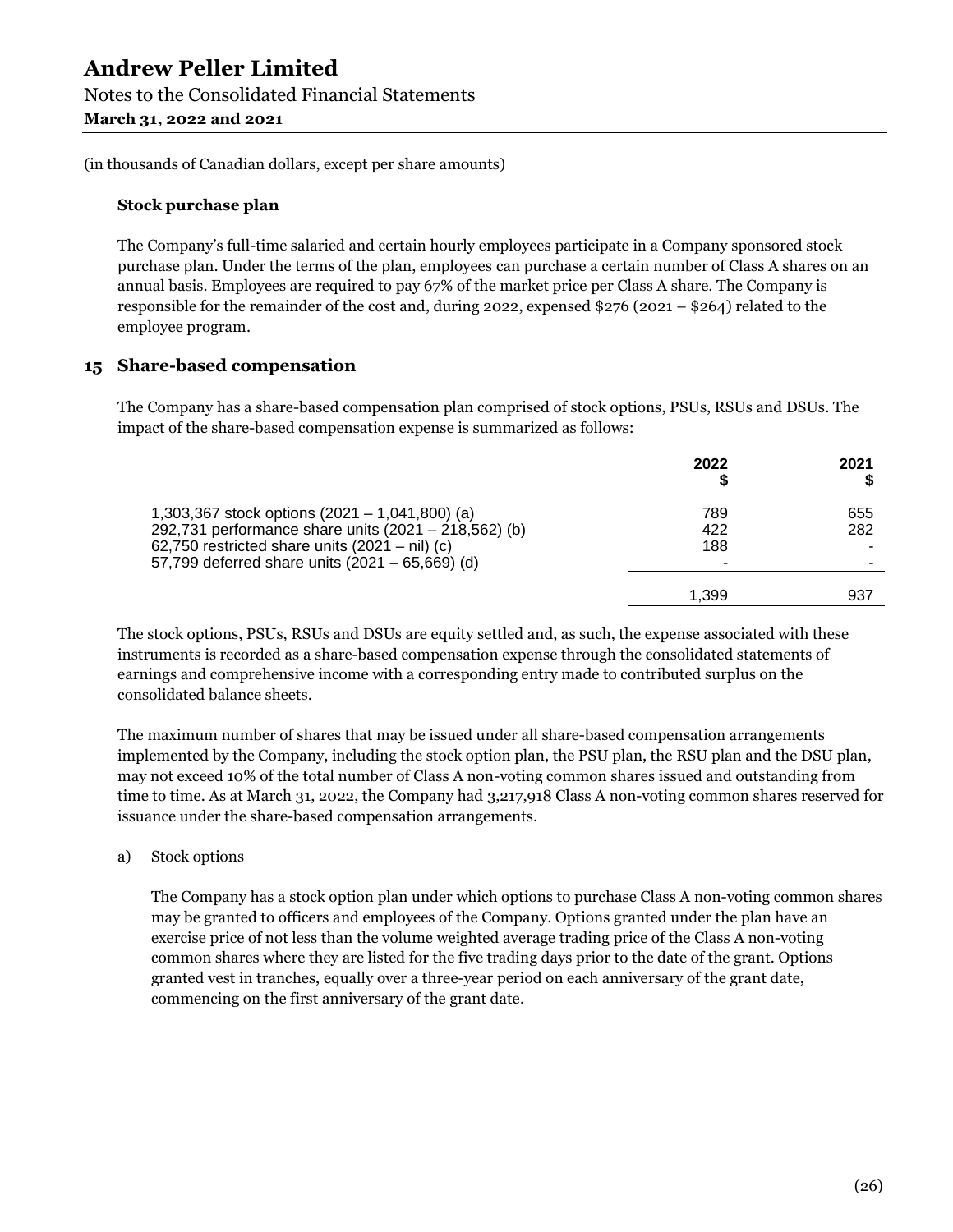### **Andrew Peller Limited**  Notes to the Consolidated Financial Statements **March 31, 2022 and 2021**

(in thousands of Canadian dollars, except per share amounts)

The Company's stock option transactions during the year were as follows:

| 2021                                                                             |
|----------------------------------------------------------------------------------|
| Weighted<br>average<br>Number of<br>exercise price<br>options<br>per share<br>\$ |
|                                                                                  |
| 14.19<br>765.200                                                                 |
| 500,600<br>9.31                                                                  |
| (14.26)<br>(224.000)                                                             |
|                                                                                  |
| 11.89<br>1,041,800                                                               |
|                                                                                  |
| 338,254<br>13.85                                                                 |
|                                                                                  |

For options granted during the year, the fair value was estimated on the grant date using the Black-Scholes fair value option pricing model using the following weighted average assumptions:

|                                              | 2022   | 2021   |
|----------------------------------------------|--------|--------|
| Weighted average fair value per share option | 1.89   | 1.99   |
| Expected volatility (1)                      | 24.68% | 24.41% |
| Dividend yield                               | 2.19%  | 1.82%  |
| Risk-free interest rate                      | 1.19%  | 0.54%  |
| Weighted average expected life in years      | 10     | 10     |

(1) Expected volatility was determined using historical volatility.

Information relating to stock options outstanding and exercisable as at March 31, 2022 is as follows:

|                                                   |                                                         | <b>Share options outstanding</b>     |                                                |                                                         | <b>Share options exercisable</b>     |                                          |  |
|---------------------------------------------------|---------------------------------------------------------|--------------------------------------|------------------------------------------------|---------------------------------------------------------|--------------------------------------|------------------------------------------|--|
| Range of<br>exercise<br>prices                    | Weighted<br>average<br>remaining<br>life<br>(in months) | <b>Number</b><br>of share<br>options | Weighted<br>average<br>exercise<br>price<br>\$ | Weighted<br>average<br>remaining<br>life<br>(in months) | <b>Number</b><br>of share<br>options | Weighted<br>average<br>exercise<br>price |  |
| 5.01 to 10.00<br>10.01 to 15.00<br>15.01 to 20.00 | 106<br>80<br>77                                         | 760,067<br>406,700<br>136,600        | 9.09<br>13.15<br>17.21                         | 101<br>78<br>77                                         | 158,934<br>324,452<br>136,600        | 9.29<br>12.94<br>17.21                   |  |
|                                                   | 95                                                      | 1,303,367                            | 11.21                                          | 84                                                      | 619,986                              | 12.95                                    |  |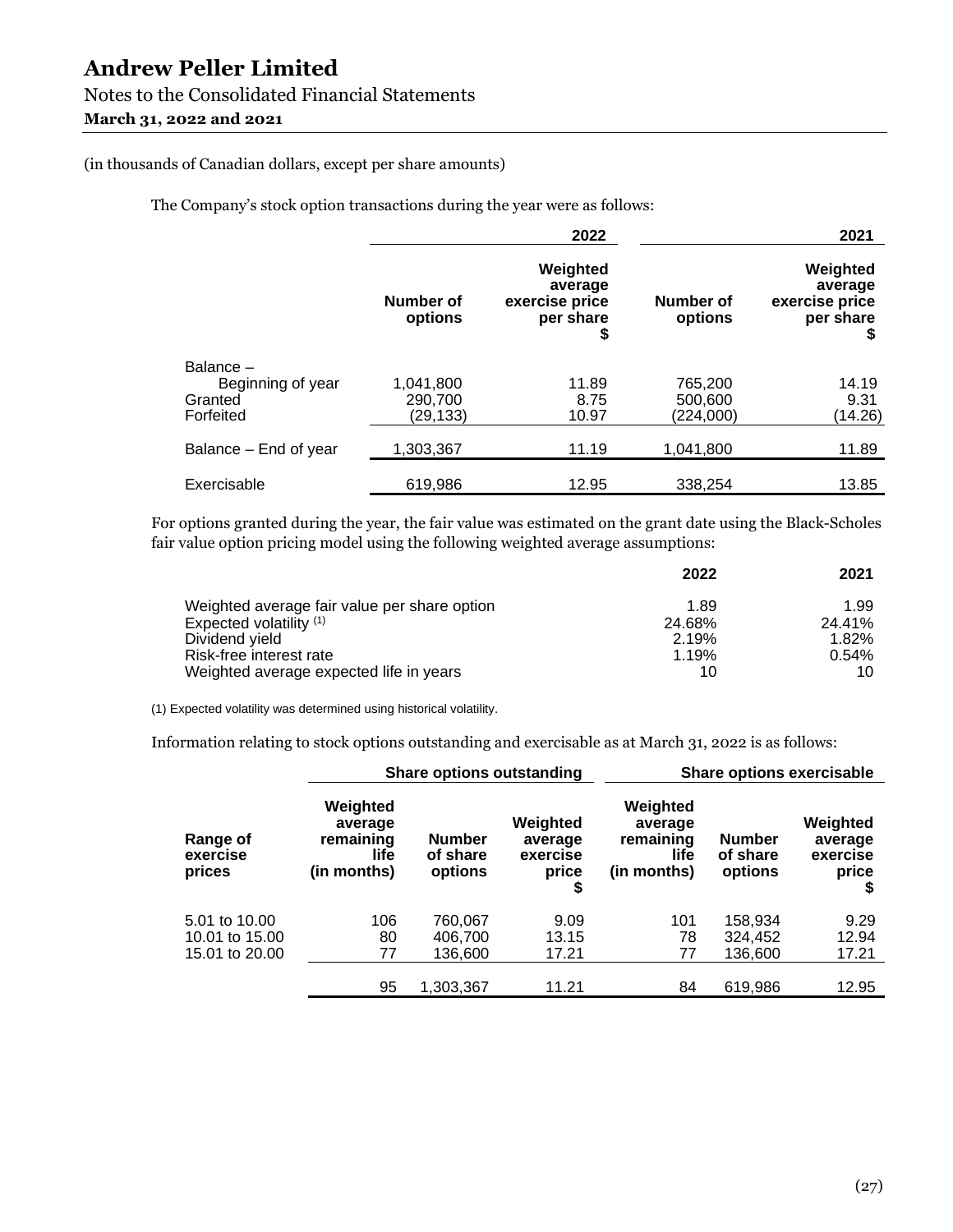b) PSU plan

The Company has established a PSU plan for employees and officers of the Company. PSUs represent the right to receive Class A non-voting common shares settled by the issuance of treasury shares or shares purchased on the open market. PSUs vest in full at the end of the third fiscal year after the grant date. The number of units that will vest is determined based on the achievement of certain performance conditions (i.e., financial targets) established by the Board of Directors and are adjusted by a factor, which ranges from 0.5 to 2.0, depending on the achievement of the targets established. Therefore, the number of units that will vest and are exchanged for Class A non-voting common shares may be higher or lower than the number of units originally granted to a participant.

The Company's PSU transactions during the year were as follows:

|                                                                     |                                             | 2022                                               |                                            | 2021                                             |  |
|---------------------------------------------------------------------|---------------------------------------------|----------------------------------------------------|--------------------------------------------|--------------------------------------------------|--|
|                                                                     | Number of<br>units                          | <b>Grant date</b><br>fair value<br>per unit<br>\$  | Number of<br>units                         | <b>Grant date</b><br>fair value<br>per unit<br>S |  |
| Balance – Beginning of<br>year<br>Granted<br>Exercised<br>Forfeited | 218,562<br>125,320<br>(28, 416)<br>(22,735) | 12.44<br>8.75<br>(17.16)<br>$\langle 15.97\rangle$ | 219,876<br>107,050<br>(44,419)<br>(63,945) | 14.20<br>9.31<br>(11.74)<br>(14.25)              |  |
| Balance – End of year                                               | 292,731                                     | 10.13                                              | 218,562                                    | 12.44                                            |  |
| Exercisable                                                         | 32,165                                      | 14.09                                              | 30,219                                     | 17.14                                            |  |

Awards granted in September 2019 vested March 31, 2022 and, based on the achievement of the performance condition, 32,165 shares vested.

### c) RSU plan

The Company has established an RSU plan for employees and officers of the Company. RSUs represent the right to receive Class A non-voting common shares settled by the issuance of treasury shares or shares purchased on the open market. RSUs will vest ratably over the Restriction Period, as to one-third of the RSUs on each anniversary of the grant date, commencing on the first anniversary of the grant date.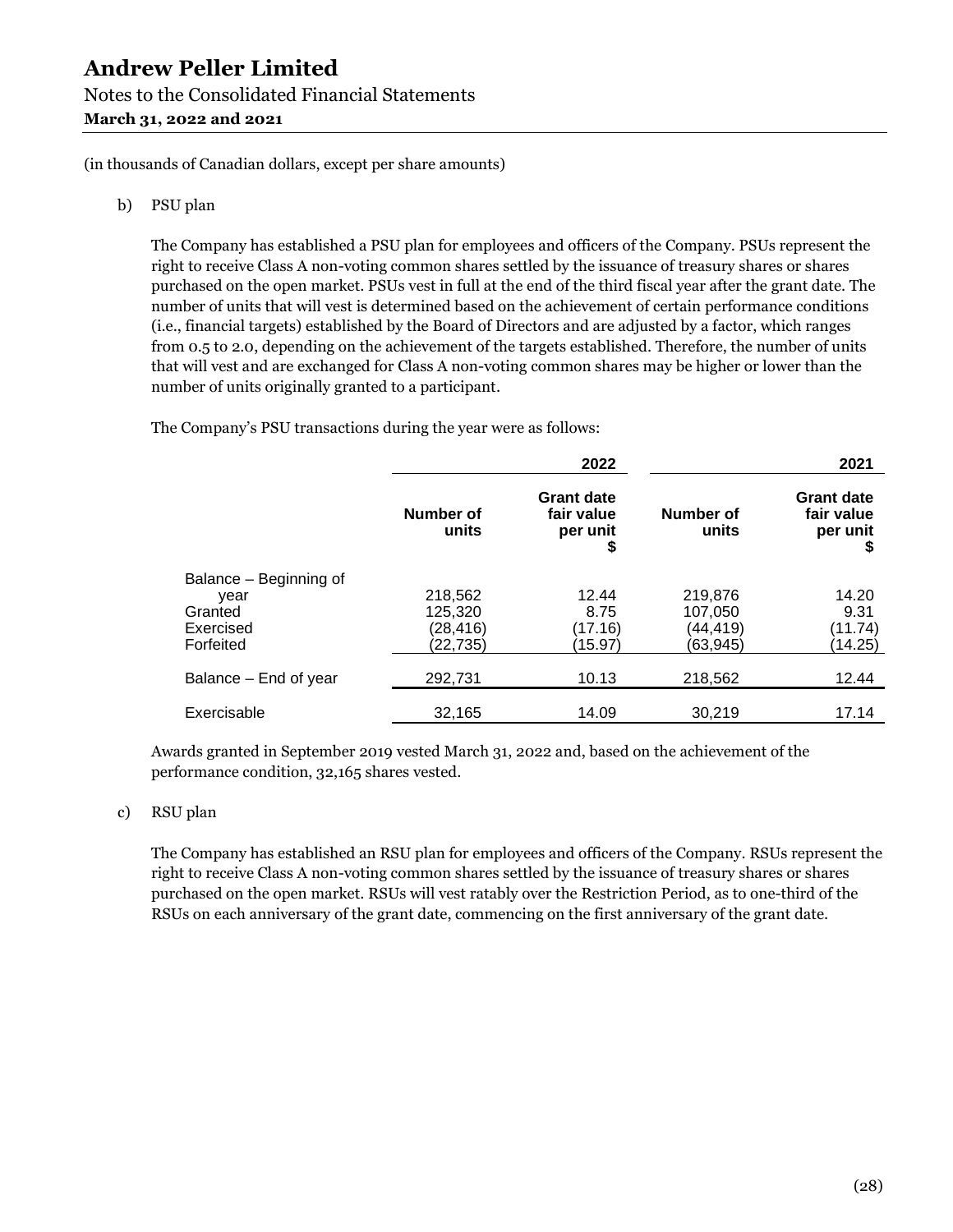## **Andrew Peller Limited**  Notes to the Consolidated Financial Statements

## **March 31, 2022 and 2021**

(in thousands of Canadian dollars, except per share amounts)

The Company's RSU transactions during the year were as follows:

|                        |                           | 2022                                              |                           | 2021                                        |
|------------------------|---------------------------|---------------------------------------------------|---------------------------|---------------------------------------------|
|                        | <b>Number of</b><br>units | <b>Grant date</b><br>fair value<br>per unit<br>\$ | <b>Number of</b><br>units | <b>Grant date</b><br>fair value<br>per unit |
| Balance - Beginning of |                           |                                                   |                           |                                             |
| year                   |                           |                                                   |                           |                                             |
| <b>Issued</b>          | 62,750                    | 8.75                                              |                           |                                             |
|                        |                           |                                                   |                           |                                             |
| Balance - End of year  | 62,750                    | 8.75                                              |                           |                                             |

#### d) DSU plan

The Company has established a DSU plan for employees, officers and directors of the Company. DSUs represent the right to receive Class A non-voting common shares settled by the issuance of treasury shares or shares purchased on the open market. DSUs vest immediately, but are only exercisable when the participant's employment with the Company ceases, or when the participant is no longer a director of the Company. DSUs may be offered to directors of the Company subsequent to the year in which fees are earned. As a result, the issuance of DSUs is reflected as an increase to contributed surplus in the year the offer is made, which may not correspond to when the expense is recognized.

The Company's DSU transactions during the year were as follows:

|                        |                    | 2022                                              |                    | 2021                                        |
|------------------------|--------------------|---------------------------------------------------|--------------------|---------------------------------------------|
|                        | Number of<br>units | <b>Grant date</b><br>fair value<br>per unit<br>\$ | Number of<br>units | <b>Grant date</b><br>fair value<br>per unit |
| Balance – Beginning of |                    |                                                   |                    |                                             |
| year                   | 65,669             | 14.40                                             | 72,459             | 17.19                                       |
| Issued                 | 12.770             | 9.35                                              | 19,840             | 9.48                                        |
| Exercised              | (20,640)           | (11.19)                                           | (26,630)           | (18.22)                                     |
| Balance – End of year  | 57,799             | 14.43                                             | 65,669             | 14.40                                       |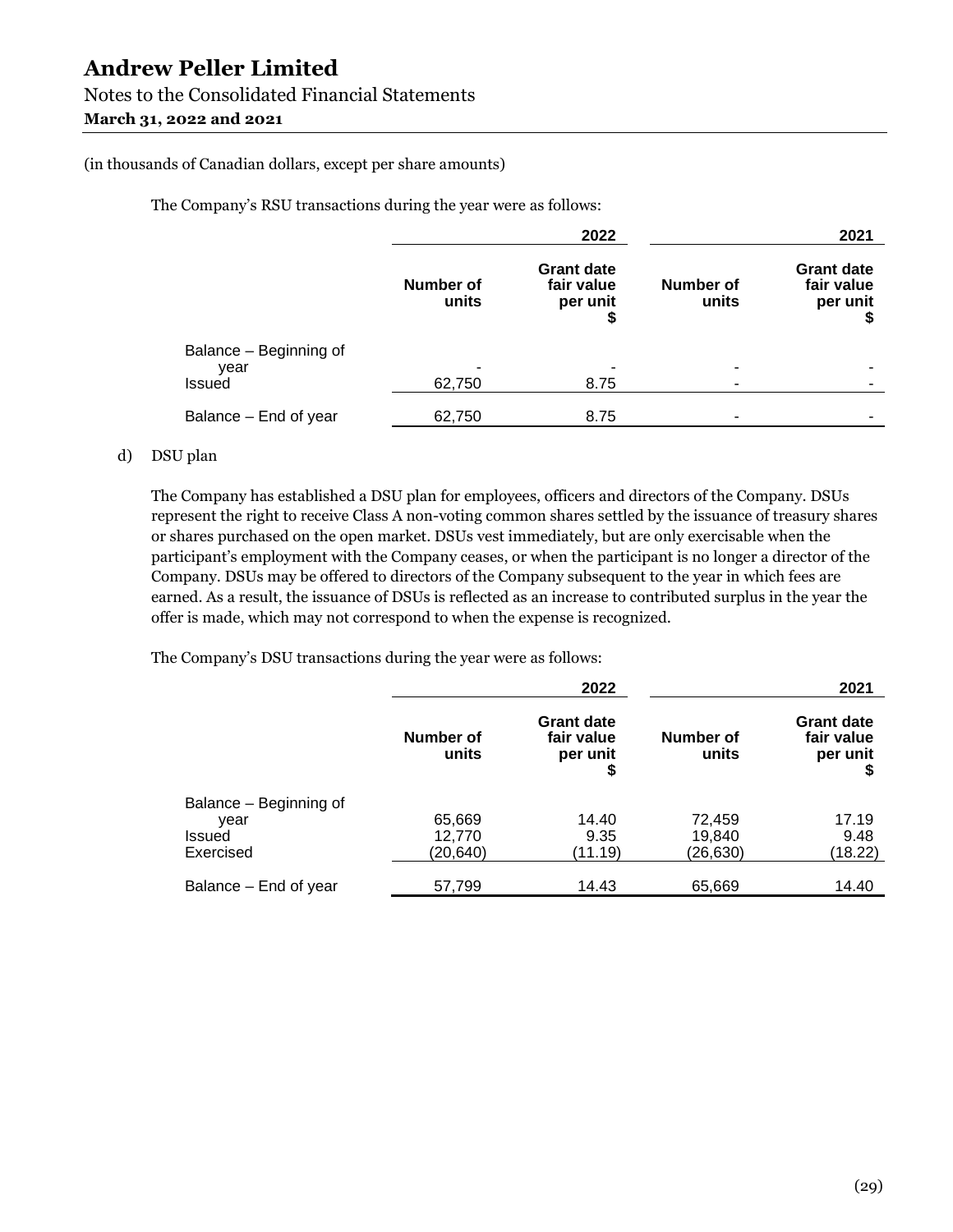### **Andrew Peller Limited**  Notes to the Consolidated Financial Statements **March 31, 2022 and 2021**

(in thousands of Canadian dollars, except per share amounts)

### **16 Nature of expenses**

The nature of expenses included in selling and administration and cost of goods sold, excluding amortization, are as follows:

|                                                         | 2022<br>S | 2021<br>S |
|---------------------------------------------------------|-----------|-----------|
| Raw materials and consumables                           | 172,296   | 181,134   |
| Employee compensation and benefits                      | 85,121    | 78,084    |
| Advertising, promotion and distribution                 | 33,025    | 31,053    |
| Occupancy                                               | 9,739     | 8,408     |
| Repairs and maintenance                                 | 7,989     | 6,939     |
| Other external charges                                  | 26,586    | 24,372    |
|                                                         | 334,756   | 329,990   |
| Other expenses are as follows:                          |           |           |
|                                                         | 2022<br>S | 2021<br>S |
| Ongoing costs related to Port Moody winery facility (a) | 606       | 278       |
| Restructuring (b)                                       | 858       | 1,897     |
| Other                                                   | (254)     | (405)     |
|                                                         | 1,210     | 1,770     |
|                                                         |           |           |

a) During fiscal 2006, the Company closed its Port Moody winery facility and transferred production to its winery operations in Kelowna, British Columbia. The costs of this idle facility are recorded in other expenses (income).

b) Restructuring costs of \$858 (2021 – \$1,897) were recorded during the year ended March 31, 2022. These costs relate to restructuring of certain departments within the Company.

### **17 Net earnings per share**

|                                                                      |                     |                | 2022   |
|----------------------------------------------------------------------|---------------------|----------------|--------|
|                                                                      | <b>Class A</b><br>J | <b>Class B</b> | Total  |
| Net earnings attributed for the year – basic and<br>diluted          | 10,380              | 2,088          | 12,468 |
| Weighted average number of shares<br>outstanding - basic and diluted | 35,200,969          | 8,144,183      |        |
| Net earnings per share – basic and diluted                           | 0.29                | 0.26           |        |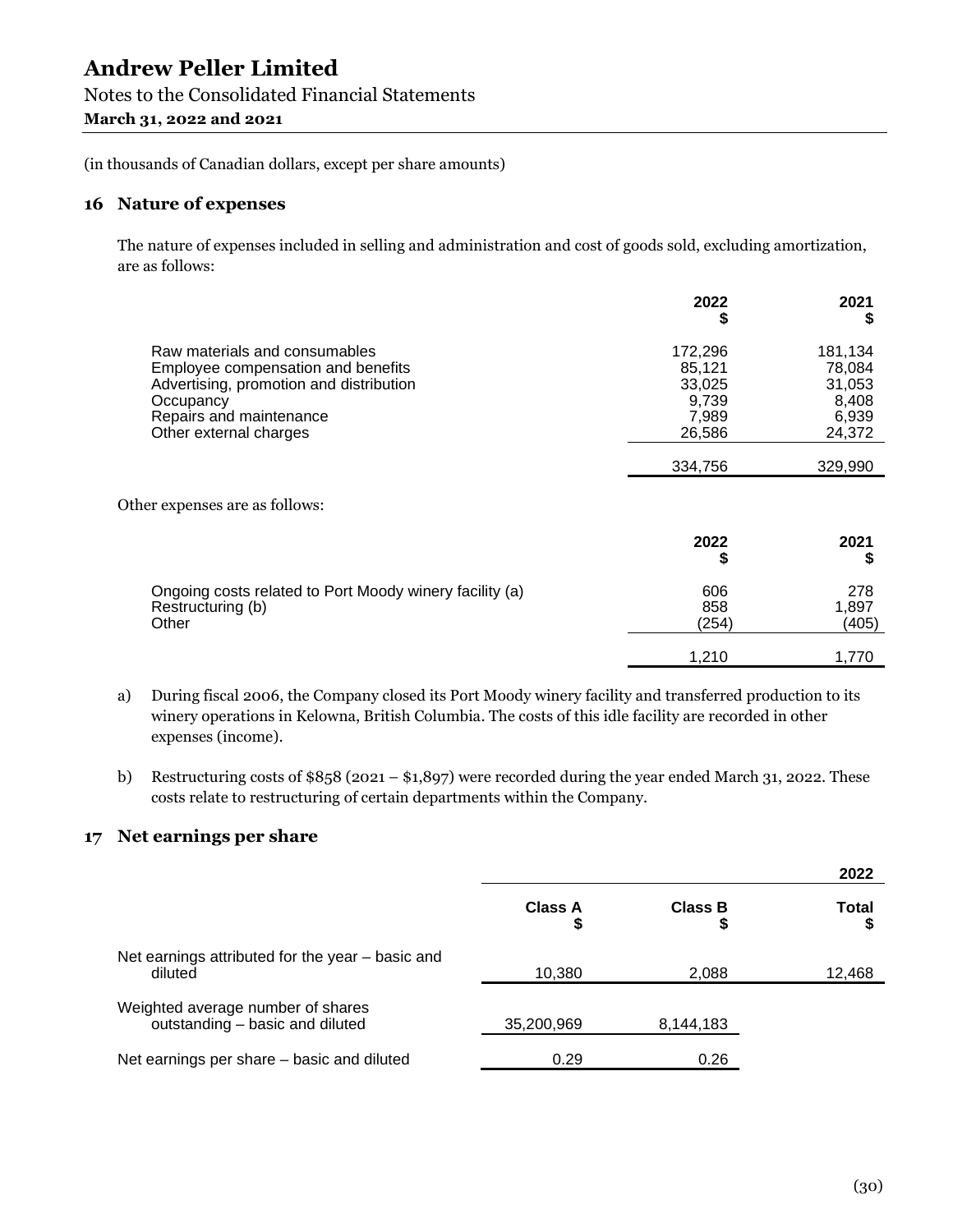## Notes to the Consolidated Financial Statements

### **March 31, 2022 and 2021**

(in thousands of Canadian dollars, except per share amounts)

|                                                                      |                |                | 2021   |
|----------------------------------------------------------------------|----------------|----------------|--------|
|                                                                      | <b>Class A</b> | <b>Class B</b> | Total  |
| Net earnings attributed for the year – basic and<br>diluted          | 23,145         | 4.641          | 27,786 |
| Weighted average number of shares<br>outstanding - basic and diluted | 35,471,394     | 8,180,089      |        |
| Net earnings per share - basic and diluted                           | 0.65           | 0.57           |        |

### **18 Contingent liabilities and unrecognized contractual commitments**

The Company is subject to various claims by third parties arising out of the normal course and conduct of its business, including, but not limited to, labour and employment and regulatory and environmental claims. In addition, the Company is potentially subject to regular audits from federal and provincial tax authorities relating to income, commodity and capital taxes and as a result of these audits, may receive assessments and reassessments. Although such matters cannot be predicted with certainty, management currently considers the Company's exposure to such claims and litigation, to the extent not covered by the Company's insurance policies or otherwise provided for, not to be material to these consolidated financial statements.

### **19 Non-cash working capital items**

The change in non-cash working capital items related to operations is comprised of the change in the following items:

|                                                      | 2022      | 2021     |
|------------------------------------------------------|-----------|----------|
| Accounts receivable                                  | 1.520     | 5.200    |
| Inventories and current portion of biological assets | (17, 545) | (8, 812) |
| Prepaid expenses and other assets                    | (1,014)   | (881)    |
| Accounts payable and accrued liabilities             | 685       | (3,058)  |
|                                                      | (16,354)  | (7,551)  |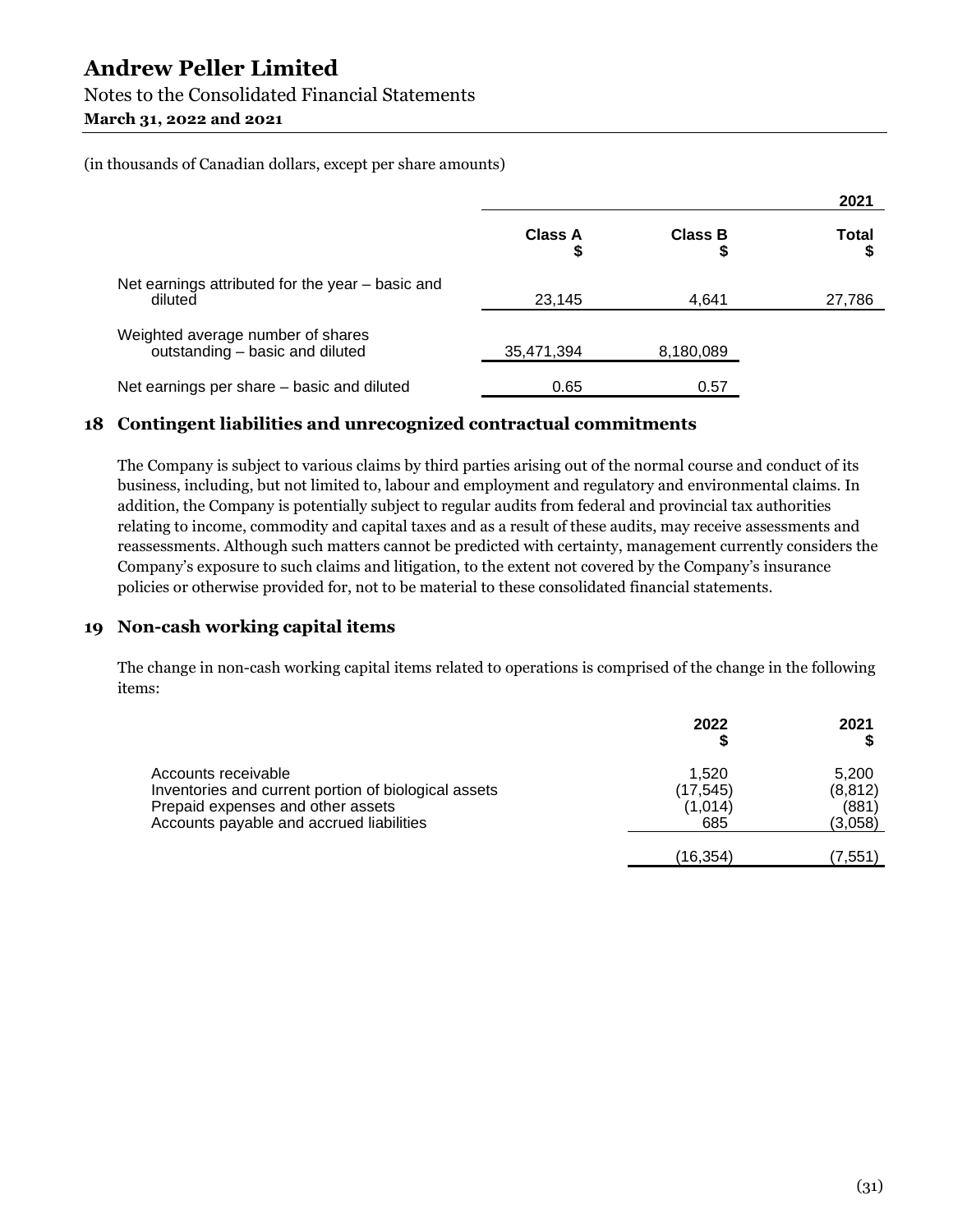### **Andrew Peller Limited**  Notes to the Consolidated Financial Statements **March 31, 2022 and 2021**

(in thousands of Canadian dollars, except per share amounts)

### **20 Financial instruments**

### **Classification of financial instruments**

The classification and measurement of the financial assets and liabilities, as well as their carrying amounts and fair values, are as follows:

|                                                                                    |                                                                                              |                                                                              |                                | 2022                       |
|------------------------------------------------------------------------------------|----------------------------------------------------------------------------------------------|------------------------------------------------------------------------------|--------------------------------|----------------------------|
| <b>Assets/liabilities</b>                                                          | Category                                                                                     | <b>Measurement</b>                                                           | <b>Carrying</b><br>amount      | Fair<br>value<br>S         |
| Accounts receivable                                                                | <b>Financial assets</b>                                                                      | Amortized cost                                                               | 27,376                         | 27,376                     |
| Accounts payable and<br>accrued liabilities<br>Dividends payable<br>Long-term debt | <b>Financial liabilities</b><br><b>Financial liabilities</b><br><b>Financial liabilities</b> | Amortized cost<br>Amortized cost<br>Amortized cost<br>Fair value through     | 47,375<br>2,587<br>192,065     | 47,375<br>2,587<br>192,132 |
| Interest rate swap liability<br>Foreign exchange forward<br>contracts liability    | Derivatives<br>Derivatives                                                                   | profit or loss<br>Fair value through<br>profit or loss                       | 263<br>86                      | 263<br>86                  |
|                                                                                    |                                                                                              |                                                                              |                                |                            |
|                                                                                    |                                                                                              |                                                                              |                                | 2021                       |
| <b>Assets/liabilities</b>                                                          | Category                                                                                     | <b>Measurement</b>                                                           | <b>Carrying</b><br>amount<br>S | Fair<br>value<br>\$        |
| Accounts receivable                                                                | <b>Financial assets</b>                                                                      | Amortized cost                                                               | 28,896                         | 28,896                     |
| Accounts payable and<br>accrued liabilities<br>Dividends payable<br>Long-term debt | <b>Financial liabilities</b><br><b>Financial liabilities</b><br><b>Financial liabilities</b> | Amortized cost<br>Amortized cost<br>Amortized cost                           | 46,487<br>2,404<br>174,544     | 46,487<br>2,404<br>174,640 |
| Interest rate swap liability<br>Foreign exchange forward<br>contracts liability    | Derivatives<br>Derivatives                                                                   | Fair value through<br>profit or loss<br>Fair value through<br>profit or loss | 2,314<br>304                   | 2,314<br>304               |

The Company's interest rate swaps and foreign exchange contracts are derivatives and are recorded at fair value. As a result, unrealized gains and losses are included each period through earnings, which reflect changes in fair value.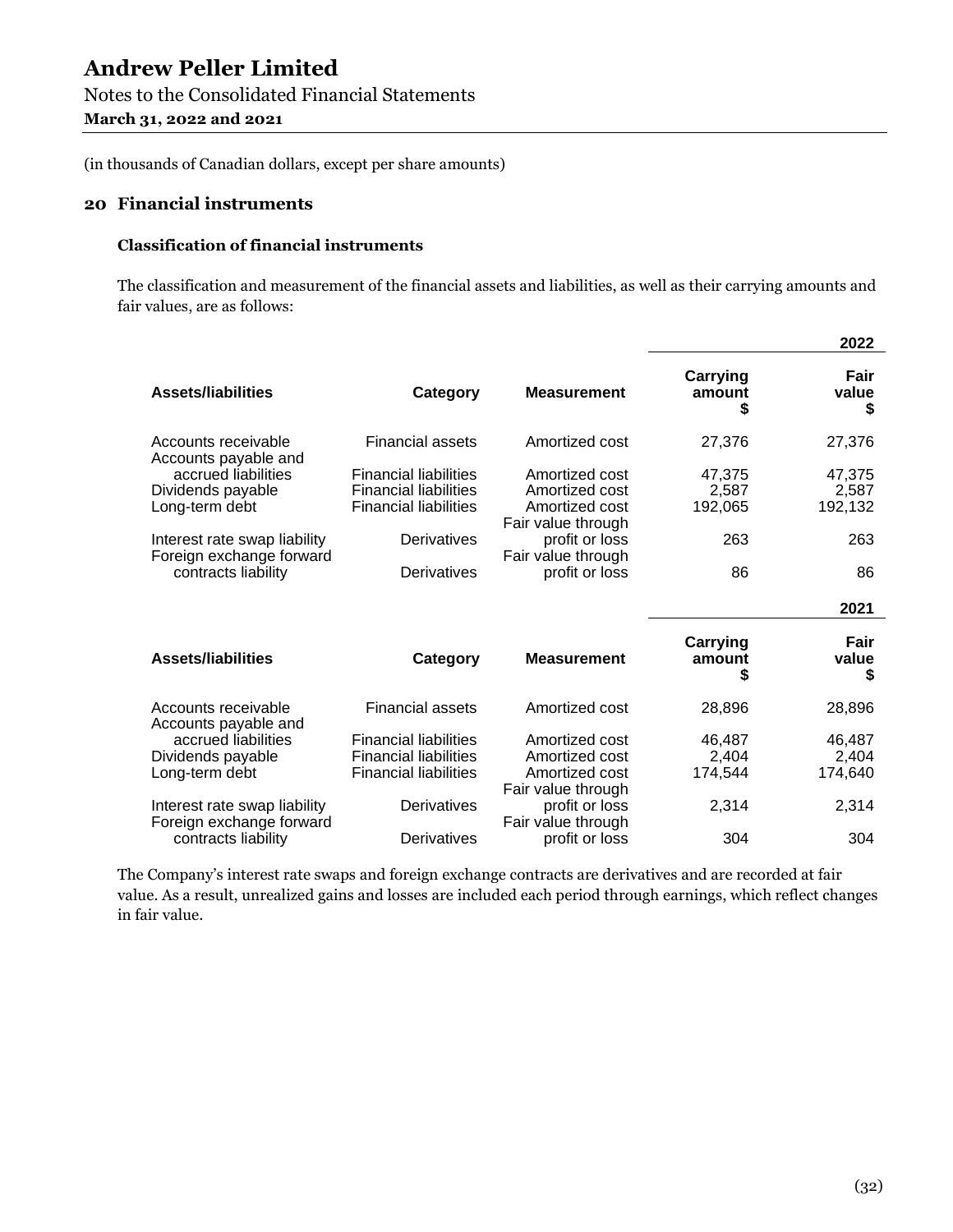#### **Fair value**

The fair value of accounts receivable, accounts payable and accrued liabilities and dividends payable approximates their carrying value because of the short-term maturity of these instruments.

The fair value of long-term debt is equivalent to its carrying value because the variable interest rate is comparable to market rates. The fair value of the interest rate swaps used to fix the interest rate on long-term debt is included in the current and long-term derivative financial instruments in the consolidated balance sheets.

The fair value of foreign exchange forward contracts is determined based on the difference between the contract rate and the forward rate at the date of the valuation.

The fair value of the interest rate swaps is determined based on the difference between the fixed interest rate in the contract that will be paid by the Company and the forward curve of the floating interest rates that are expected to be paid by the counterparty. The fair values of foreign exchange forward contracts and the interest rate swaps are adjusted to reflect any changes in the Company's or the counterparty's credit risk.

Fair value estimates are made at a specific point in time, using available information about the instrument. These estimates are subjective in nature and often cannot be determined with precision.

The net unrealized gain on derivative financial instruments is comprised of:

|                                                                                                        | 2022             | 2021             |
|--------------------------------------------------------------------------------------------------------|------------------|------------------|
| Unrealized gain on interest rate swaps<br>Unrealized (gain) loss on foreign exchange forward contracts | (2,051)<br>(218) | (1,222)<br>1,087 |
|                                                                                                        | (2.269)          | (135)            |

The fair value measurements of the Company's financial instruments are classified in the hierarchy below according to the significance of the inputs used in making the fair value measurements.

|                                              |                                                                                   |                                                                                        | 2022                                               |
|----------------------------------------------|-----------------------------------------------------------------------------------|----------------------------------------------------------------------------------------|----------------------------------------------------|
| <b>Asset/liability</b>                       | <b>Quoted prices in</b><br>active markets<br>for<br>identical assets<br>(Level 1) | <b>Significant</b><br>observable<br>inputs<br>other than<br>quoted prices<br>(Level 2) | Significant<br>unobservable<br>inputs<br>(Level 3) |
| Interest rate swap liability                 |                                                                                   | 263                                                                                    |                                                    |
| Foreign exchange forward contracts liability | ۰                                                                                 | 86                                                                                     |                                                    |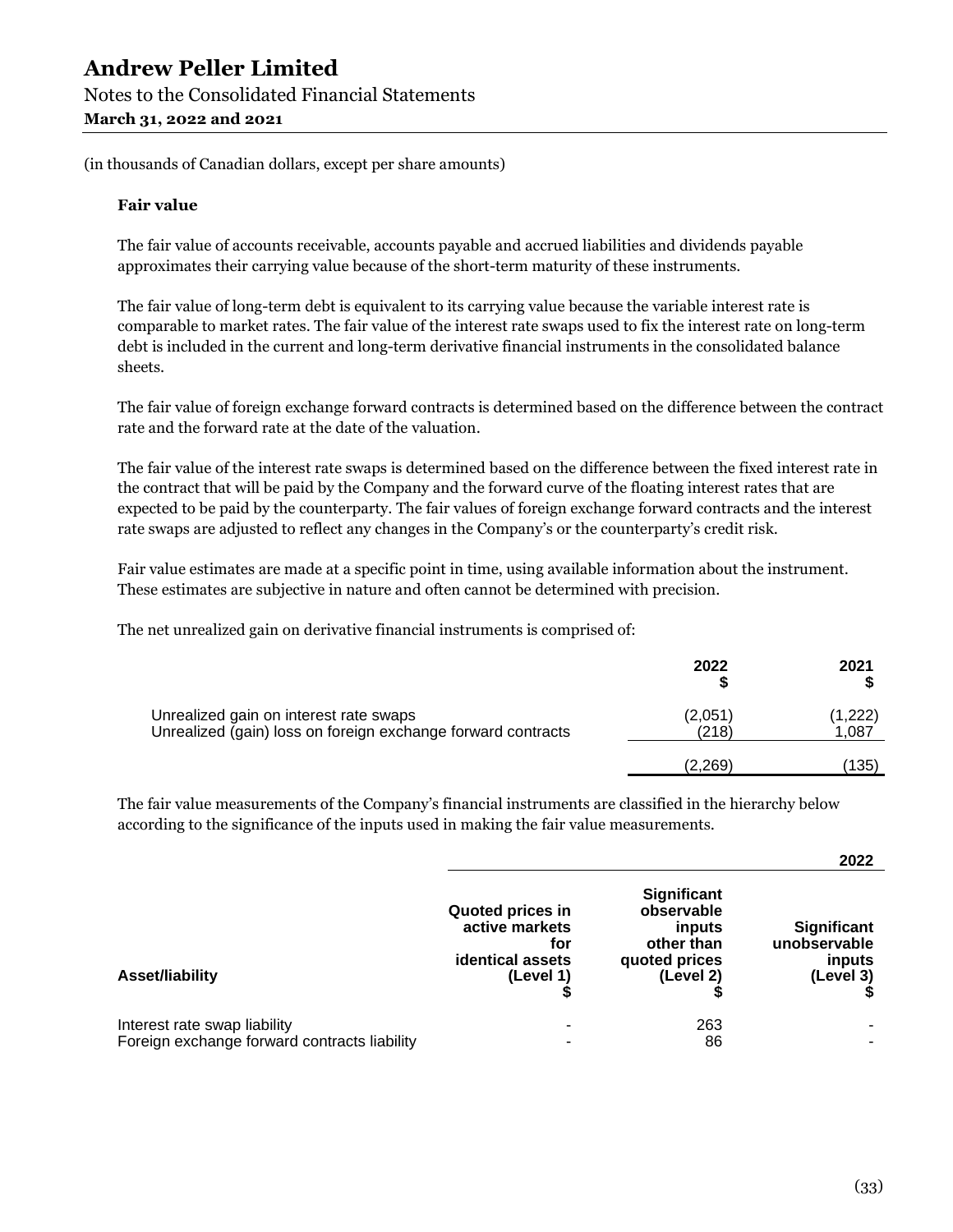## Notes to the Consolidated Financial Statements

### **March 31, 2022 and 2021**

(in thousands of Canadian dollars, except per share amounts)

|                                          |                                                                                   |                                                                                        | 2021                                                      |
|------------------------------------------|-----------------------------------------------------------------------------------|----------------------------------------------------------------------------------------|-----------------------------------------------------------|
| <b>Asset/liability</b>                   | <b>Quoted prices in</b><br>active markets<br>for<br>identical assets<br>(Level 1) | <b>Significant</b><br>observable<br>inputs<br>other than<br>quoted prices<br>(Level 2) | <b>Significant</b><br>unobservable<br>inputs<br>(Level 3) |
| Interest rate swap liability             |                                                                                   | 2,314                                                                                  |                                                           |
| Foreign exchange forward contracts asset |                                                                                   | 304                                                                                    | ۰                                                         |

#### **Objectives and policy relating to financial risk management**

#### **Interest rate risk**

The Company is exposed to interest rate risk as a result of cash balances, floating rate debt and interest rate swaps. Of these risks, the Company's principal exposure is that increases in the floating interest rates on its debt, if unmitigated, could lead to decreases in cash flow and earnings. The Company's objective in managing interest rate risk is to achieve a balance between minimizing borrowing costs over the long term, ensuring it meets borrowing covenants, and ensuring it meets other expectations and requirements of investors. To meet these objectives, the Company's policy is to effectively fix the rates on long-term debt to match the duration of investments in long-lived assets and to use floating rate funding for short-term borrowing.

The Company has effectively fixed its interest rate on \$84,574 of its long-term debt until September 2022 by entering into interest rate swaps. The interest rate swaps are measured at fair value.

An unrealized gain of  $$2,051$  ( $2021 - $1,222$ ) was recognized on the interest rate swaps, which are classified as a component of the net unrealized gain on derivative financial instruments in the consolidated statements of earnings.

The remaining portion of the Company's borrowings are funded using a floating interest rate and as such are sensitive to interest rate movements. As at March 31, 2022, with other variables unchanged, a 100 basis point change in interest rates would impact the Company's net earnings by approximately \$795 (2021 – \$571), exclusive of the mark-to-market adjustments on the interest rate swaps.

### **Credit risk**

Credit risk arises from cash, derivative financial instruments and accounts receivable. The Company places its cash and cash equivalents with major Canadian financial institutions. Counterparties to derivative contracts are also major financial institutions.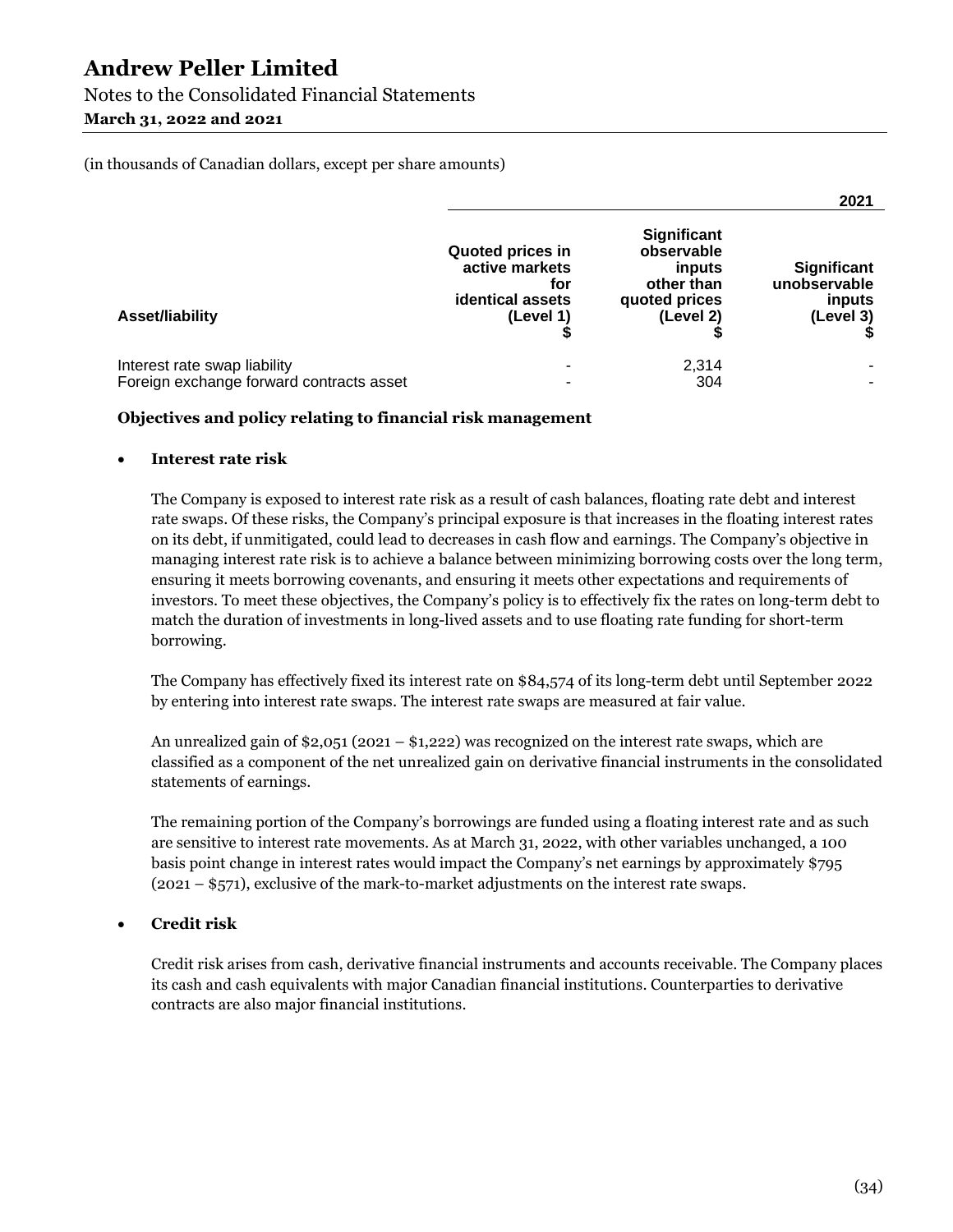Credit risk for trade receivables is monitored through established credit monitoring activities. Over 55% of the Company's accounts receivable balance relates to amounts owing from Canadian provincial liquor boards. Excluding accounts receivable from Canadian provincial liquor boards, the Company does not have a significant concentration of credit risk with any single counterparty or group of counterparties. Amounts owing from Canadian provincial liquor boards represent \$15,327 (2021 – \$15,990) of the total accounts receivable for which no allowance has been provided. Of the remaining non-provincial liquor board balances, \$1,391 (2021 – \$719) was over thirty days past due as at March 31, 2022. An expected credit loss of \$316 (2021 – \$257) has been provided against these accounts receivable amounts, which the Company has determined represents a reasonable estimate of the lifetime expected credit losses for trade receivables.

Sales to its largest customer, a provincial Crown corporation, were \$67,587 (2021 – \$69,578) during the year ended March 31, 2022. Sales to its second largest customer, a branch of a provincial government, were \$29,031 (2021 – \$30,561) during the year. No other customers accounted for over 10% of sales during the years ended March 31, 2022 and March 31, 2021.

An analysis of accounts receivable is as follows:

|                                                                                                                     | 2022<br>S                             | 2021<br>S                            |
|---------------------------------------------------------------------------------------------------------------------|---------------------------------------|--------------------------------------|
| Liquor boards<br>Non-liquor boards                                                                                  | 15,327                                | 15,990                               |
| Current<br>Past due $0 - 30$ days<br>Past due $31 - 60$ days<br>Past due $> 60$ days<br><b>Expected credit loss</b> | 9,820<br>1,154<br>699<br>692<br>(316) | 11,938<br>506<br>204<br>515<br>(257) |
|                                                                                                                     | 27,376                                | 28,896                               |
| The change in the expected credit loss was as follows:                                                              |                                       |                                      |
|                                                                                                                     | 2022<br>\$                            | 2021<br>S                            |
| Balance - Beginning of year<br>Provision for (recovery of) expected credit losses<br>Writeoffs                      | 257<br>172<br>(113)                   | 875<br>(217)<br>(401)                |
| Balance - End of year                                                                                               | 316                                   | 257                                  |

### **Liquidity risk**

The Company incurs obligations to deliver cash or other financial assets on future dates. Liquidity risk inherently arises from these obligations, which include requirements to repay debt, purchase grape inventory and make lease payments.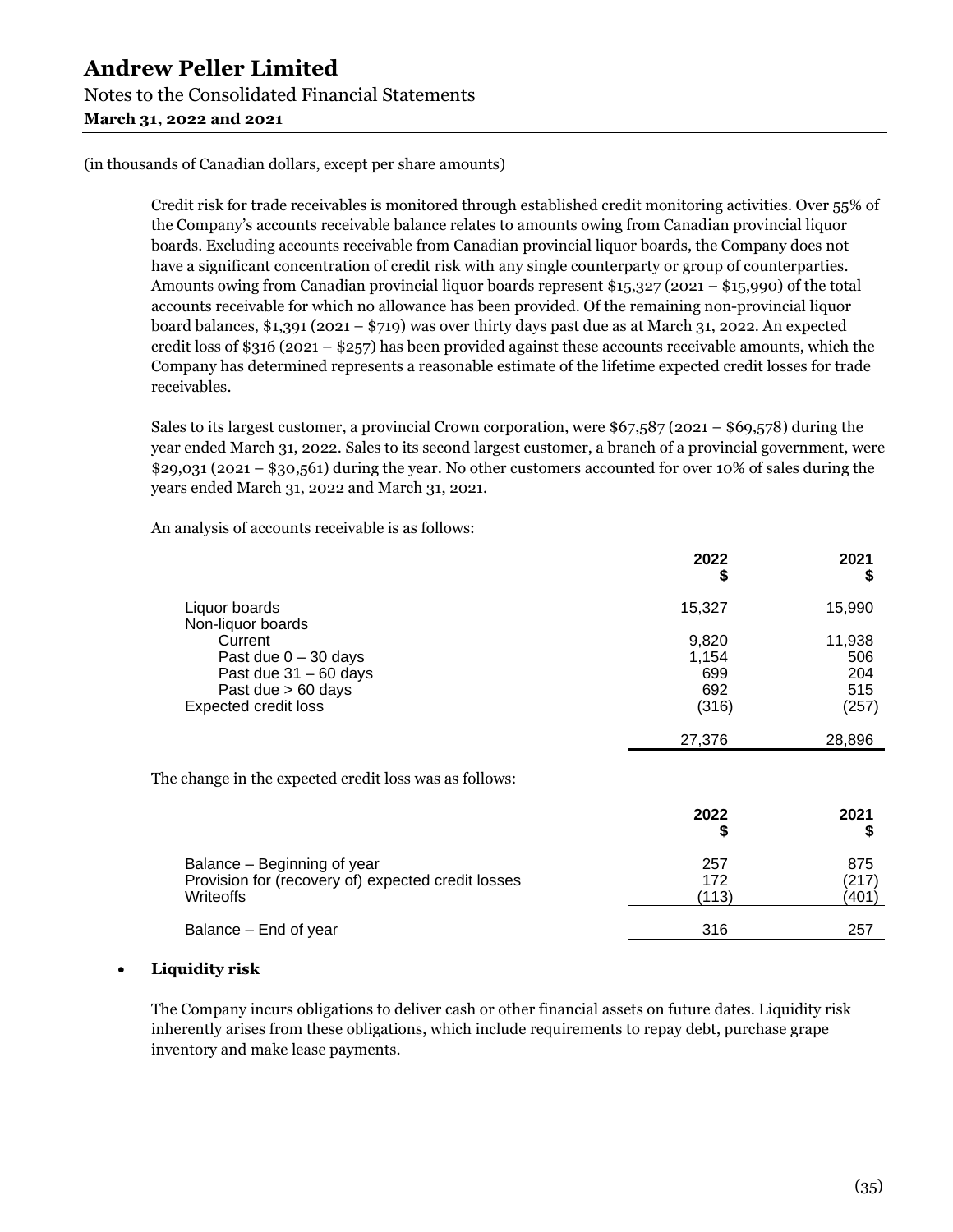The Company manages liquidity risk by maintaining adequate cash and cash equivalent balances and by appropriately utilizing its operating line of credit. Company management continuously monitors and reviews both actual and forecasted cash flows and matches the maturity profile of financial assets and financial liabilities. Accounts payable and accrued liabilities are generally due within 30 days.

The following table outlines the Company's contractual undiscounted obligations. The Company analyzes contractual obligations for financial liabilities in conjunction with other commitments in managing liquidity risk. Contractual obligations include long-term debt, the expected payments under swap agreements that fix the Company's interest rate on long-term debt, leases, service agreements and commitments on short-term forward foreign exchange contracts used to mitigate the currency risk on purchases denominated in foreign currencies as at March 31, 2022.

|                                                                                             | 1 ><br>year<br>\$ | $2 - 3$<br>years<br>\$    | $4 - 5$<br>years<br>\$ | > 5<br>years<br>S | <b>Total</b><br>S          |
|---------------------------------------------------------------------------------------------|-------------------|---------------------------|------------------------|-------------------|----------------------------|
| Long-term debt<br>Leases and royalties<br>Service agreements<br>Grape, bulk wine and whisky | 6,027<br>2,293    | 192,132<br>8.451<br>2,281 | 5,074<br>260           | 18,960            | 192,132<br>38,512<br>4,834 |
| purchase contracts<br>Packaging purchase contracts                                          | 101,407<br>41,094 | 95,824<br>15,485          | 63,745                 | 76,456            | 337,432<br>56,579          |
|                                                                                             | 150,821           | 314,173                   | 69,079                 | 95,416            | 629,489                    |
| Interest rate swap<br>Foreign exchange forwards                                             | 904<br>22,948     |                           |                        |                   | 904<br>22,948              |
| Total contractual obligations                                                               | 174,673           | 314.173                   | 69.079                 | 95.416            | 653,341                    |

The Company's obligations under its interest rate swaps and foreign exchange forward contracts are stated above on a gross basis rather than net of the corresponding contractual benefits.

The Company has entered into grape purchase contracts with certain suppliers to purchase their crops at the time of harvest for prices set by the market. The amount of the commitment will change based on the total tonnes harvested or the prices set by the market for specific grapes, and the amount included in the table above represents management's best estimate of the Company's commitment over the periods noted.

### **Foreign exchange risk**

Certain of the Company's purchases are denominated in US dollars (US\$), euro (EUR) or Australian dollars (AU\$). Any increases or decreases to the foreign exchange rates could increase or decrease the Company's earnings. To mitigate the exposure to foreign exchange risk, the Company has entered into forward foreign currency contracts.

The Company's foreign exchange risk arises on the purchase of bulk wine and concentrate, which are priced in US dollars, euro and Australian dollars. The Company's strategy is to hedge approximately 50% to 80% of its annual foreign exchange requirements prior to or during the beginning of each fiscal quarter.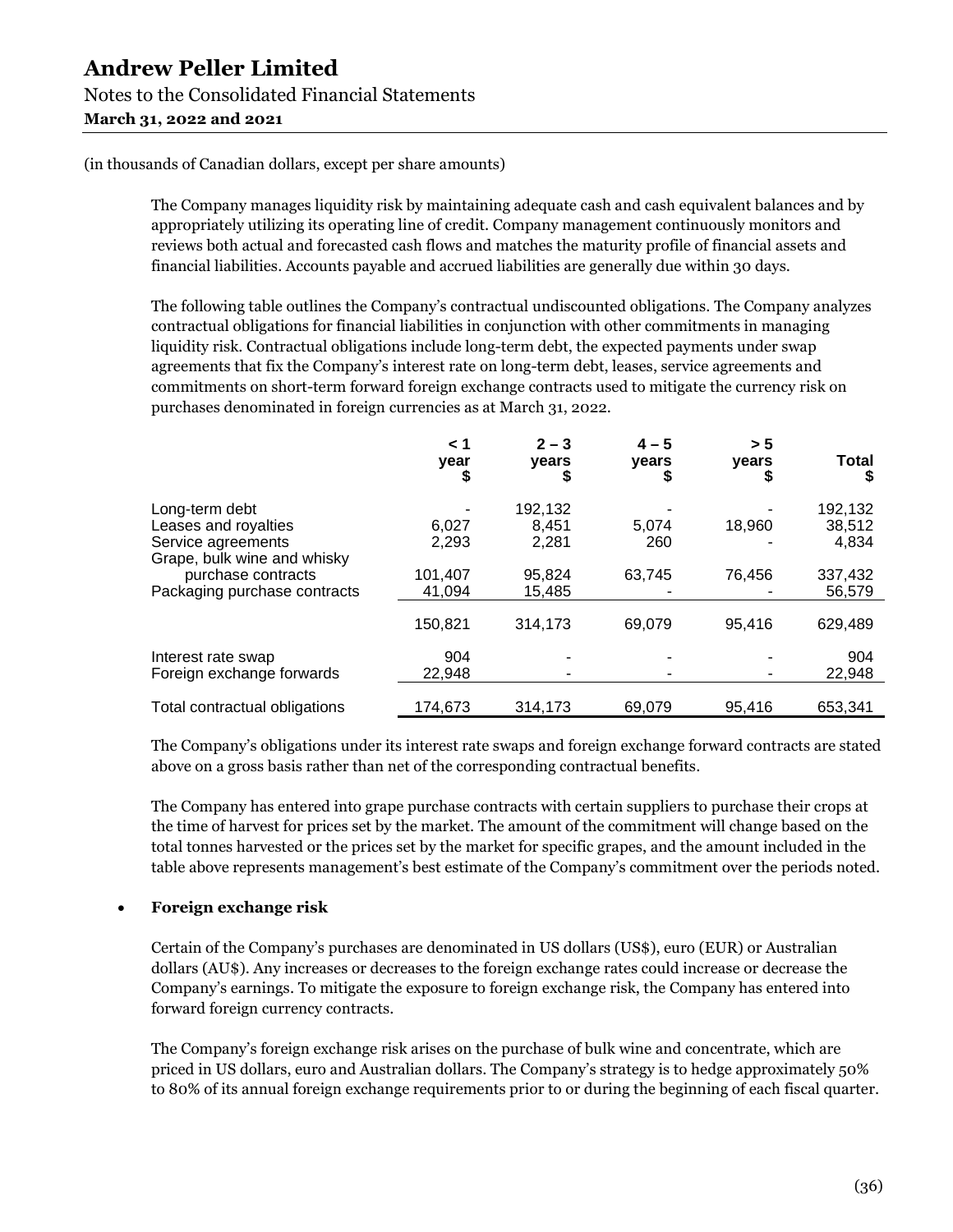As at March 31, 2022, the Company has forward foreign currency contracts to buy US\$15,000 at rates averaging \$1.26; EUR1,350 at rates averaging \$1.41 and AU\$2,400 at a rate of \$0.91. These contracts mature at various dates to September 2022. After considering the offsetting impact of these forward contracts, a 1% increase or decrease to the exchange rate of the US dollar, the euro or the Australian dollar would impact the Company's net earnings by approximately  $$238 (2021 - $129)$ ,  $$30 (2021 - $31)$  or  $$35$ (2021 – \$20), respectively. The Company has elected to not use hedge accounting and as a result, has recognized unrealized foreign exchange gains of \$218 (2021 – unrealized foreign exchange losses of \$1,087) in the consolidated statements of earnings as a component of the net unrealized gain on derivative financial instruments and has recorded the fair value of \$86 (2021 – \$304) in the current portion of derivative financial instruments in the consolidated balance sheets.

### **21 Capital disclosures**

The Company's objective when managing capital is to safeguard the Company's ability to continue as a going concern, to provide an adequate return to shareholders and to meet external capital requirements on debt and credit facilities.

The Company's capital consists of cash, long-term debt and shareholders' equity. The primary uses of capital are to fund working capital, maintenance and growth-related capital expenditures, pay dividends and finance acquisitions. In order to meet the Company's objectives in managing capital, the Company prepares annual budgets of cash, earnings and capital expenditures that are updated during the year as necessary. The annual budget is approved by the Board of Directors.

As part of the existing debt agreement, the Company is subject to financial covenants, which consist of the following:

- Minimum EBITA measured on a rolling twelve-month basis for the periods ending March 31, 2022 to December 31, 2022. Minimum EBITA is defined as consolidated earnings before interest, amortization and taxes excluding unusual and non-recurring items that are agreed to by the Company and the lender;
- Funded debt to a rolling twelve-month EBITA for the periods ending March 31, 2023 to the end of the term of the credit facility;
- Interest charge coverage ratio for the periods ending March 31, 2023 to the end of the term of the credit facility;
- Capital expenditures not to exceed a specified amount on an annualized basis; and
- Liquidity shall be maintained at or above a specified amount as defined in the credit agreement at the end of each fiscal quarter.

Compliance with these covenants is monitored by management on a quarterly basis. As at March 31, 2022 and 2021, the Company was in compliance with these covenants.